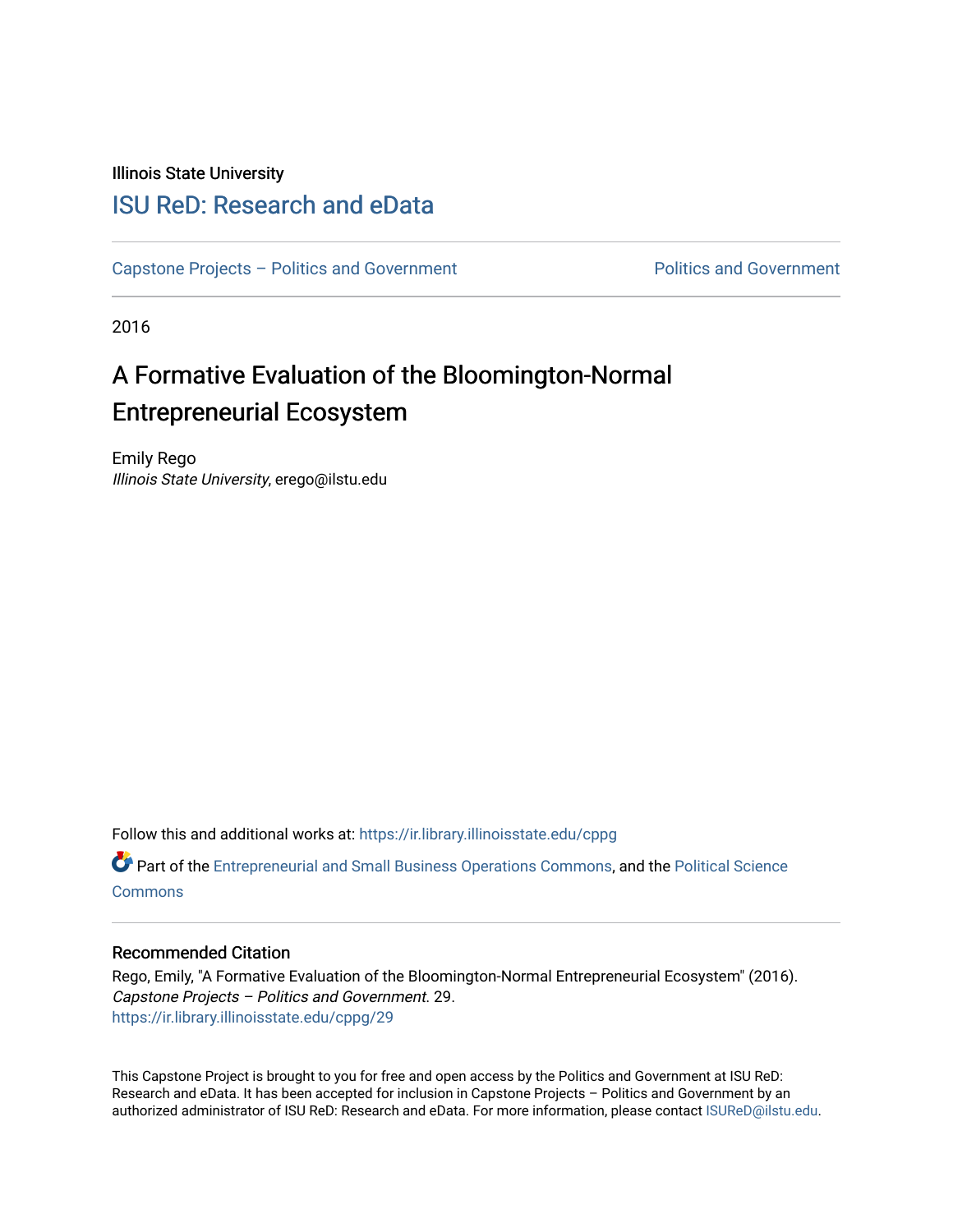# **A Formative Evaluation of the Bloomington-Normal Entrepreneurial Ecosystem**

EMILY REGO SUMMER 2016

Advisor: Dr. Lori Riverstone-Newell, Illinois State University

A graduate capstone presented in partial fulfillment of a Master of Science Degree in Political Science–Applied Community and Economic Development for the Stevenson Center of Applied Community and Economic Development

Illinois State University, Normal, IL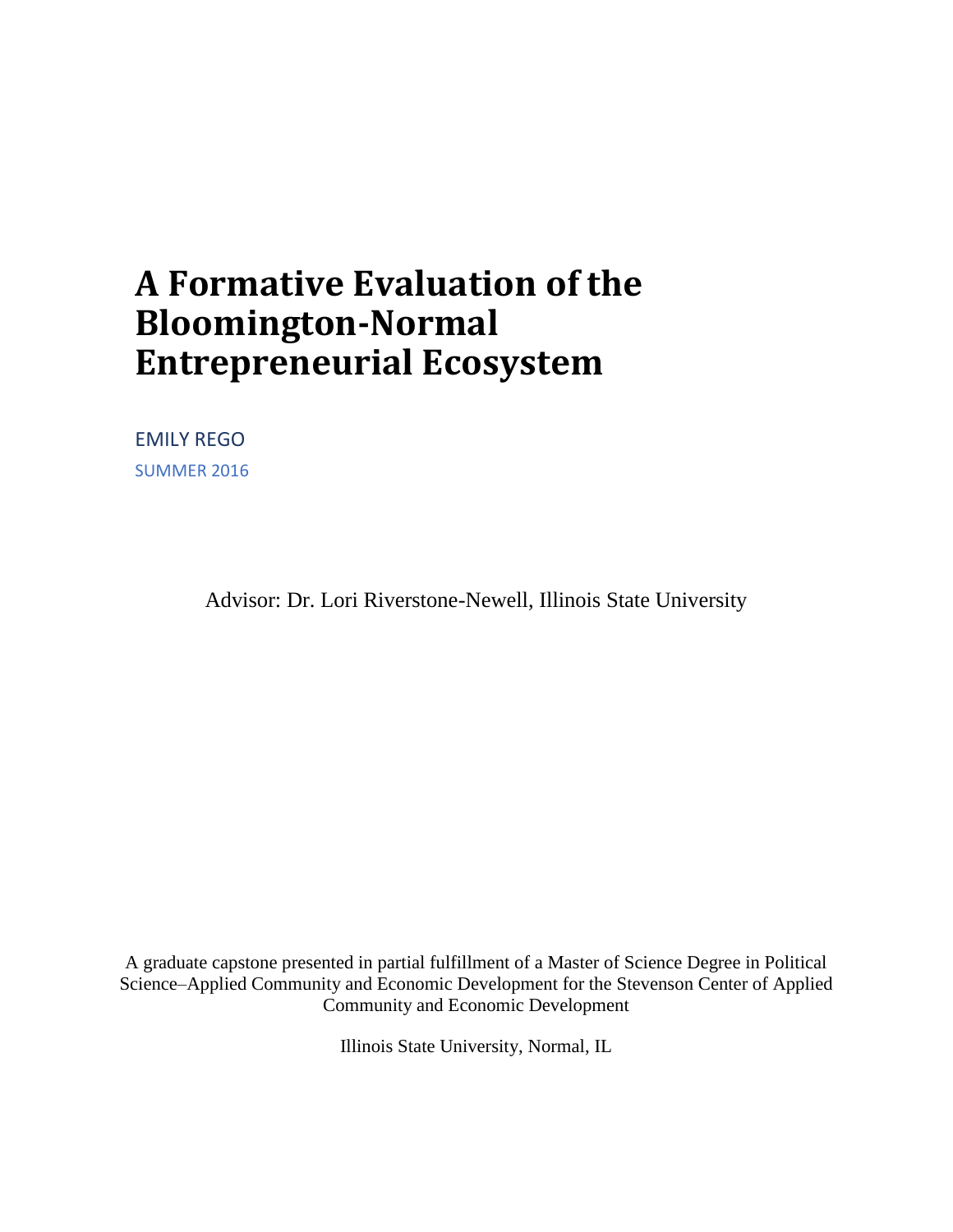# **Table of Contents**

| $\mathbf{I}$ . |  |
|----------------|--|
| $\prod$ .      |  |
| III.           |  |
|                |  |
|                |  |
|                |  |
|                |  |
|                |  |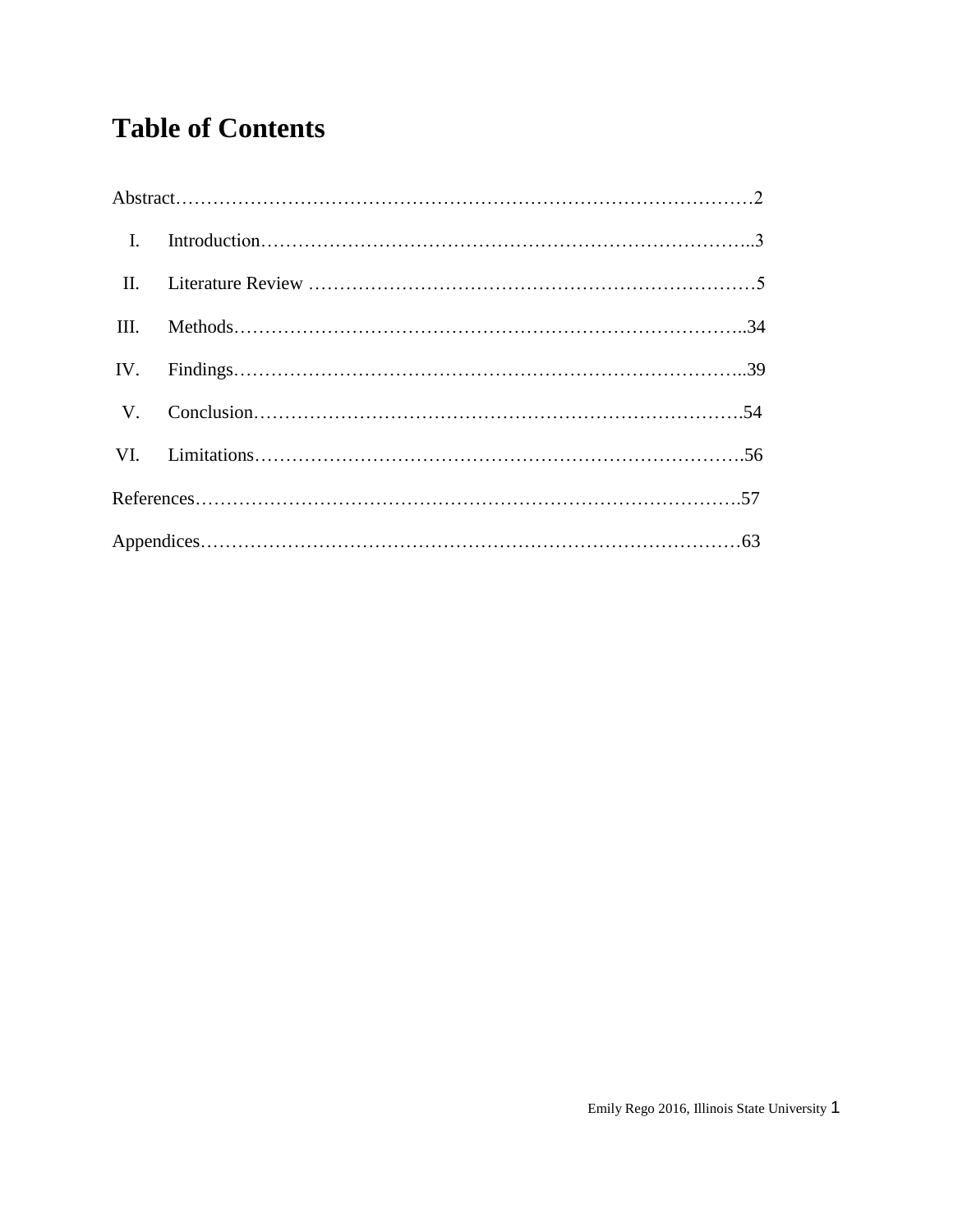# Abstract

This study serves as a formative evaluation of the Bloomington-Normal-McLean County, IL region's entrepreneurial ecosystem, which the development thereof is a tactical strategy outlined in the recently created Bloomington-Normal economic development plan (also known as BN Advantage). An entrepreneurial ecosystem is a network comprising of entrepreneurs, supporting organizations and entities such as investors, governments, universities and various other organizations with a focus on economic development. Vibrant entrepreneurial ecosystems strengthen local entrepreneurial capacity, which then spurs economic development through job creation and growth, economic diversity and increasing a region's competitive advantage. The methodology of this study involved combining qualitative and quantitative data to best understand the strengths, weakness, opportunities, threats and overall vibrancy of the ecosystem. This study aims to provide the Bloomington-Normal-McLean Co., IL community with a snapshot of the local entrepreneurial ecosystem, and to offer evidence-based approaches which the community can use to strengthen the entrepreneurial ecosystem in the future.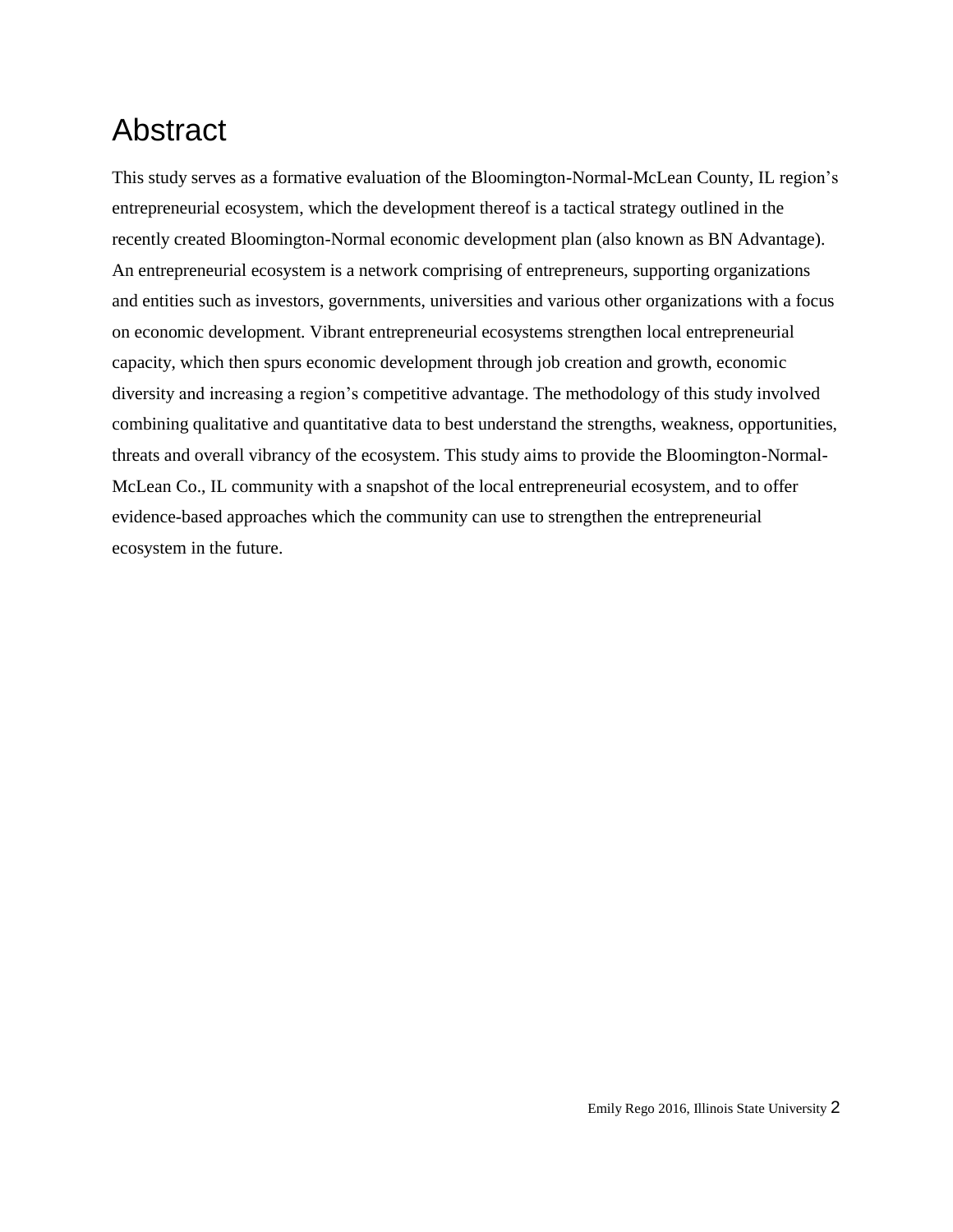## I. Introduction

As an Applied Community and Economic Development Fellow for the Bloomington-Normal Economic Development Council (BN EDC) from 2015-2016, I developed an interest in the community's recently released economic development strategic plan, often referred to as the BN Advantage. The BN Advantage is a comprehensive economic development strategy for the Bloomington-Normal-McLean County, IL region. This strategy is the result of a yearlong review of community assets commissioned by six local community stakeholder groups: Bloomington-Normal Economic Development Council, McLean County Regional Planning Commission, McLean County Chamber of Commerce, Bloomington-Normal Convention and Visitors Bureau, Bloomington-Normal Airport Authority and Connect Transit. The findings from BN Advantage show that the Bloomington-Normal community is a region rich in advantages, but is not immune to the uncertainties which lay in the future. Therefore, the six stakeholder organizations have joined together to implement various economic development strategies, also referred to as target industries. These strategies outlined in the BN Advantage plan are designed to ensure future, positive economic development in the region.

 Entrepreneurship is one of the target industries outlined in the BN Advantage economic development plan. Fostering a strong entrepreneurial ecosystem is acknowledged in the plan as an important contribution to this region's economic future. The entrepreneurial component of the BN Advantage is in line with the BN EDC's mission of encouraging the next wave of entrepreneurs to establish their businesses within the community. Therefore, the BN EDC has been charged to oversee the BN Advantage entrepreneurial task force, created to foster an entrepreneurial ecosystem in the Bloomington-Normal community. The task force's mission is to galvanize the region's leadership to harness the resources of local entrepreneurs, organize the actors who are engaged in, or have ownership of, existing entrepreneurship programs, and then to champion, promote support and expand upon those programs that are working well, in order to enhance the vibrancy of the ecosystem.

Demonstrated by the widespread community buy-in for the BN Advantage plan, the Bloomington-Normal community has explicitly committed to foster a vibrant and sustainable entrepreneurial ecosystem. As the community has self-identified that this ecosystem is in its formative stages, this capstone is thus a formative evaluation of the vibrancy of the entrepreneurial ecosystem in Bloomington-Normal. Too often communities judge their ecosystem based off the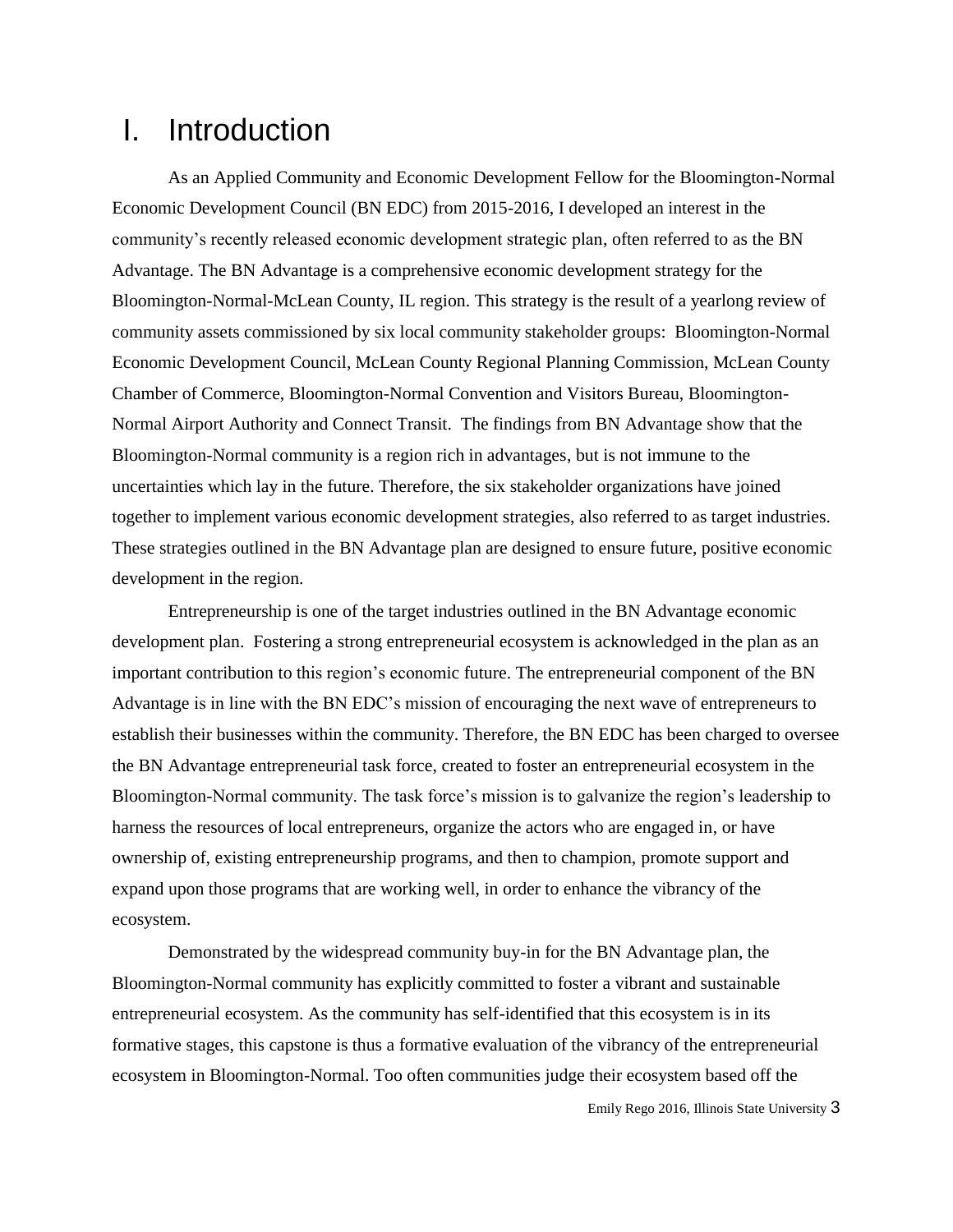presence and quantity of aspects like research and development (R&D) funding at universities, available investment capital, and density of engineering degrees as a percent of the population. This paper will argue that these variables are only some of many inputs into the system, but are not necessarily the outcomes needed to be tracked, for it is the outcomes that indicate the ecosystem's vibrancy.

The purpose of this paper is therefore to capture a snapshot of the current state of the community's entrepreneurial ecosystem in order to provide the Bloomington-Normal community with the benchmarks and the means to track the progression of the ecosystem over time, enabling community leaders to make evidence-based decisions for improvement. In section 2 of this paper, a review of the literature will explore entrepreneurship and entrepreneurial ecosystems through a historical framework model, tracing the evolution of entrepreneurship as an engine of regional and local economic growth throughout US history. In addition, section 2 will explore what current literature identifies as common characteristics and common participants of an entrepreneurial ecosystem. The methodology section will identify the link between entrepreneurial ecosystem inputs and it outcomes, and how the outcomes are measured. The findings are presented in section 4, with a comprehensive framework used to identify and analyze Bloomington-Normal's entrepreneurial ecosystem's strengths, weaknesses, opportunities and threats (SWOT), in addition to the measurement of the current outcomes and performance indicators of this community's entrepreneurial ecosystem. Finally, a conclusion offering practical recommendations for the BN EDC and the BN Advantage's task force on entrepreneurship, as well as a discussion of this project's limitations and opportunities for further research will be provided in sections 6 and 7.

As a Community and Economic Development Fellow with the BN EDC, I was in the unique position to serve both as insider and outsider for the entrepreneurial task force, which was instrumental for the purpose of conducting this formative evaluation. I was able to build relationships with key actors charged with implementing the entrepreneurship ecosystem as outlined in BN Advantage. Yet, as I have no direct practice with being a member of the BN Advantage leadership committee or an official task force member, I was able to more objectively study the strengths, weaknesses, opportunities and threats of the programs without my judgment being biased by personal experience.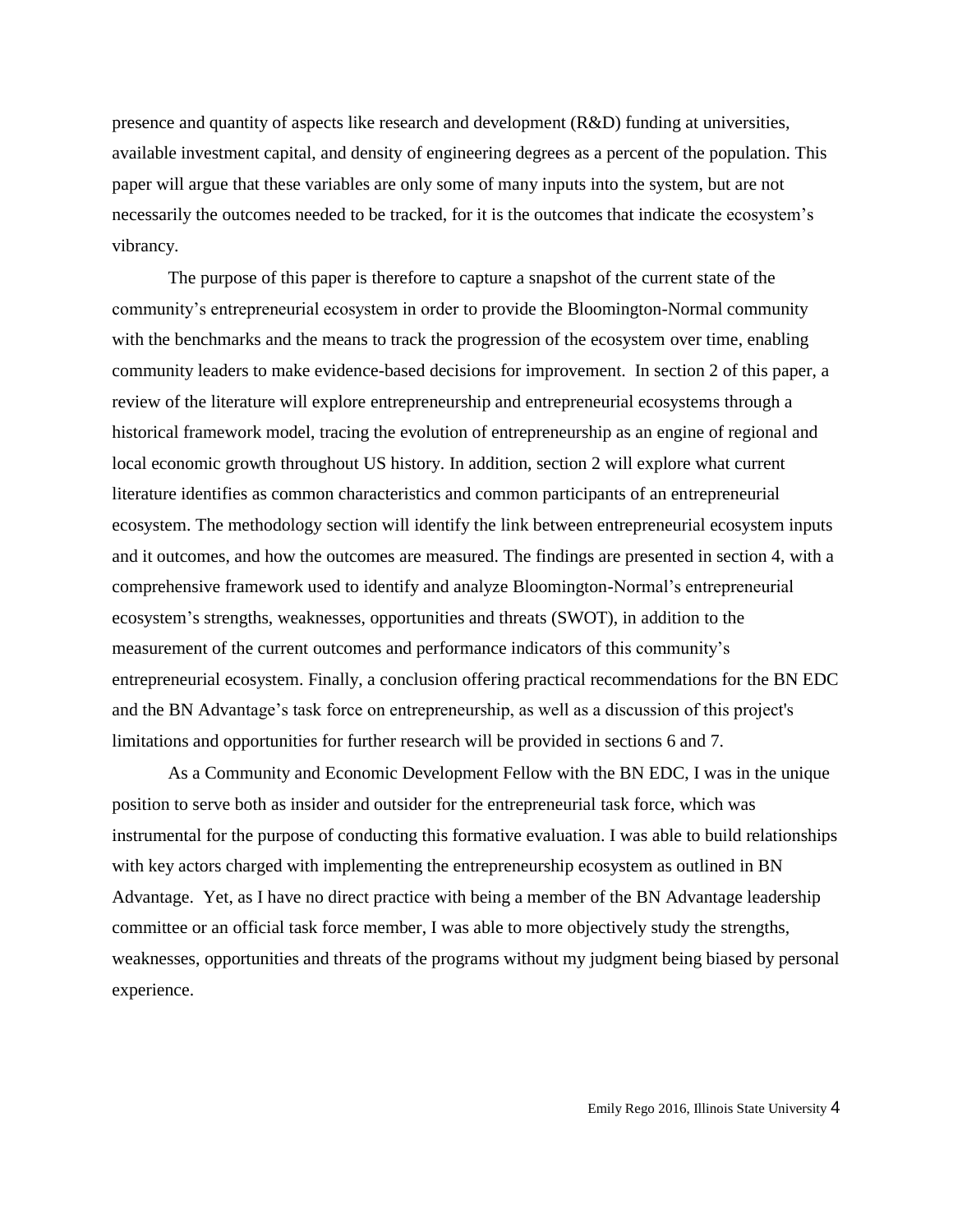## II. Literature Review

This report strives to address the research related to entrepreneurism and its impact on locally based economic development. This section seeks to invoke theoretical applications and historical evidence to advance the notion that entrepreneurial attraction is a necessary pillar of local economic development strategy, and that fostering a vibrant entrepreneurial ecosystem requires long term commitments from all participants within that system.

## Entrepreneurship as Economic Development

The discipline of economic development is relatively new in academia and as a profession. Though the study of this topic is relatively new, scholars have identified up to three waves of economic development throughout recent history. Smith (2010) who referenced Robert Solow's, a founder of neoclassical economic development theory work, "Contribution to the Theory of Economic Growth", has determined that economic growth had been simply a function of labor, capital and only recently acknowledges the level of technology (the latter being an indicator of level of knowledge in a community) (Smith 2010). The first two inputs coincides with a time when free markets led economic development efforts. Therefore, pre-1970s economic development almost exclusively consisted of industrial recruitment practices, mainly in the manufacturing industry, which valued cheap labor. This is a period now often classified as the 'first wave of economic development' (Feser 2014, Bednarzik 2000, Hanley and Douglass 2014). During this era, industrial recruitment fostered competition between localities. Communities offered lower business costs, a cheap and abundant labor supply and competitive tax-schemes because they were trying to recruit (or poach) mostly manufacturing-based branch relocations, all at the expense of their neighboring communities (Hanley and Douglass 2014). The result of these tactics led to the rise of cities focusing on and exploiting cheap labor and low production costs, which left them incredibly vulnerable should the nation's economy become less manufacturing based.

As history can attest to, the nation did become less reliant on the manufacturing industry. Throughout the latter half of the 20th century, the number of jobs in the service industries outpaced those in the manufacturing industry by double (Bednarzik 2000). Formerly booming rust-belt cities were threatened because their property-tax dependent revenue base dwindled, due to the combination of rising unemployment and the rapid exodus of the city's residents to suburbia (Katz and Wagner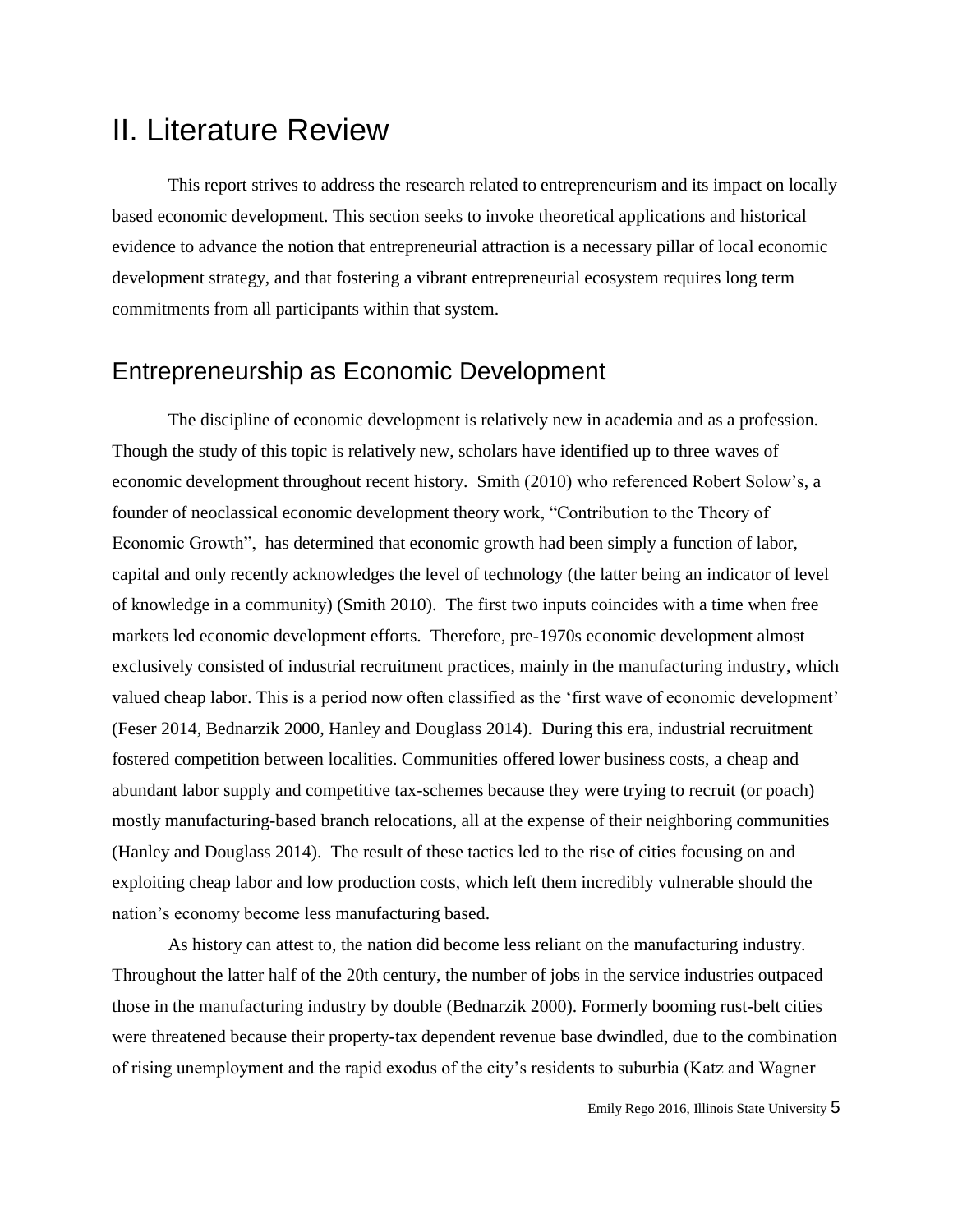2013). This era began the second wave of economic development, as it quickly fell on the local government to provide greater services to its remaining population. To do so, local governments had to find ways to get people jobs, reinvigorating their tax base revenue supply. Research on this topic has shown that economic development, as we know it today, did not emerge until this time (Feser 2014, Smith 2010). Since this split from pre-1970s normative practices of letting markets run themselves, economic development has become an ingrained function within the public sector, described as one of the fastest growing domains of organized government activity (Feser 2014). Governments sought to supplement the gap left behind by the diminishing manufacturing boom by building economic growth from within, via an array of entrepreneurship support programs. These programs often took the form of technical assistance, incubators and seed capital (Feser 2014).

While the literature has argued that it wasn't until the 1970s when entrepreneurship became a targeted initiative in the economic development field, it is not to mean that entrepreneurial activities and high-growth startups were dormant and non-existent in America before that time. Examples of the 'entrepreneurial spirit' have been traced back to the California Gold Rush in the nineteenth century, when individuals would venture to the west taking on risks with the hopes of making it big (Engel 2015). Furthermore, there is research to support that the rise in industrial recruitment in certain geographies across the nation, consequently gave rise to entrepreneurial tendencies in the others geographies, simply because they had no other choice if they wanted to grow their economies (Feser 2014). These past generations of individuals taking risks, pursuing potentially high-growth ventures, seeking innovative solutions and creating disruptive technologies have paved the way and set the stage for those entrepreneurs who are now iconic figures in popular culture of our time, and arguably the reason why entrepreneurial study and pursuits have recently peaked the interests of economic developers and academia alike (Engel 2015). The widespread and enduring use of this approach solidified that economic development had moved to what the literature describes as second wave of economic development (Hanley and Douglass 2014, Smith 2010, Feser 2014).

The newfound attention given towards entrepreneurship during this wave did not supersede or diminish the emphasis that industrial recruitment had within the economic development field. The two strategies were and still are, often pursued together. Because of this, scholars have noted that it is a challenge to adequately study entrepreneurial attraction policy impacts separate from industrial recruitment policy impacts (Hanley and Douglass 2014).

However, most literature on entrepreneurship will advocate entrepreneurship as its own pillar of economic development and argues that it should be considered a variable in accounting for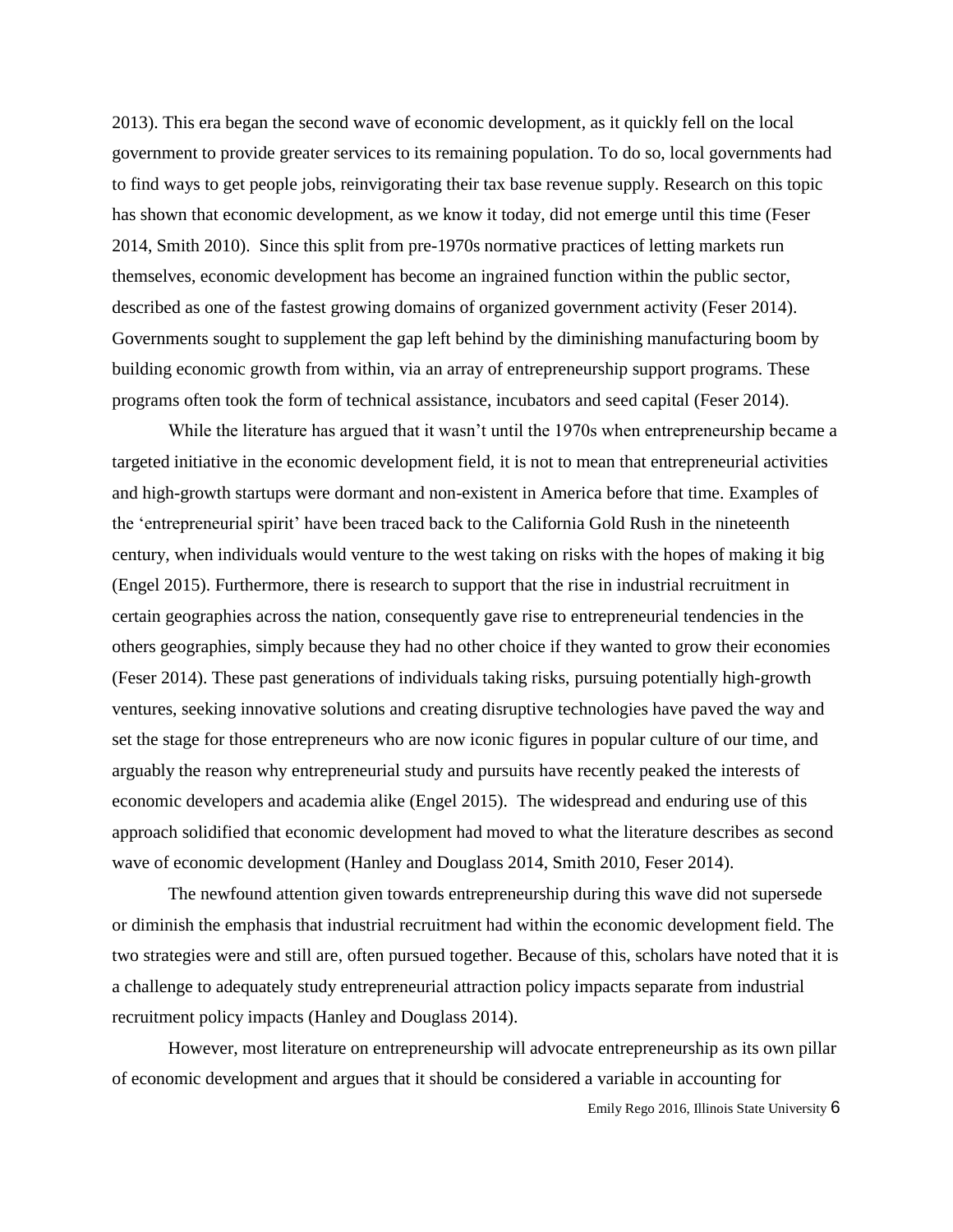economic growth independent of industrial recruitment. Three main arguments are used in the literature that advance this claim. The first argument is that entrepreneurship is a strong creator of jobs rather than a poacher of jobs. Job creation is the process by which someone has created a job that had never existed prior, instead of someone replacing a currently vacant position (i.e-job poaching), which is what occurs when a firm or establishment relocates and needs to refill its positions (Decker et al. 2014, Hanley and Douglass 2014). Secondly, entrepreneurs not only tend to create more jobs than incumbent firms, but also higher paying wages for employees (Decker et al. 2014, Mazerov And Leachman 2016) over lower wage jobs that tend to be the type of jobs offered by recruited industries (Moretti 2012). The third is that entrepreneurship and industrial recruitment require different economic development perspectives. This last argument stems from economist Joseph Schumpeter's 1961's "Theory of Economic Development" and is supported by Hanley and Douglass (2014), in which it is argued that since entrepreneurship requires risk-tolerance, openness and innovation, and since innovation disrupts current processes and systems, then entrepreneurs cannot be attracted or created the same way as industries that are not as equipped nor inclined to handle disruptive technologies. This could mean that as more traditional employers value low production costs, encouraging economic practitioners to create location advantages by subsidizing various cost factors of production, studies have found that entrepreneurs tend to be attracted to locations by factors other than price reductions, and therefore require of the economic developer to come up with more untraditional types of attraction and interventionist strategies. However, while there is consensus throughout the literature that there is a correlation between positive economic growth and entrepreneurship, the need for more research dedicated to discerning what exactly that is, and to what extent, is still apparent (Kerr et al. 2014).

Emily Rego 2016, Illinois State University 7 While economic development fully embraced entrepreneurship as an economic development strategy in the second wave of economic development, there is rapidly growing literature perpetuating the claim that there is now a third wave of economic development beginning from the late 1980s or early 1990s. However there is still a debate in the literature concerning the validity of this wave as a truly distinct approach toward economic development from the first two waves (Hanley and Douglass 2014). The third wave is based on two main premises. One is that in the wake of state and federal government shortcomings, exemplified by the rise in political gridlocks and overbureaucratization, making it hard to implement a forward thinking agenda, it is up to the locality to take control to create a context for overall economic growth (Katz and Wagner 2013, Hanley and Douglass 2014). The second premise is that economic development has been around long enough to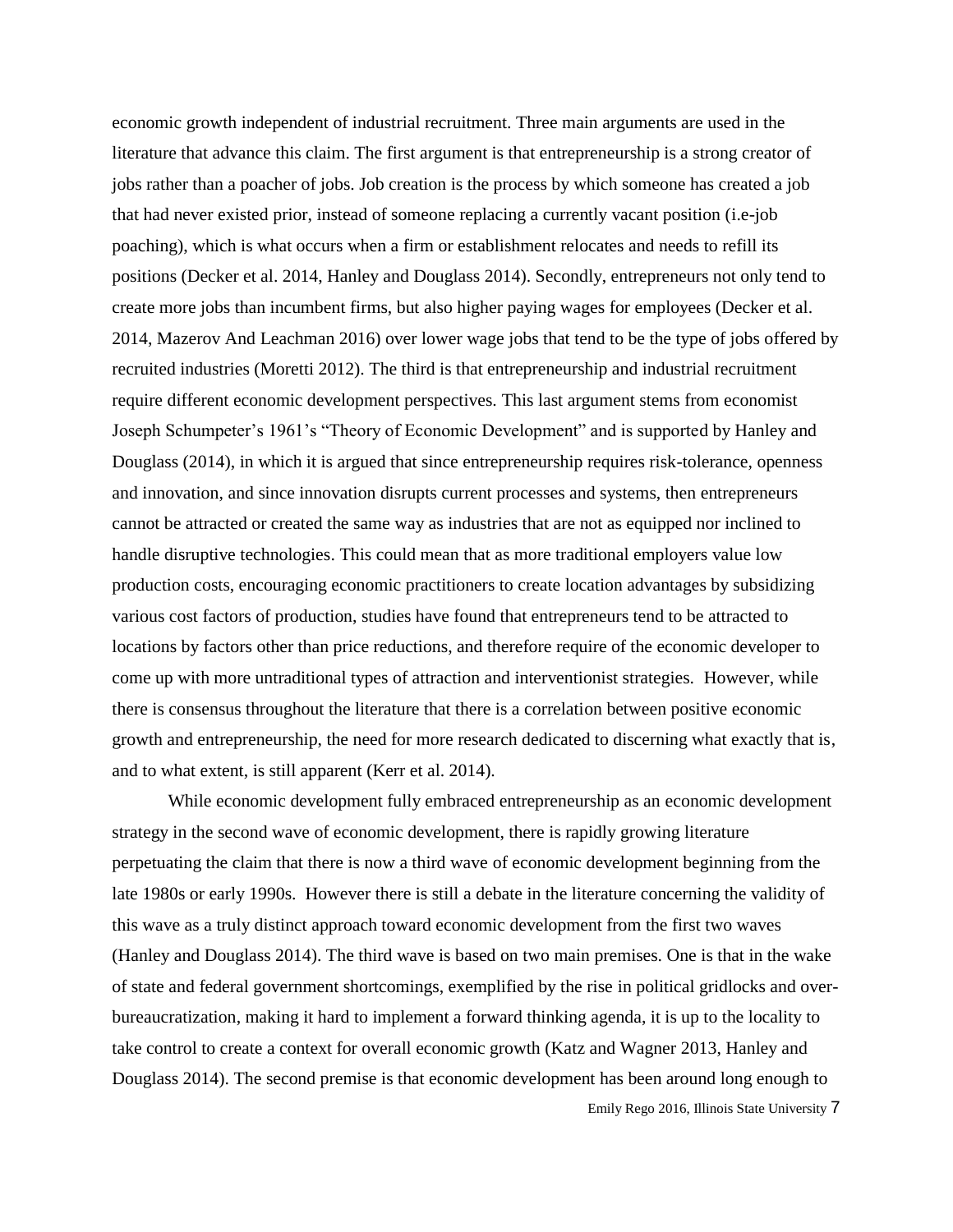identify best practices and so, Feser (2014) makes that claim that local economic development practitioners are finally seeing the need to veer away from blanket applications to generic diagnoses of economic challenges, a common practice in the second wave, and are now seeking creative solutions to the specific needs of their community. Whether or not the third wave is indeed, a true wave and not just a temporary fad, recent literature shows a consensus in recognizing that the way local economic development is practiced has indeed been changing.

The evolution of economic development has implications for the development of modern day entrepreneurial ecosystems. In the third wave, entrepreneurial attraction efforts from programs and policies derived from a variety of diverse community actors, including state, but mostly local governments, utilities, consulting firms, public-private development corporations and more, have created a complex web in which entrepreneurs must navigate through to increase chances of success (Feser 2014). There is still little research studying the effectiveness of third wave approaches towards entrepreneurial attraction and creation, mostly because this wave of local economic development is still in the relative early stages of fruition (Feser 2014). This means that there is a lack of comparable data available to prove if these practices will succeed in driving place based economic and entrepreneurial growth and development in the long rung (Hanley and Douglass 2014, Stangler and Bell-Masterson 2015).

Entrepreneurship in general is a difficult field to study. While a popular topic in academic literature today (Feser 2014), there is still limited research pertaining to general entrepreneurial activity throughout history, making it difficult to track data and discover patterns over time. It wasn't until just before the year 2000 when time-series data on establishment births and deaths were available about industries outside the manufacturing sector in the US (Bednarzik 2000). And even today, data concerning entrepreneurial activity is limited (Hanley and Douglass 2014). Contributing to the lack of consensus and consistency in data is the fact that there is still no singular definition of what an entrepreneur is (Kerr et al. 2014). The implication of this has been highlighted in recent years as research led by leading entrepreneurial information authority, Ewing Marion Kauffman Foundation has presented their findings which claim that entrepreneurship rates have actually been declining for the past 10 years (Stangler 2015). Some argue that this is may not be the case and this reported decline may actually be the result of underreporting entrepreneurial activity because of the way it is defined. One compelling argument against Kauffman's findings is that it is relied on government data, which does not report data about nascent entrepreneurs, who are those that have begun the early stages of setting up a business, or about startups that have less than one employee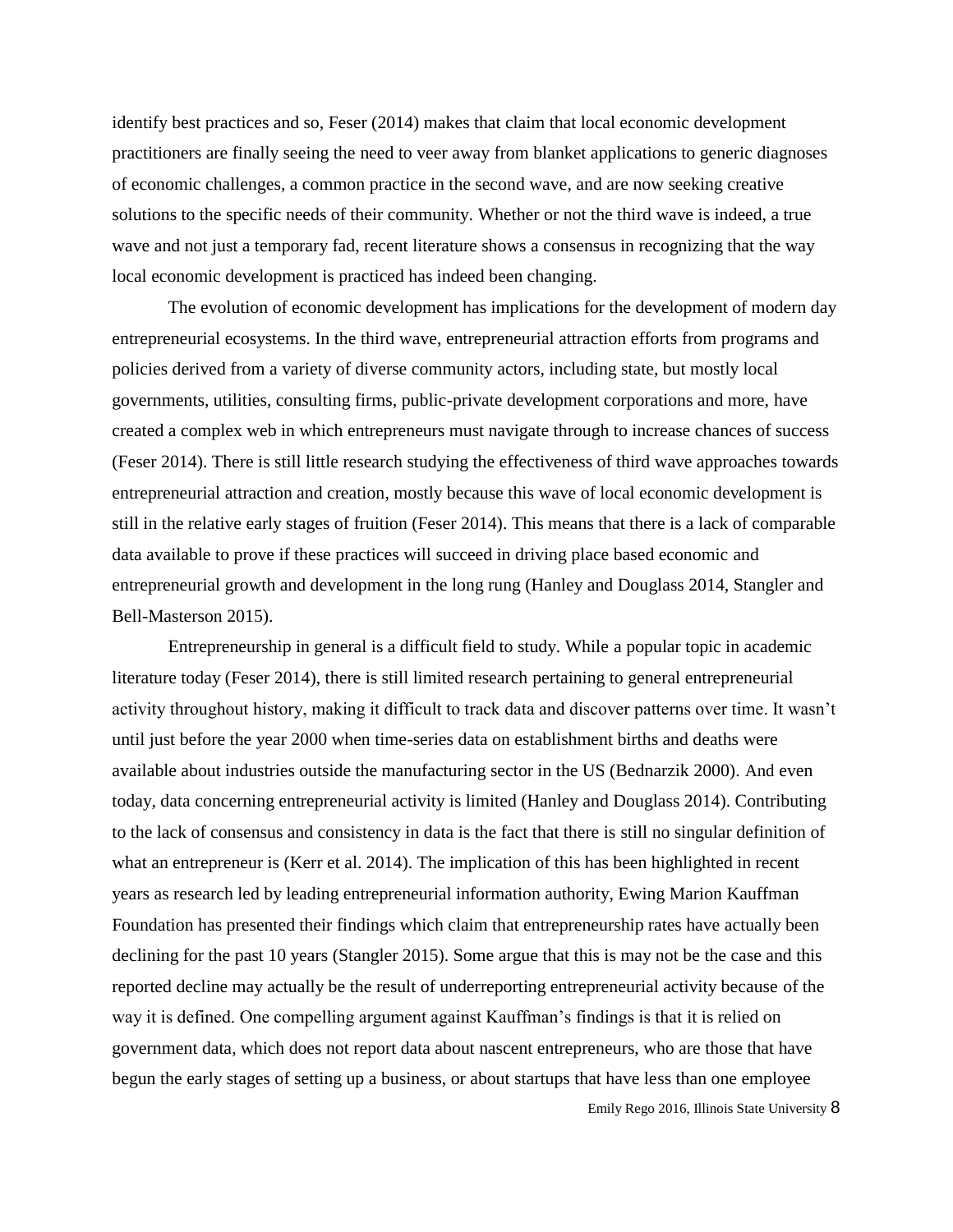(Buchanan 2015, Bednarzik 2000). They argue that this system of tracking entrepreneurs is antiquated because technology has now made it possible for just one individual to adequately run and operate a business that can grow and mature (Bednarzik 2000, Buchanan 2015, Litan 2015). Conversely, another explanation as to why entrepreneurial activity may be declining is because larger business and corporations are finding out about and essentially gobbling up nascent entrepreneurs along with their ideas and innovations- thus taking would-be entrepreneurs out of the scope for reporting and out of the entrepreneurial ecosystem altogether (Litan 2015). These recognized limitations concerning entrepreneurial scholarship present an opportunity for future research on this topic.

The following section will focus on what recent literature has contributed to the study of entrepreneurship as it impacts to the local economic.

## Impacts entrepreneurs have on local economy

Though there are still inconsistencies and no universally accepted method to study entrepreneurship in the United States, there are three main outcomes to economies discussed throughout the literature that most relate back to entrepreneurial activities. This signifies the importance of creating an entrepreneurial ecosystem. These outcomes are job growth, economic diversity and competitive advantage.

### Job Creation

Entrepreneurs create jobs. The number of jobs created in a locale is dependent on both the type of entrepreneurial activity pursued and the level of overall entrepreneurial activity in a community. The literature had identified two general subgroups of entrepreneurs: transformative and subsistence (Schoar 2009). Subsistence entrepreneurs focus on local or regional "family" businesses and employ minimal people, do not push for product creation or innovation, but rather provide services needed in communities like retail, dining, entertainment, etc. (Engel 2015). These entrepreneurs are important in the economy, and both types are needed for a healthy, vibrant and attractive community. However, subsistence entrepreneurs are not primary job creators, as their success is actually directly dependent on local economic conditions (Moretti 2012, Garmise and Ghosh 2011). Transformative entrepreneurs are the primary focus of this report because this subgroup is primarily responsible for creating substantial job growth, economic diversity, and driving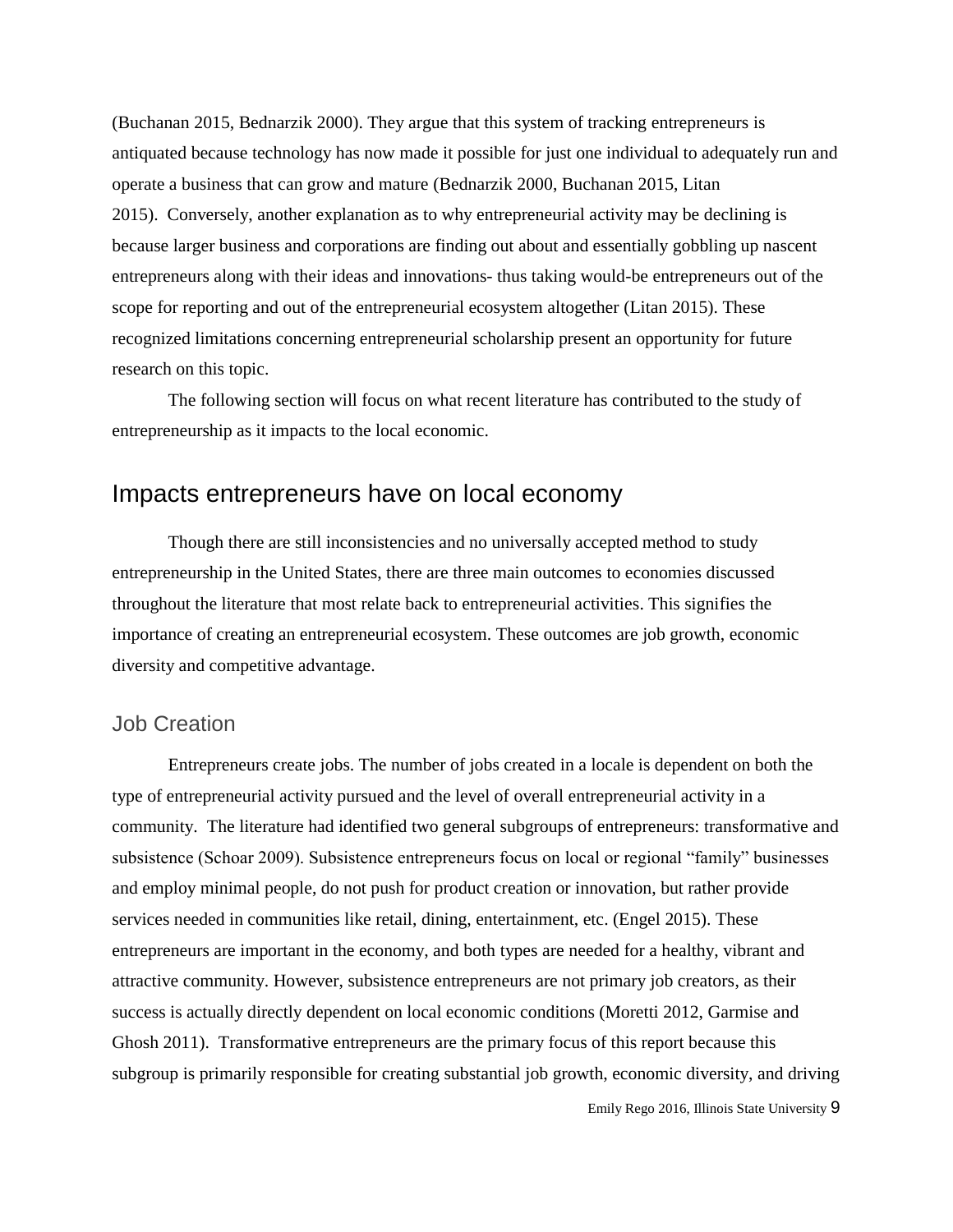up their communities' regional and global competitiveness (Feld 2012). Jobs that transformative entrepreneurs create are vital for a region's economic vitality.

Irrespective of industry and entrepreneurial type, research suggests that entrepreneurs as a whole are a principal contributor group to job creation in the economy. Between 1990 and 2009, startups added almost 3 million jobs per year in the United States (Mazerov and Leachman 2016). This means that the growth and health of an entrepreneurial ecosystem can have a profound impact on the local economy, especially in high growth industry sectors such as technology, pharmaceuticals and research and development (R&D). On average, young firms account for 20% of all US gross job creation nationwide, while high growth industries, which tend to be young, account for 50% of gross employment (Decker et al. 2014). While it is reported that most jobs that are created are from startups in the first year, and most startups fail or exit within their first five years, it can be assumed that these jobs are not very well secured. However, many argue that regardless, these entrepreneurs still tangentially create sustainable jobs. One explanation is that jobs lost to the high failure rate of young firms are almost always offset by the growth of the surviving firms because many of the startups that do survive, on average, grow 60% within their first 5 years (Decker et al 2014, Mazerov and Leachman 2016). Another explanation that the high exit rate of startups still creates jobs, is because some entrepreneurs do not exit due to failure, but rather get bought out by the larger corporations with either a job or with the opportunity to become fluid and embark on other entrepreneurial endeavors, thus wither allowing for another company to create new jobs or for an entrepreneur to have the opportunity to start a new business and hire more people (Feld 2012, Engel, 2015, Decker et al. 2014).

These aforementioned numbers however should not be taken as absolutes because, as literature on the subject attests to, accounting for all net jobs created through entrepreneurial activity has been a challenge. On the basis of the evidence currently available, some studies have found that over the past 25 years, new and young firms are responsible for about 75 percent of net new jobs into the economy (Garmise and Ghosh 2011). However, other studies have found that entrepreneurial job creation rates have gone down in the past 20 years and surmise that business startups (0-5 years) only have made-up about 20 percent of US total job creation during this same time period (Decker et al. 2014). While there is a lack of consensus in the literature about whether or not entrepreneurial activity is weakening in the United States, the basic premise that entrepreneurs create jobs remains intact, and if recent trends of decreasing entrepreneurial activity is accurate, then fostering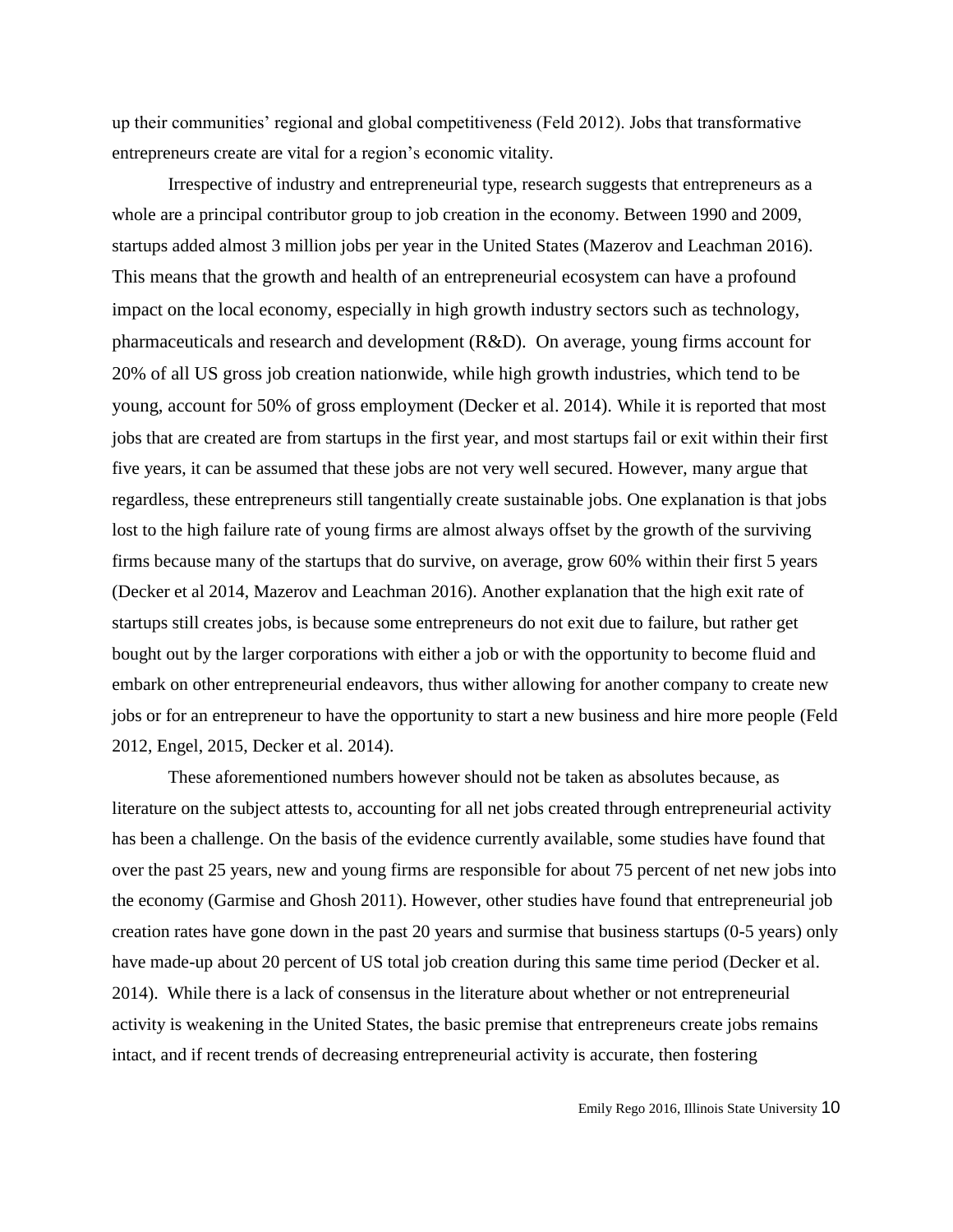entrepreneurship is arguably more important now than ever for communities looking to grow their economies.

## **Diversification**

Economic diversity is another major outcome which is generated through entrepreneurial activity. Diversity is the product of new ideas, new industries and new firms. Entrepreneurship is a mechanism for diversity because entrepreneurial ecosystems foster the transfer of knowledge across firms and industries. This then leads to the transformation of knowledge and to the exploitation of knowledge in the form of new firm creation, thus diversifying the business environment of a community (Audretsch and Keilbach 2004, Garmise and Ghosh 2011). Diversity is also beneficial for long term economic health, because a diverse economy is better able to weather the downturns in the economy than communities relying on just one economic base (Feld 2012, Engel 2015, Garmise and Ghosh 2011). Katz and Wagner (2013) use the history of Cleveland, OH to illustrate this point.

In 2001-2002, Cleveland was in the height of its 'quiet crisis'- companies that were once headquartered in Cleveland or Akron became branch offices of larger global concerns, severing the strong ties to the local communities and broader region that the corporate leaders once had...the region suffered from a manufacturing hangover of sorts, slow to realize that the sector was forever changed and would never again be the source of secure lifetime employment for people (66).

As Cleveland had no other industrial base or meaningful entrepreneurial activity at the time when the severity of the city's economic condition was realized, it had to hit rock-bottom before it was able to pick itself up and build its now widely successful entrepreneurial ecosystem (Katz and Wagner 2013).

Emily Rego 2016, Illinois State University 11 The discussion around diversity is often followed with discussions about economic clusters. There is currently a debate in the literature over those that support communities pursuing cluster development or becoming cluster agnostic. Some argue that clusters often support the formation of new companies through so called "repeat entrepreneurs" who were previously successful at forming a startup company with an industry, and then repeatedly create and/or encourage other firm creation within that same industry (Feld 2012). Clusters also create location advantage, meaning when companies in the same or complementary industries co-locate, collectively they have lowered transaction costs through creating proximity to specialized resources and target markets related to that cluster, thus making it more likely to successfully launch a new business (Kalil and Irons 2007,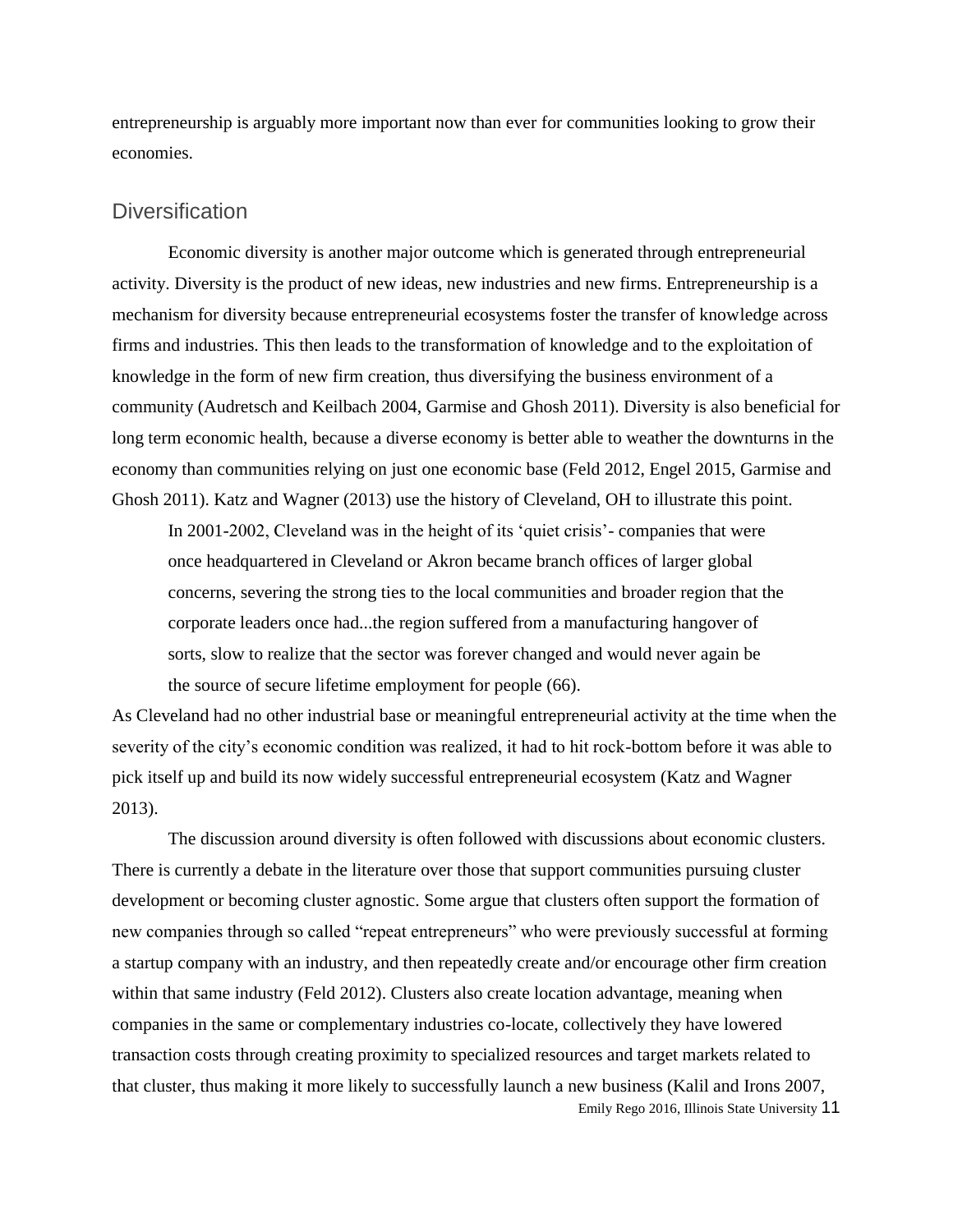Engel 2015). The other side of the argument is based on the premise that targeting clusters may actually limit innovation and can lead to economic stagnation. There is a growing consensus in the literature that clusters can put up walls that block potential collaboration and obstruct an economy from growing in new directions, thus becoming stagnant and homogenous (Katz and Wagner 2013, Feldman 2009). The targeting-clusters versus becoming cluster-agonistic debate is ongoing in current literature, however best practices identified mostly encourage setting the stage for all entrepreneurs, regardless of industries, to be successful (Hanley and Douglass 2014, Motoyama and Wiens 2015).

## **Competition**

The last major outcome of a vibrant entrepreneurial ecosystem is that, if successful, the ecosystem has the potential to increase that community's competitive advantage. Similar to Richard Florida's 'creative class theory', it is often argued that innovative and a high density of entrepreneurial activity attracts innovative people, and these trends will then dictate where firms, talent and consumers want to locate (Katz and Wagner 2013, Feld 2012, Moretti 2012). Furthermore, higher entrepreneurial activity creates greater opportunities to engage with and take advantage of global markets. Globalization has created a "rising global demand" for new products and services, and those places that are able to produce the knowledge required to fill this need will be more competitive because they will be able to sell their new innovations and bring fresh capital into the community, thus allowing for business spin-offs and startups to make and create more new things to sell to the outside world (Garmise and Ghosh 2011, Katz and Wagner 2013). Fierce global competition and the rapidity of changes in technology are driving the need to increase entrepreneurial activity and thus increase the community's competitive advantage.

The combined benefits of entrepreneurship; job creation, economic diversity, and competitive advantage are driving the efforts of communities across the nation to foster entrepreneurial ecosystems. The next section will present evidence to develop the claim that entrepreneurial ecosystems are a mechanism best suited for localities and is thus a highly important and recommendable local economic development strategy.

\*\*\*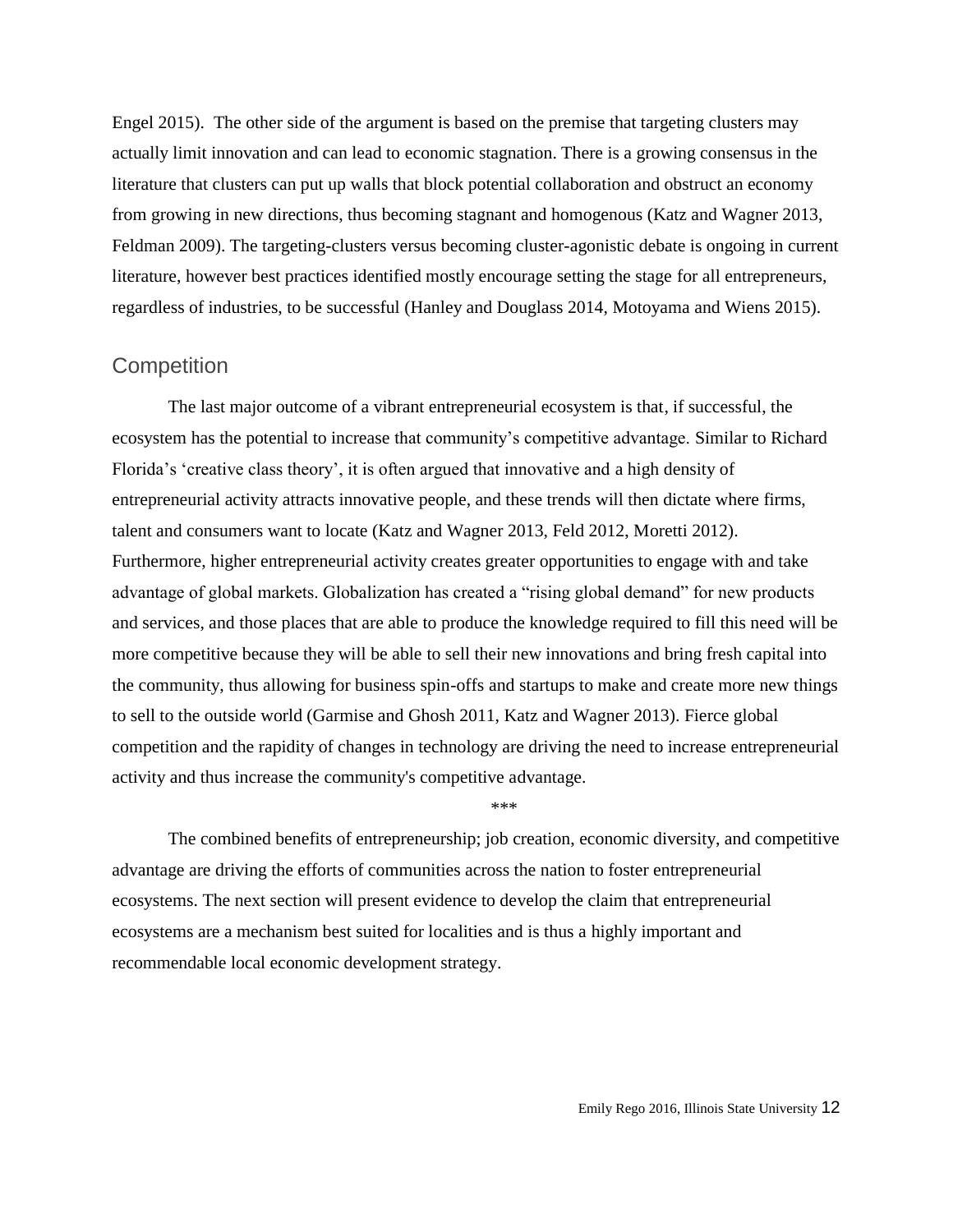## Entrepreneurial Ecosystems

An entrepreneurial ecosystem creates the social and economic environment that encourages entrepreneurship, thus maximizing the value that entrepreneurs can add to the local economy. This section will present evidence to develop the claim made in the literature that entrepreneurial ecosystems are a mechanism best suited for localities and is thus a recommendable local economic development strategy. The discussion to follow will point to evidence indicating that locally maintained entrepreneurial ecosystems are the most effective, the most beneficial and add the most value to entrepreneurs as well as to the economic development of the community. Four perspectives: political, economic, sociological, and geographical are presented to justify local entrepreneurial ecosystems as the most effective strategy. These perspectives are non-exclusive and complementary to each other.

## Political Perspective

The political science perspective focuses on the duties and the responsibilities that localities have to better their own communities. This perspective is partially a result of the third wave of economic development, in the sense that it is a response to the federal political environment, which more often than not is in a gridlocked state (Katz and Wagner 2013). A consequence of this state is that no significant policy shift regarding frameworks for addressing city and state economic challenges have been made (Feser 2014). Metros, lacking any other choice are "innovating on the big stuff" by driving policies and practices that support wealth generation and are engaging and building relationships with trading partners and rising economies without first going through their state and federal government (Katz and Wagner 2013 p. 10). Moreover, finding local opportunities for growth is theorized to be a more effective approach for entrepreneurial ecosystems because no entity is more invested in the community than the people who live and work there, and so have vested interests in improving the quality of life there (Katz and Wagner 2013, Katz 2016).

## Economic Perspective

The focus from the economic perspective is on the advantages for businesses located within the boundaries of an entrepreneurial ecosystem. When new and mature companies co-locate in the same geographical area, all benefit from economies of scale, especially if these companies are in like-industries. This is to mean that since all companies need certain inputs (infrastructure,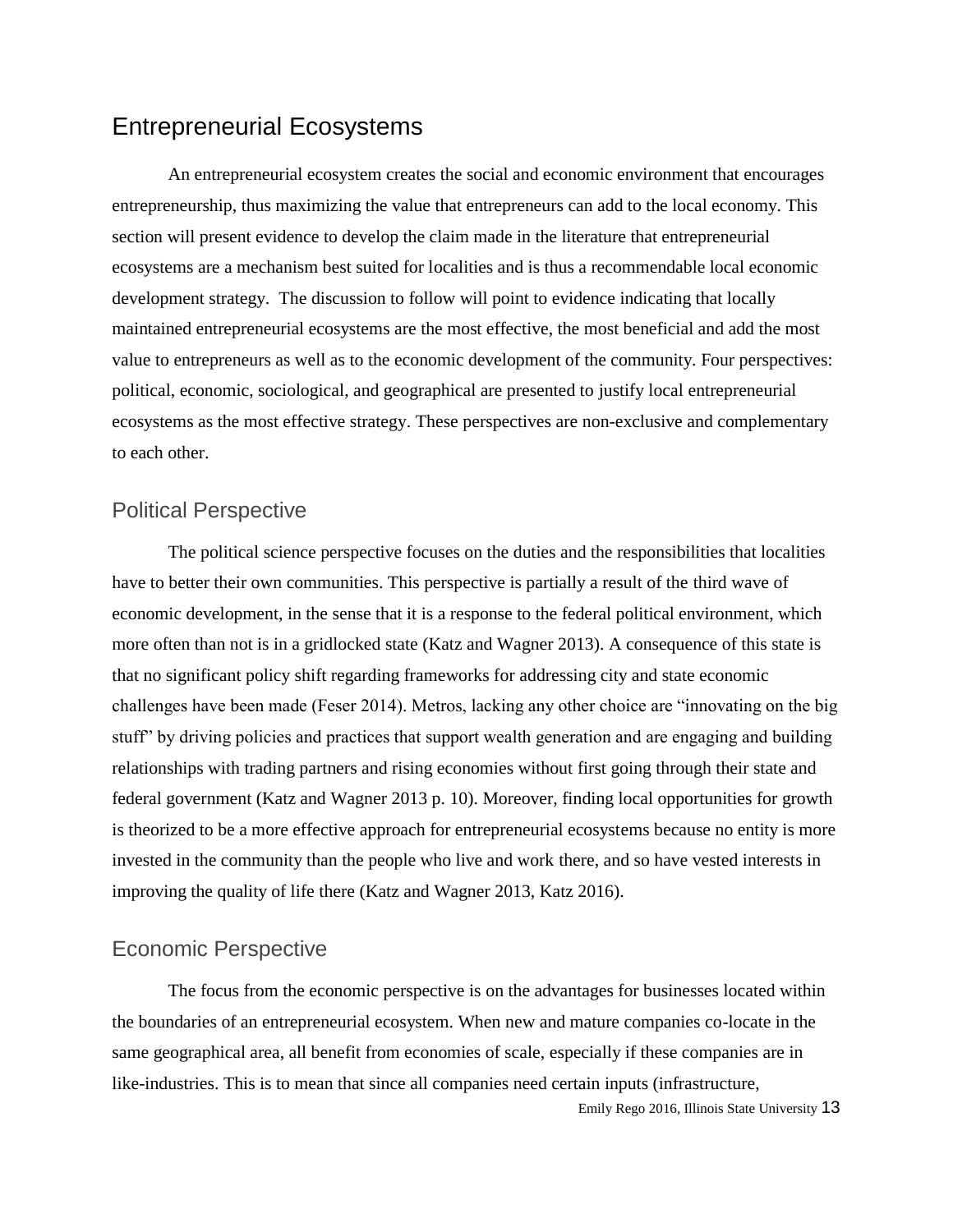specialized services, suppliers, laborers, etc.), they can share the costs of those inputs in the same community, thus reducing the average cost per startup (Feld 2012). Competing or complementary companies clustered in the same area also are able to enjoy what economists refer to as the network effect. The network effect is the theory that when new members are added to the community, it enhances the overall value for the existing community members (Roja et al. 2014). For example, people in the programmer field during the internet boom of the late 1990s flocked to cities where other programmers were at the time. Over time, this created specialized knowledge clusters in this area which then attracted specialized businesses and led to increased entrepreneurial activity developing these areas into vibrant entrepreneurial ecosystems (Moretti 2012).

## Sociological Perspective

A third perspective comes from the field of sociology. Areas with a hotbed of entrepreneurial activity are typically found to be in communities where there is culture of openness (Feld 2012). A culture of openness, inclusion and connectivity are common characteristics of a vibrant entrepreneurial ecosystem because constantly utilizing new connections increases the level of knowledge transfer and knowledge creation, thus fostering greater amounts of entrepreneurial pursuits (Roja et al. 2014, Stangler and Bell-Masterson 2015). Increasing this culture of openness within a community boundaries is exponentially important for an entrepreneurial ecosystem. In fact, there are some who argue that local connections can be far more important to entrepreneurs than global ones (Roja et al. 2014). This may be partly because business owners in the same community are the best sources of specific information related to the local business environment that entrepreneurs need in order to optimize their chances of success (Motoyama and Wiens 2015).

## Geographical Perspective

The last perspective comes from the field of geography. Entrepreneurial ecosystems exist in a confined and defined space, and to grow and foster an entrepreneurial ecosystem, the literature argues that these spaces must attract and retain talent, thus increasing competitive advantage. This perspective offers insights, as explored by Engel (2015), as to why some entrepreneurial ecosystems are much more vibrant than others. Therefore attracting talent *into* the community is important for entrepreneurial ecosystems. To attract and retain talented individuals who could become entrepreneurs, or as Richard Florida refers to as the 'creative class', communities are required to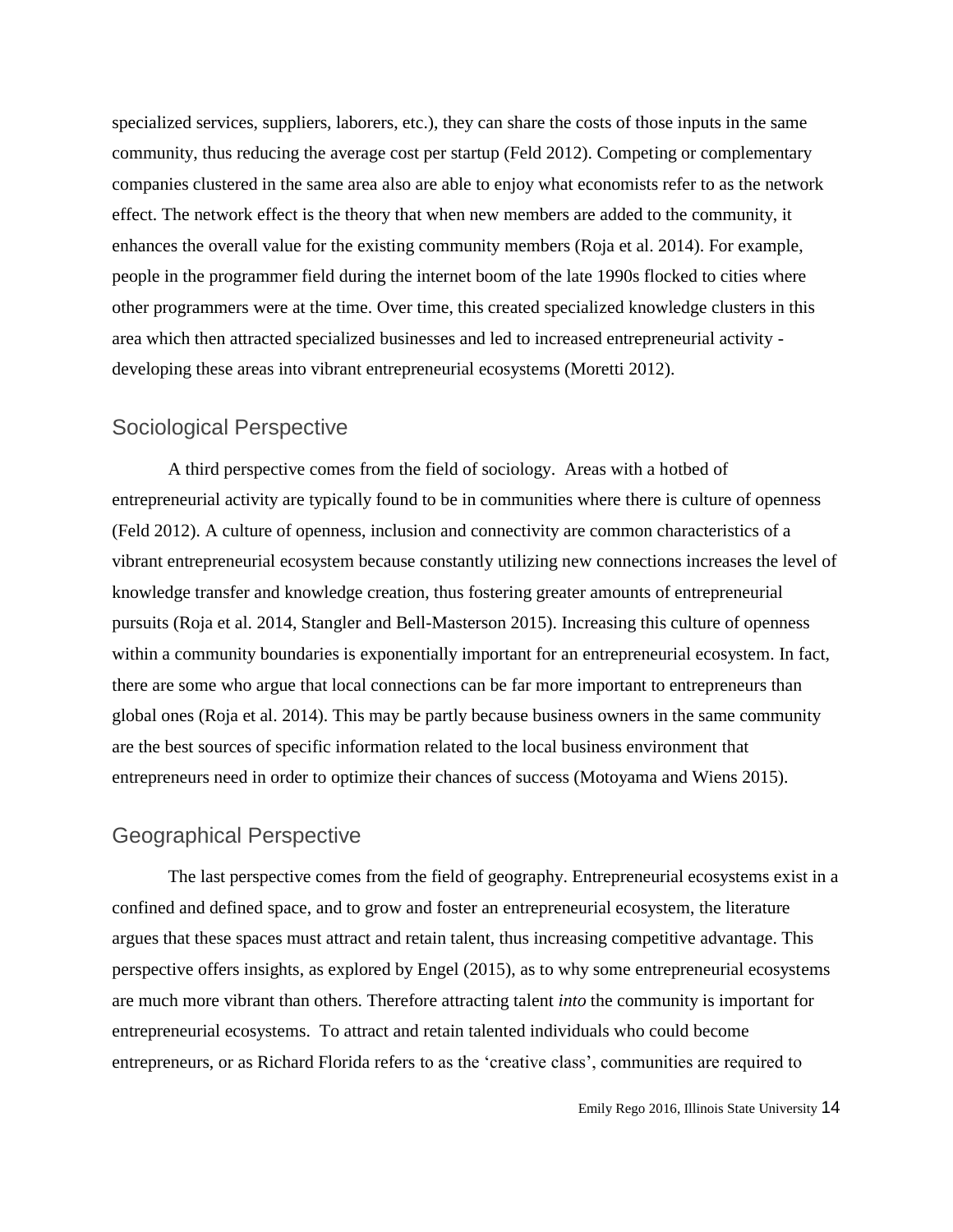make their cultural and physical landscapes more attractive than other communities (Feld 2012). A study of the 500 fastest growing companies in the United States by Inc. Magazine discovered that "entrepreneurs of fast-growing firms usually decide where to live based on personal connections and quality of life factors many years before they start their firms" (Mazerov and Leachman 2016). Based on this perspective, entrepreneurial ecosystems cannot be supported everywhere, but only the specific locations that talent is attracted to (Moretti 2012).

\*\*\*

Each of these perspectives provide a useful lens with which to understand the argument for creating entrepreneurial ecosystems at the local level. However, as Feld (2012) recognizes, these frameworks are incomplete in explaining who the participants of an entrepreneurial ecosystem are, and how they work together to propel the ecosystem in motion.

## Participants in an Entrepreneurial Ecosystem

#### **Entrepreneurs**

Undoubtedly, the core participants of any entrepreneurial ecosystem are the active entrepreneurs in the community. According to themes present throughout the literature, entrepreneurial cohorts in vibrant entrepreneurial ecosystems tend to be mobile, adaptable, risk tolerant, inclusive, highly involved in the community, and innovative. In this section it will also be argued that the entrepreneurs are the ones who should assume the leadership role in an ecosystem.

Many studies have found that entrepreneurs and innovators are a highly mobile demographic and are constantly fluctuating in, out, and throughout the ecosystem. On average, entrepreneurs whom adopt the entrepreneurial lifestyle will rotate from one startup to another every three to five years (Engel 2015). This type of fluid lifestyle allows for people in the ecosystem to optimize their community's limited resource constraints, as there will always be a limited amount of capacity in each community to attract new knowledge, assets and firms. Mobility makes up for this limitation because as entrepreneurs change and join the ecosystem, there is more of an opportunity for the mixing and remixing of people and collaborative networks. The literature strongly supports that this bricolage of networks is necessary for the ecosystem's sustainability over time (Stangler and Bell-Masterson 2015, Roja et al. 2014, Audretsch and Keilbach 2004).

Emily Rego 2016, Illinois State University 15 In part because entrepreneurs are so mobile, they have also become highly adaptable. People, knowledge, technology, funding sources, government actors, policies, ideas, businesses, and even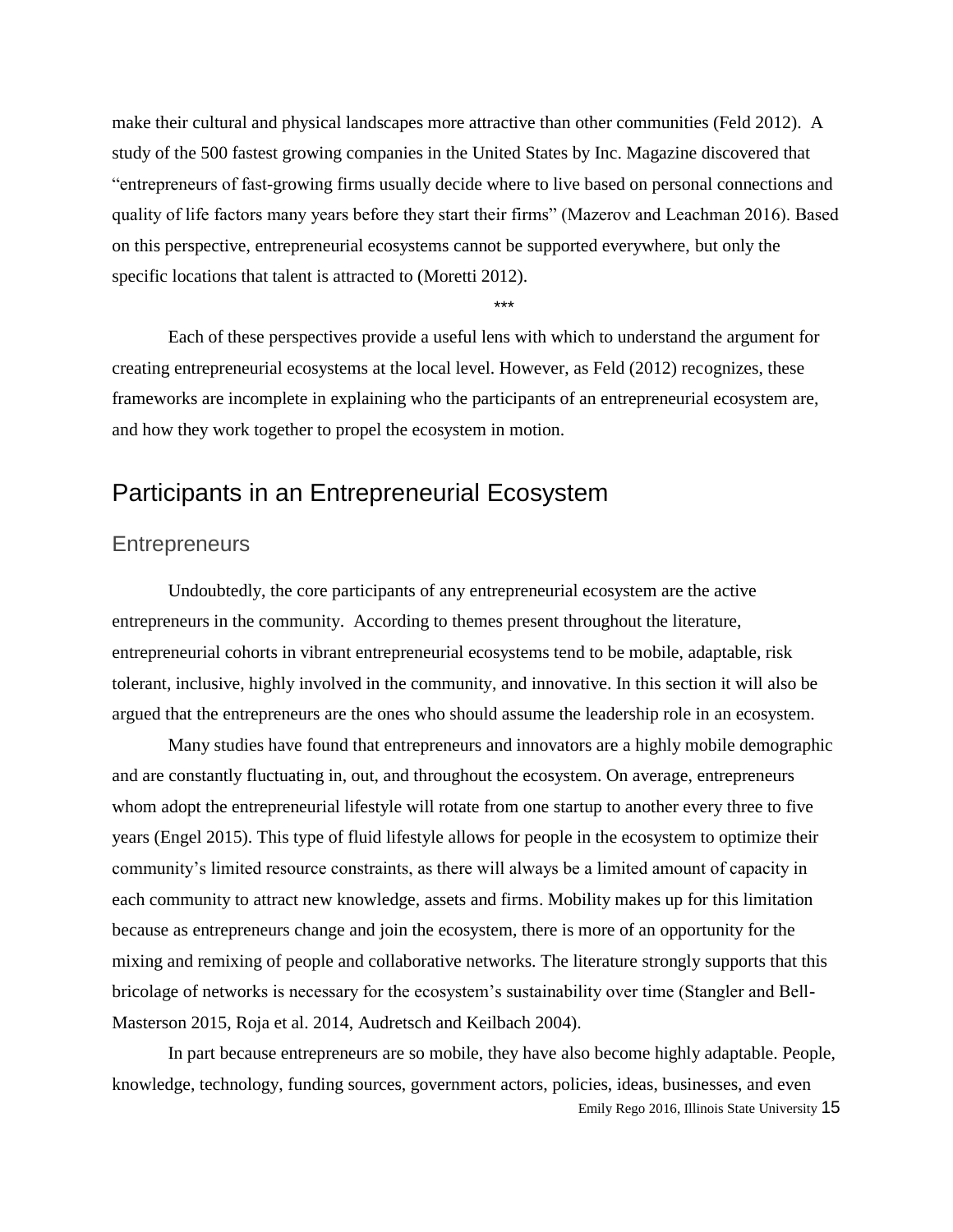people's tastes are constantly changing, and founders in young ventures are constantly adapting their business models, strategies and ideas to meet the needs of the market in the most efficient and innovative way possible (Engel 2015, Feld 2012, Audretsch and Keilbach 2004). Entrepreneurs and young companies are in a position where they are not limited by bureaucratic and hierarchical constraints, and so can easily and efficiently exploit new or changing resources and adapt to new knowledge or information. This freedom allows them to be more adaptable, pivoting in a way that is much easier to do than incumbent firms (Schumpeter 1961, Feld 2012, Engel 2015, Audretsch and Keilbach 2004). This characteristic represents a fundamental difference between young companies and established firms, indicating that entrepreneurs need resources in the community which make the legal process of discovery and adaptation easier and more streamlined than ever before (Motoyama and Wiens 2015, Hanley and Douglass 2014).

Risk is a large part of the entrepreneurial process, as entrepreneurship is fundamentally about experimentation and embracing the unknown. Therefore, risk is a large component to an entrepreneurial ecosystem. For every new firm, the level of success it will achieve cannot be known beforehand, making the business of starting a business a considerably risky venture (Kerr et al. 2014). This risk characteristic in entrepreneurship is expected to prevail in entrepreneurial ecosystems, even with policies are in place that seek to negate or dilute these risks for investors or entrepreneurs such as loan forgiveness programs (Motoyama and Wiens 2015). Therefore, it is stressed throughout the literature that entrepreneurs and entrepreneurial ecosystem participants need to be risk-tolerant, if not risk-encouraging. There are tangible implications of risk-intolerance cultures regarding its impact on entrepreneurial development. For example, the Aspen Network of Developing Entrepreneurs study of entrepreneurship in developing African countries found that increasing the number of entrepreneurs is difficult due, in part, to cultural mindsets about risk and failure (Dassel et al. 2013). This study's finding suggests that a risk averse culture could lead to the decline of entrepreneurial propensity.

Emily Rego 2016, Illinois State University 16 Entrepreneurial ecosystem research has found that entrepreneurs tend to be highly active in their communities. This community-centric mindset allows entrepreneurs to form connections throughout the community. Connections between people, firms and with supporting organizations are highly indicative of a successful entrepreneurial ecosystem (Stangler and Bell-Masterson 2015). The benefits of these connections manifest in various ways. One is based on the premise that an entrepreneur's affiliation with community and community organizations is incentivizing for new businesses, because being known throughout the community can ultimately enhance the reputation of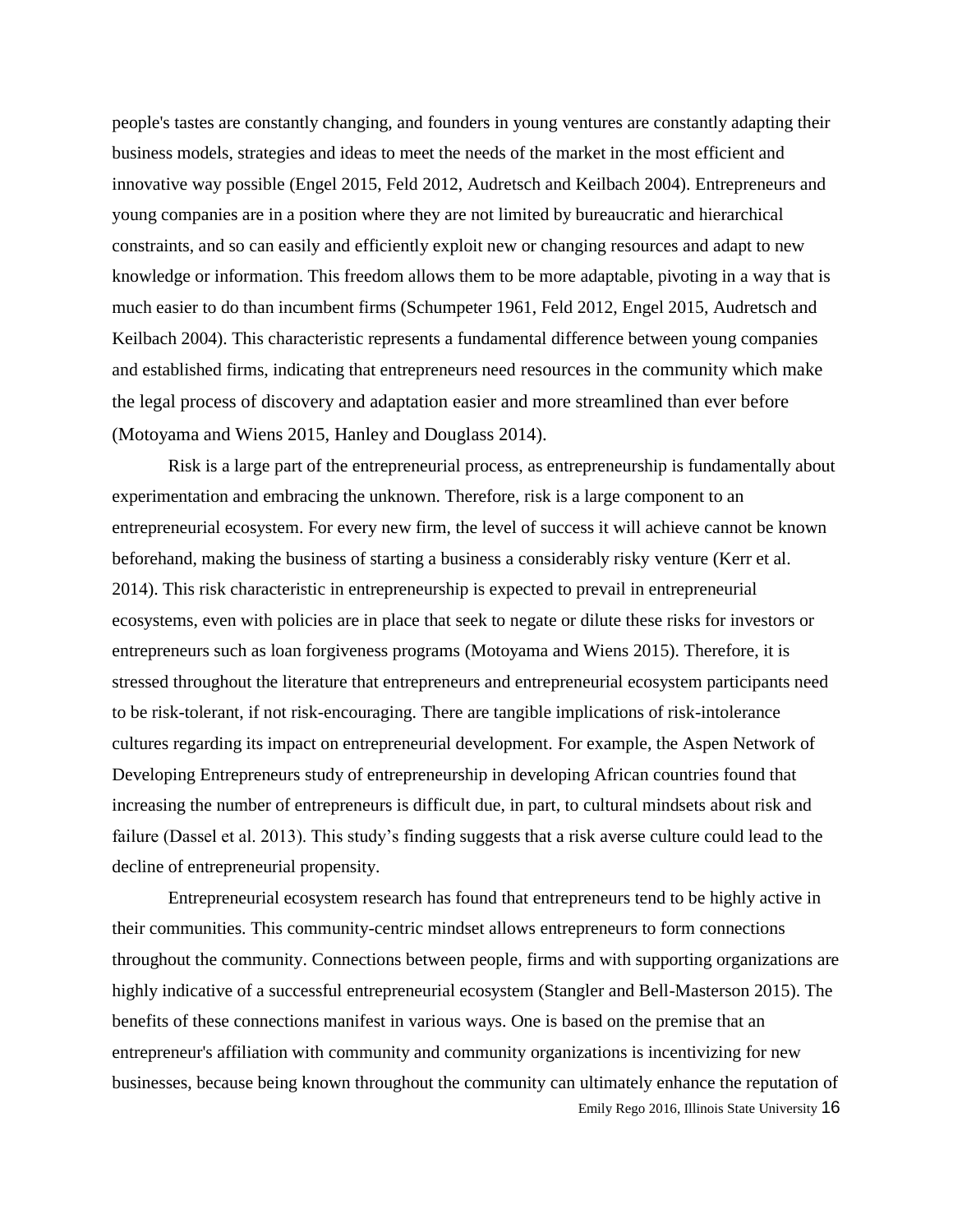a relatively unknown early-stage venture (Engel 2015). Furthermore, it is stressed in the literature that as interconnectedness among community actors increases, particularly between unlike institutions, it leads to greater innovation and higher rates of firm creation (Katz and Wagner 2013, Kalil and Irons 2007). Some studies have also suggested that strong community ties retain talent in the community, because when individuals are connected to multiple firms, networks and ventures, they tend to develop deep social capital throughout the community. High social capital increases the likelihood of an entrepreneur staying in the community (Feldman and Zoller 2012, Carmichael 2015). Current research seems to validate the view that entrepreneurs should be encouraged to leverage collaborative networks with place based institutions, initiatives and programs within their community in order to secure the success and vibrancy of an entrepreneurial ecosystem (Engel 2015, Feld 2012, Roja et al. 2014, Birch et al. 2013).

Entrepreneurial cohorts in a vibrant ecosystem are also often characterized as inclusive. While entrepreneurs recognize that more entrepreneurs may increase competition, they also know that it increases overall value to the ecosystem (Feld 2012). The influx of new people into a community brings along an influx of new ideas, new opportunities for connections and collaboration, thus preventing stagnation, which leads to the increasing of entrepreneurial activity and economic diversity (Schumpeter 1961, Stangler and Bell-Masterson 2015). Another perspective used to explain the inclusivity characteristic is provided by Feld (2012). This perspective is based on the premise that an ecosystem's success is dependent on having a strong and active leadership team. Hence, the more participants within that ecosystem, the greater chance for the ecosystem to have enduring and qualified leadership in the long term. Entrepreneurs are extremely busy running their day-to-day lives, balancing personal, families and their businesses simultaneously (Engel 2015). Because of this, entrepreneurs who are leaders in the ecosystem have been found to rise and then quickly fade away as they focus on other ventures or pursuits. This leadership component requires that there is always a pool of upcoming entrepreneurs that are available to take the reins when needed (Feld 2012).

This leadership component is important because a significant segment of the literature puts forward the view that it is the entrepreneur's' responsibility to be leaders of the ecosystem. Feld (2012) leads this argument by postulating that it is the entrepreneurs who must lead by example, show up and be actively involved because they are the only ones in the ecosystem who truly understand and can fully commit to addressing the specific needs of the entrepreneurial community. Another reason offered throughout the literature as to why it is the responsibility of the entrepreneurs to lead is that other community institutions like government, universities and big businesses are, if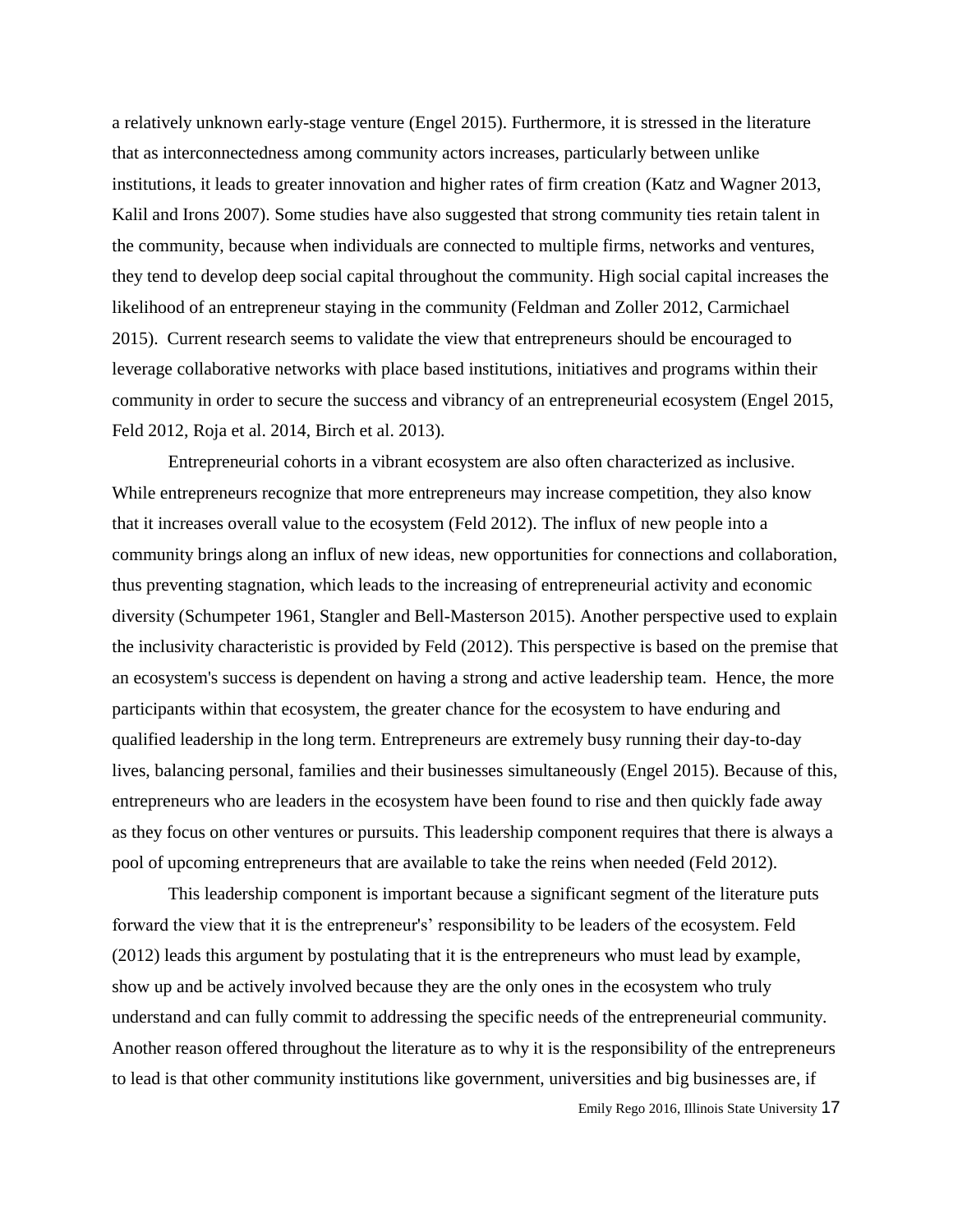nothing else, ill-fitted for the role. This is because of their inability to change and adapt as rapidly as the entrepreneurial ecosystem requires (Feld 2012, Katz and Wagner 2013, Kerr et al. 2014). On top of that, data yielded by the literature supports the notion that the process of entrepreneurship should not be predetermined, but rather the entrepreneurs should have the freedom to innovate, collaborate and develop an ecosystem that is more organically determined and therefore more self-sustainable in the long term, which is unlikely to happen if an entity other than entrepreneurs steer the ecosystem (Engel 2015, Hanley and Douglass 2014, Motoyama and Wiens 2015).

However, this is not to mean that other entities are not important to the entrepreneurial ecosystem. There seems to be no compelling evidence in the literature which suggests that entrepreneurial ecosystems can be sustainable without the contribution of supportive institutions. The following sections will therefore explore other commonly identified participants of an entrepreneurial ecosystem and the various ways in which they can shape the ecosystem to support their community's entrepreneurs.

#### **Investors**

One of the most important components of the entrepreneurial ecosystem, second to the entrepreneurs, is the access to capital available to local entrepreneurs which is typically funneled to entrepreneurs by investors. Even though advances in technology are driving down some costs for startups, a 2013 Kauffman Firm Survey found that within the first three years of a firm's birth, 40 percent of the funding source for startups was still through outside financing, consisting of debt and equity. This figure was determined after accounting for the average 4 percent of founders' own credit card debt and personal loans to finance new business ventures (Stangler 2016). The literature identifies a broad range of activities and roles that investors have in the ecosystem, and acknowledges their importance in determining an ecosystem's success. This section will explore various types of investment entities related to entrepreneurship and the various ways that investors contributes to the entrepreneurial ecosystem.

Investors can, and many do, have a positive, value-added impact on an entrepreneurial ecosystem, as well as to the community as a whole. Many scholars have found that most investors at the local level want to, in addition to giving monetary contributions, engage in activities such as providing firm-saving services like mentoring and deal-making on behalf of the firm founders (Roja et al. 2014). These types of investors recognize that the inherent risks of investing are outweighed by the prospect of growth and development in their community through job creation, economic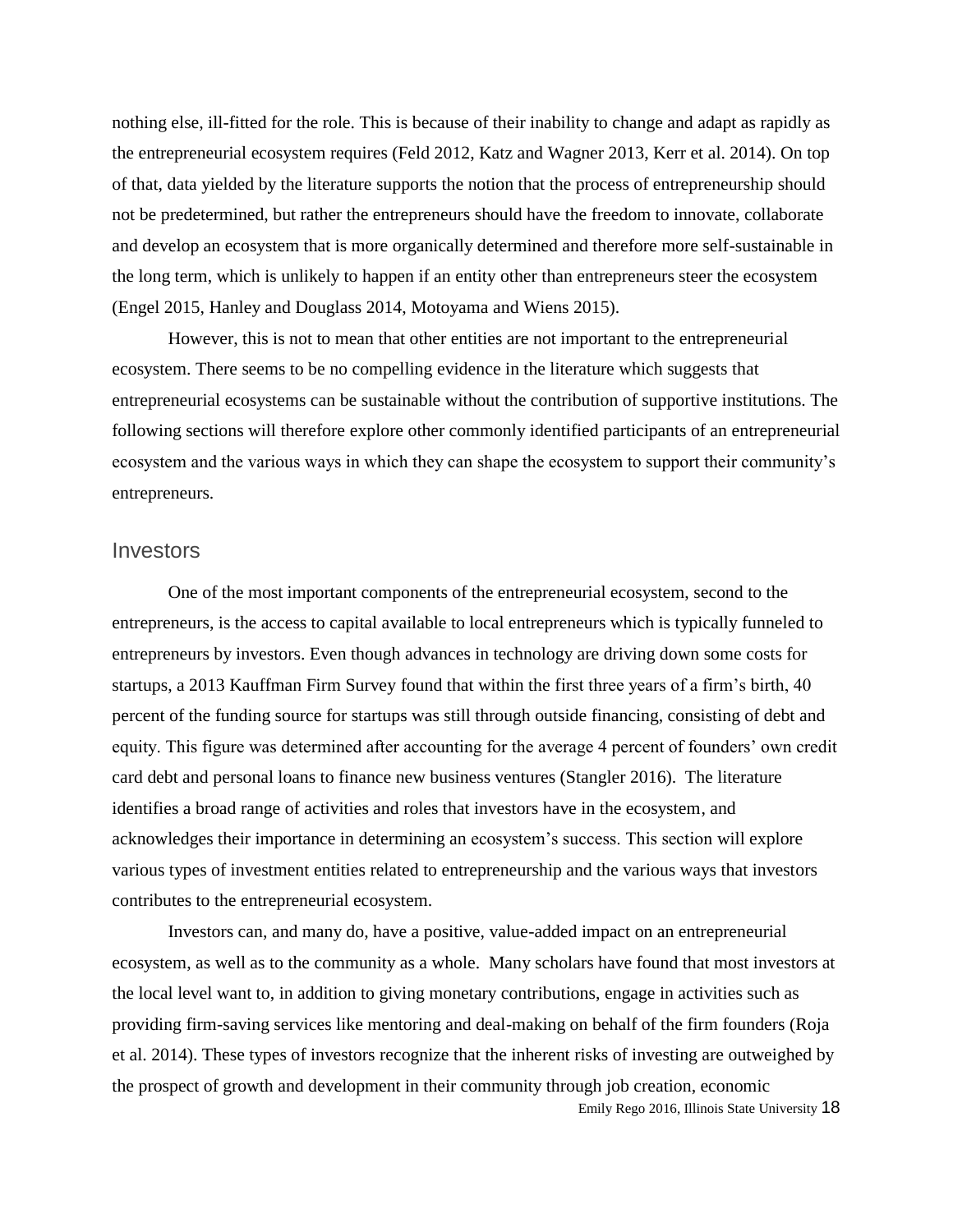diversification, and competitive advantage (Feld 2012, Engel 2015). Furthermore, investors stand to receive big returns on their investments. A large return on investment (ROI) usually more than makes up for their losses from other ventures that have failed (Engel 2015, Feldman and Zoller 2012). Investments are also made from firms outside the community. These investment benefit entrepreneurs as well as overall economic development efforts. This is because money flowing into the community increases as capital accessed through foreign direct investment (FDI), nationallybased firms (usually venture capital firms) and individuals from outside the community, therefore adding value to an ecosystem (Engel 2015). However, the extent of this value is somewhat contested in the literature. Some propose the view that since it is less likely that outside firms and entities are not as heavily invested in the community as local ones, they may not act in the best interest of the ecosystem, and may even try to poach talent from nascent startup communities, thus potentially extracting value from the system (Feld 2012, Engel 2015).

While there is a myriad of investment agencies and individual investors throughout the nation and around the globe, most new enterprises still reportedly struggle in capital acquisition efforts. The phrase "there is not enough capital here for startups" is common in communities all around the world (Feld 2012). It is incredibly difficult for firms in the early stages, and especially for new entrepreneurs, to procure capital, as exemplified by recent investment trends (Stangler 2015). For example, in 2014, there was \$48 billion invested for what was broadly defined as startup capital, the most since 2000, however it was discovered that the majority of this invested money was actually towards later stage companies, which still fall in the start-up age range, but are not newly created (0- 1 year) (Buchanan 2015). Moreover, Buchanan (2015) has found that between 2005 and 2014, the rate of seed investments (required for beginning/early stage firms) made by venture capital has stayed flat. These trends indicate that newly established firms and entrepreneurs who do not already have a reputation of success, are less likely to receive capital than firms in later stages. If this trend continues, and entrepreneurs are not able to rely on traditional investors for support, the way that developing entrepreneurial ecosystems is currently done could be threatened.

The literature provides many reasons as to why capital acquisition is exponentially difficult for new firms and new entrepreneurs. Many argue that securing capital is so difficult for new companies because, since most startups fail, investing in one is too much of a risk to take on by the investing person or agency (Connolly and Girdwood 2011). Therefore, it is theorized that investors seek to reduce the risk for themselves by investing in later staged companies. This helps explain why investment is much more plentiful for later stage firms who, because they have not yet failed, and/or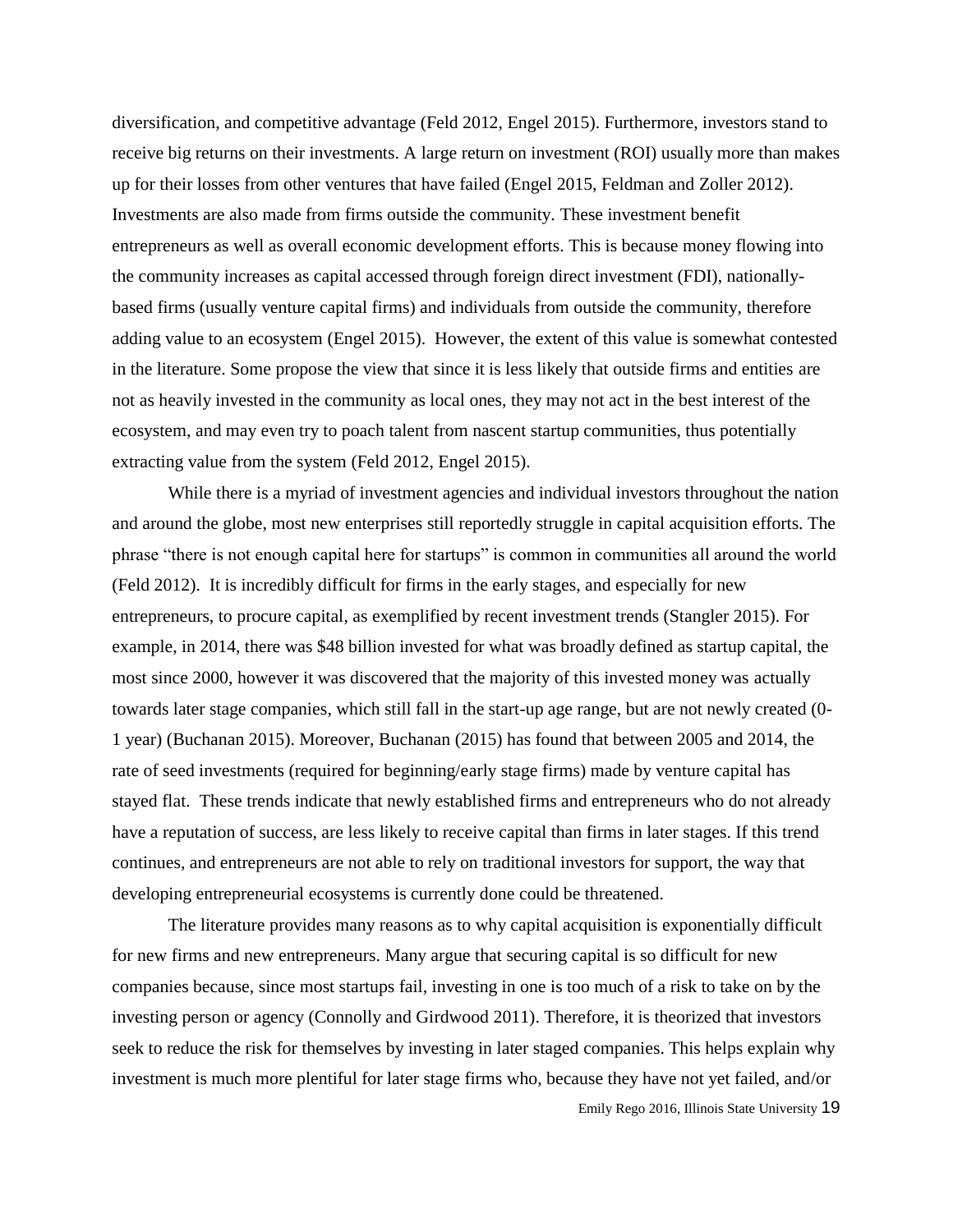are turning profits, have demonstrated that their business is likely to be successful (Litan 2015). Scholars have also observed that another way large investors have reduced risks is to invest mainly in certain geographical areas, where there are hubs of innovation and where industry specific clusters have already been established and so have a competitive advantage (Stangler 2015). Engel (2015) claims that the use of this approach has barricaded a large part of the nation from these large investments which could have transformed emerging entrepreneurial ecosystems. However, this trend might be changing as it has been observed in recent literature that a there is a stream of movement by large investors into the Midwest and other parts of the country, in addition to the recent surge of homegrown venture capital firms in communities across the nation (Deeb 2014, Chemmanur and Chen 2015).

| <b>Funding Source</b>                         | <b>Investor Type</b>                                                                         | <b>About</b>                                                                                                                                                                                                                                         |
|-----------------------------------------------|----------------------------------------------------------------------------------------------|------------------------------------------------------------------------------------------------------------------------------------------------------------------------------------------------------------------------------------------------------|
| Bootstrapping                                 | The entrepreneur                                                                             | Entrepreneur funds firm through personal investments: mortgages, credit<br>cards, forgone salaries etc.                                                                                                                                              |
| Employees                                     | Friends, Families, $\&$ People with relations to the<br>cofounder                            | Akin to bootstrapping, investors are more tolerate of risks but have fewer<br>resources to give.                                                                                                                                                     |
| Parent<br>Company/Joint<br>Venture            | A mature/incumbent<br>business/organization                                                  | When a new venture is a firm that spins-off from another company -the<br>parent co. provides resources and capital to new firm, and in return for<br>investment, larger co. requires repayment in the form of exclusive<br>production or use rights. |
| Angel Investors                               | loosely formed group of<br>accredited investors in a<br>community                            | Usually former entrepreneurs, invests locally in smaller firms and usually<br>in smaller amounts. Invests financially and also through mentorships.                                                                                                  |
| Venture Capital                               | An established firm of<br>investors                                                          | Provide equity investments in high-risk ventures with high growth<br>potential. Investments are long term, and involved in business management<br>aspects.                                                                                           |
| Private Placement<br>and Limited<br>Offerings | Investment banks and agents                                                                  | Banks and private agents secure investors for firm, investors are not<br>typically involved in business management, but have lower risk tolerance.                                                                                                   |
| <b>Initial Public</b><br>Offerings (IPOs)     | Entrepreneur/firm issues stock<br>on public market                                           | Generally available for only high-valuation companies with public<br>recognition because of the high transaction and legal costs.                                                                                                                    |
| The Small Business<br>Administration<br>(SBA) | A government program                                                                         | Provides either long-tern fixed financing options for small businesses, or<br>guarantees on bank loans for small businesses. These are highly regulated<br>and subjectable to FOIA.                                                                  |
| Community<br>Development<br>Corporation (CDC) | The managing organization<br>(usually an EDO)                                                | Generally guarantees a portion of loans that may not be available through<br>banks. Firms can take out smaller amounts that other financial institutions<br>might not give away.                                                                     |
| <b>Grants</b>                                 | Varying agencies<br>(foundations/governments/univ funding agencies' needs.<br>ersities etc.) | Competitive, given to firms whose focus is most closely tied to meeting the                                                                                                                                                                          |
|                                               |                                                                                              | Microloan Programs Small Business Administration Smaller loans amounts given with smaller interests rates then typical banks<br>uses intermediary organizations for businesses to use to startup and expand.                                         |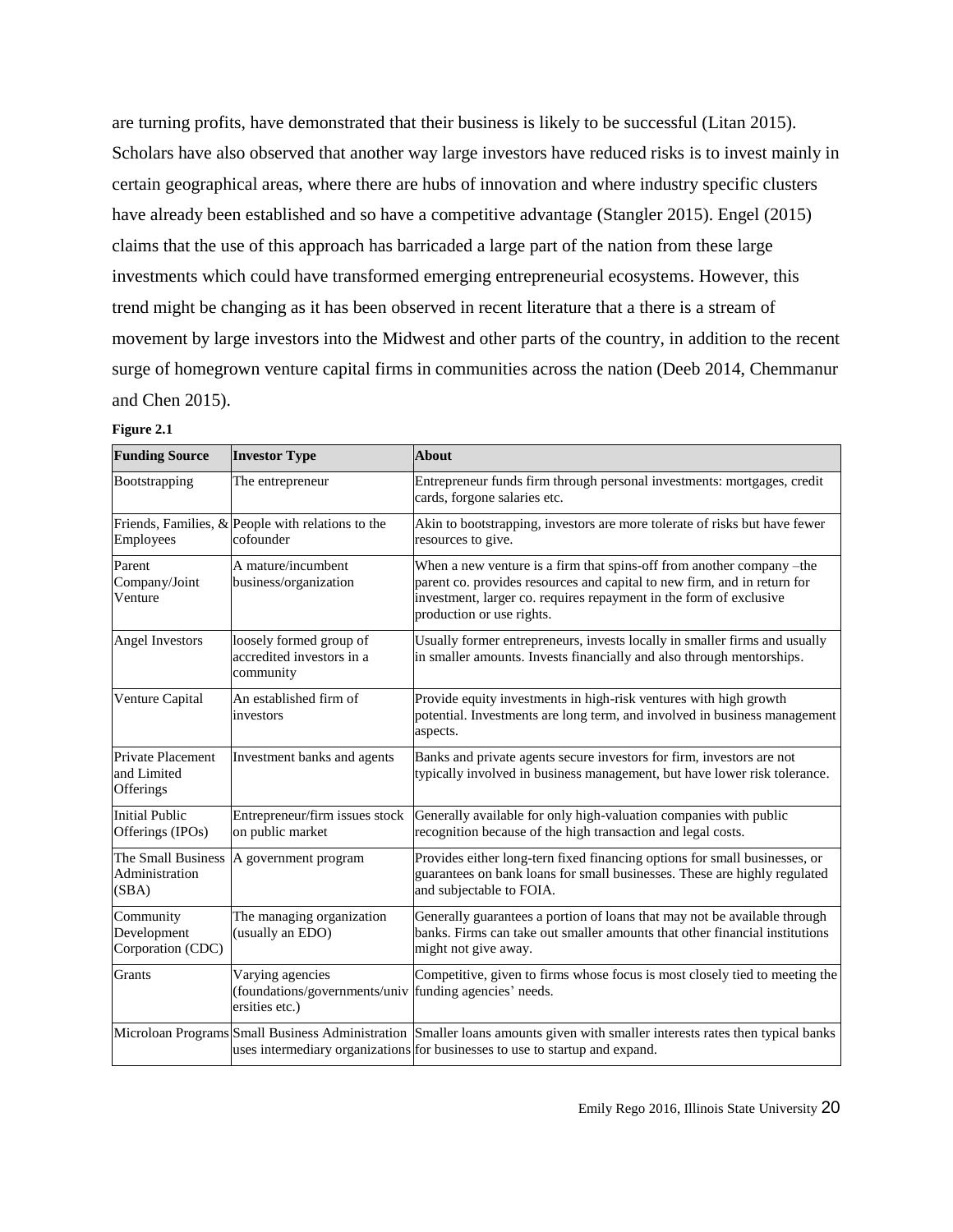| Accelerators                                                                        | Varying agencies<br>s etc.) | Competitive, applicant recipients are awarded seed-funding, mentorship<br>(governments/universities/EDO and space for a designate time to startup a business.                                                                      |  |  |  |  |
|-------------------------------------------------------------------------------------|-----------------------------|------------------------------------------------------------------------------------------------------------------------------------------------------------------------------------------------------------------------------------|--|--|--|--|
| Crowdfunding                                                                        | General public              | Newer model, entrepreneurs raise capital and to offer equity to start and<br>expand their business through an online platform. Young companies are<br>encouraged to seek legal counsel before creating a crowdfunding<br>campaign. |  |  |  |  |
| Sources: Connolly and Girdwood 2011, Feld 2012, Chemmanur and Chen 2015, Litan 2015 |                             |                                                                                                                                                                                                                                    |  |  |  |  |

Aside from risks associated with investing in newly established firms, procuring investment is incredibly difficult because investment decisions are incredibly subjective, meaning that even if a business model is sound and a product is innovative, there is no compulsory law forcing someone to invest in that business. This forces entrepreneurs to spend a lot of time and energy going after many (refer to figure 2.1) investors and investor types to increase their odds of procurement (Kerr et al. 2014). Lastly, the scope of allowable investment and breadth of available investing agencies and individuals is somewhat limited for early staged companies, hindering what types of investments can be made and to what type of companies (Litan 2015). While this is slowly changing as the 'business' of investing is beginning to open up to more people through means like crowdfunding (Litan 2015), the outlook remains consistent in the literature that most entrepreneurs will have trouble securing capital for their new firms, no matter where they are located (Feld 2012).

Even if a community finds itself comprised of multiple types of investors and investing agencies, it surprisingly does not necessarily mean that all entrepreneurs will benefit from them. The persistent view in the literature is that just having the presence of capital and investing agencies is not enough. New and ever-changing funding sources available to entrepreneurs, like accelerators and crowdfunding, combined with more traditional methods like angels, venture capital and banks, open entrepreneurs up to a lot of opportunity, but also put a lot of work on the entrepreneur to determine the best type of funding to go after, and at what stage in their company's life cycle to go after it. In search for capital, entrepreneurs can quickly become overwhelmed with the array of financing options and firms that provide them (Chemmanur and Chen 2015). Figure 2.1 highlights the complicated investor network that entrepreneurs must navigate through, providing a non-exhaustive list of some of the more popular funding mechanisms entrepreneurs utilize, as found in extant literature. Figure 2.1 also provides brief descriptions regarding what type of industry and/or at what stage of the business' life-cycle these mechanisms are most relevant for.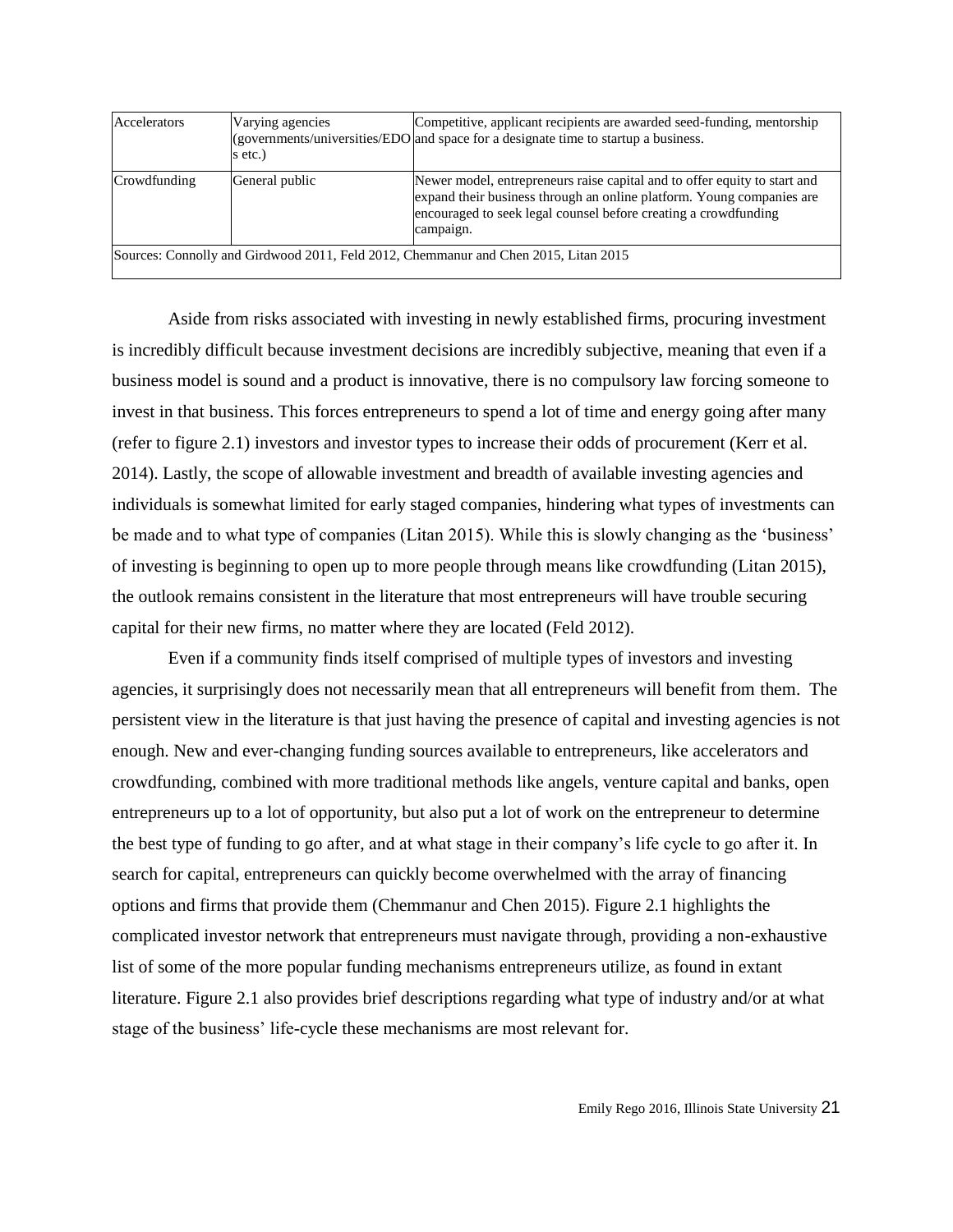In addition to monetary considerations, entrepreneurs must also consider how involved they wish their investors to be, further filtering the available types of capital and investment to go after. Industry insiders frequently distinguish between ''hands-on'' (highly involved in business operations) versus ''hands-off'' (the obverse of hands-on) investment styles (Chemmanur and Chen 2015). While Feld (2012) and Roja et al. (2014) strongly believe that all constructive assistance and collaborative networks an entrepreneur can get should be welcomed, Engel (2015) puts forth the view that that since entrepreneurs are made up of different types of people with different styles of work behaviors, communities should be cognizant that there may be some entrepreneurs who prefer to take as much ownership as possible over their new enterprises. For example, friends, families or private placement limited offerings might be preferable for founders who don't want much council like angel or venture capital firms, who often tie funds with mentorship offerings (Connolly and Girdwood 2011). Therefore it is important that there are multiple avenues for capital acquisition available that meet all entrepreneurs' needs, at every stage of their venture. It is therefore stressed in relevant literature that entrepreneurs and their supporters emulate the characteristics of the third wave of economic development by strategically identifying what the new firm is qualified for and able to pursue throughout that business' startup phase instead of a blanketed approach of going after any available capital (Feser 2014).

There are a variety of strategies that have been utilized by communities to increase the amount of capital resources, as well as increase the efficiency of these resources for entrepreneurs in a community. One such strategy recommended is for communities to inventory the types of capital available and then seek to identify and fill in the gaps in order to better streamline and foster the process for entrepreneurs seeking funding as effectively as possible (Roja et al. 2014 and Garmise and Ghosh 2011). This strategy requires strong presence of dealmakers, who are able to connect resources and assets of the community in order to fill identified gaps (Feldman and Zoller 2012). If the entrepreneurial ecosystem is able to better leverage collaborative partnerships with institutions and organizations, it could be a way to bring down startup costs overall (Garmise and Ghosh 2011, Roja et al. 2014). The second strategy found in the literature is to ensure that investors have aligned their long term goals and investment behaviors with that of the local entrepreneurs leading the ecosystem in order to foster a cohesive and forward thinking ecosystem (Feld 2012).

Overall, research into this topic supports the argument that investors are a necessary and value-added component of the entrepreneurial ecosystem. Entrepreneurs need outside capital, and they need to not only be aware of the funding sources available to them, but also be informed and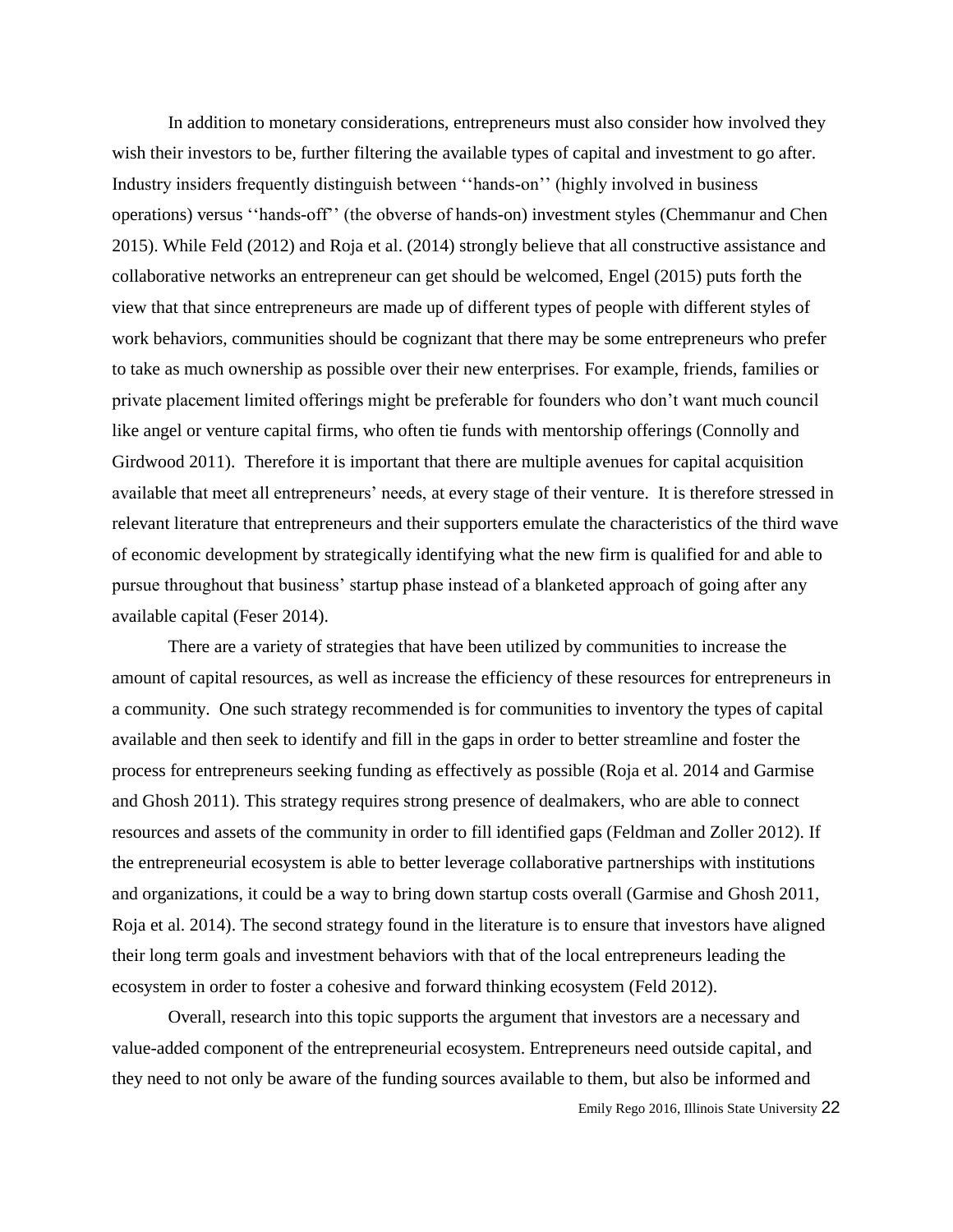able to make smart choices of what type of funding source is best for them. To help entrepreneurs meet capital and resource needs, a strong ecosystem invests in creating opportunities to attract investors and invests in fostering collaborations that will help lower overall startup costs.

#### **Government**

Throughout modern history, government has had an integral yet complex relationship with entrepreneurs and with building an entrepreneurial ecosystem. Economic development has evolved to be an established function of government, and it is unlikely that will be changed (Hanley and Douglas 2014). As this paper argues that entrepreneurship is a pillar of economic development, it is therefore unsurprising that governments, especially at the local level, are expected to be highly invested in the development of a vibrant startup ecosystem. However, studies by the International Economic Development Council have found that for the latter half of the 20th century, governments at every level had largely un-prioritized fostering entrepreneurs in their communities, focusing attention mostly towards industrial and commercial recruitment economic development strategies (Feser 2014). Since the late 1980's however, with the rise of the second wave in economic development, entrepreneurial pursuits have been slowly taken on by the public sector (Hanley and Douglass 2014, Feser 204). The exact role (as creator, supporter, funder etc.) that government should have in an entrepreneurial ecosystem remains difficult for scholars to define and agree upon because of the different needs in communities across the nation (Motoyama and Wiens 2015, Feser 2014, Hanley and Douglass 2014). Though there is a limited amount of research on this topic, what literature there is explores the various policies, practices and investments into entrepreneurship made by governments, and then on their reported outcomes of them and their impacts on entrepreneurial communities. This section will explore what the literature has identified as the various ways in which governments have interacted with ecosystems and the opportunities identified for more effective participation in the future.

Recent literature has touched upon several key features inherent in government that make it ill-equipped to assume leadership of an entrepreneurial ecosystem. First, the very structure of government serves as a barrier for creating a successful and sustaining entrepreneurial specific programs and initiatives. (Feld 2012). One striking government aspect exemplifying this point is that because several studies and supporting academic research argue that growing an entrepreneurial ecosystem takes a generation, however politicians in the United States are limited in the amount of time they can serve in office by election cycles of only a few years (Feld 2012, Katz 2016,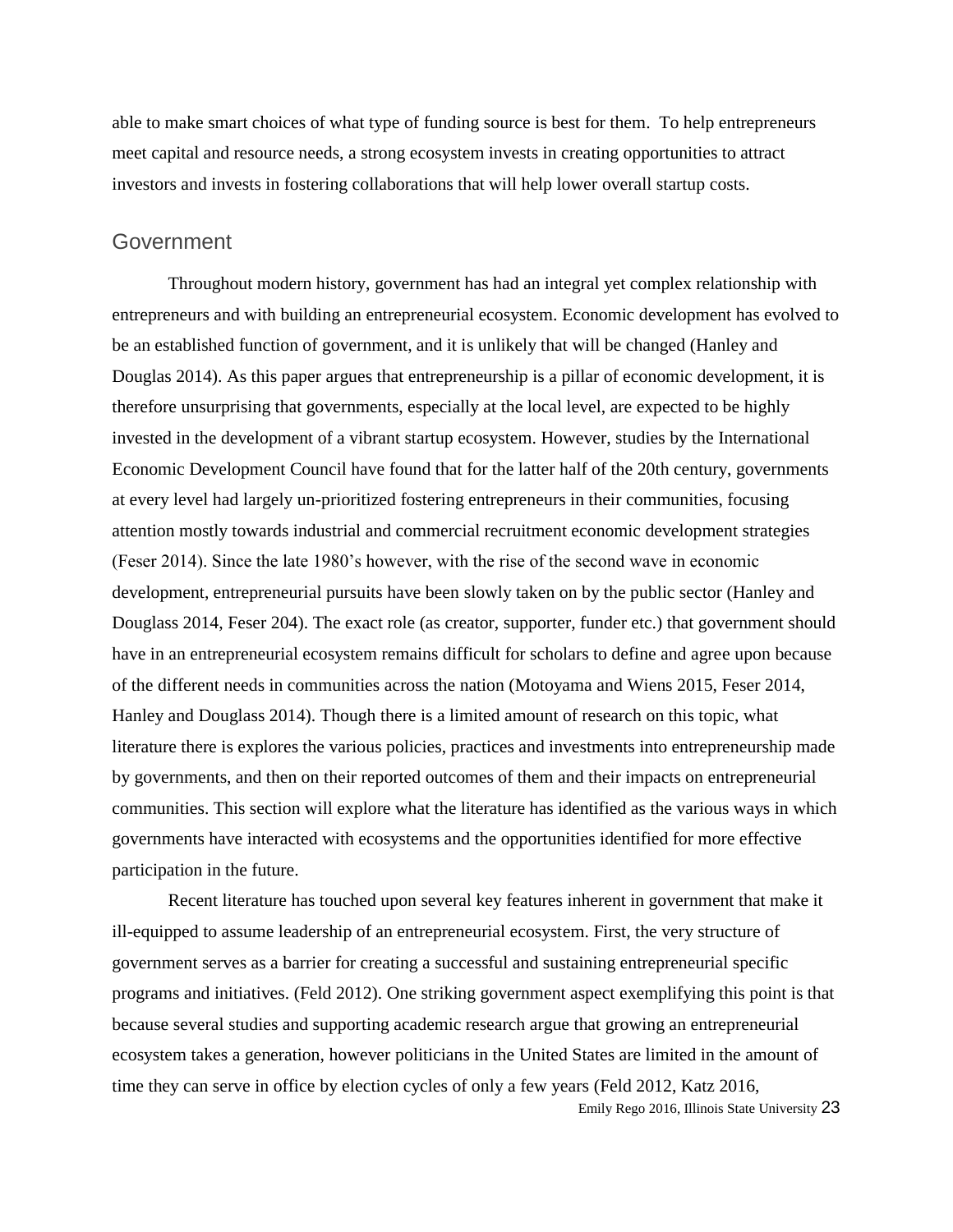Motoyama and Wiens 2015). Time restraints make it difficult to commit to and secure funding to implement lasting entrepreneurial programs, as there is not always a guarantee that the successor's administration will continue on with targeted entrepreneurial specific initiatives (Feld 2012, Katz 2016).

It is also acknowledged in the literature that with what little time politicians do have in office, their attention is constantly pulled in many different directions, and entrepreneurs (who are incredibly busy) usually don't have the time or resources to lobby to keep their cause at the political forefront (Feld 2012). Historically, when entrepreneurship is high on the political agenda, the economy is down. When the economy is down entrepreneurship is an attractive solution to push people to in order to foster job growth. What scholars have found then is that when the economy recovers and unemployment is no longer the most pressing political issue, government involvement/interest in entrepreneurial programs goes down (Connolly and Girdwood 2011, Mazerov and Leachman 2016). Thus the danger of government funded entrepreneurial programs is rooted in the likely scenario that if the startup community becomes reliant on these funded programs, then funding for these programs are reallocated elsewhere, the entrepreneurs are ultimately left stranded (Feld 2012 Engel 2015).

Even when the public attention is focused on entrepreneurship, it is argued that the public sector is usually not the most qualified entity to create viable entrepreneurial-specific initiatives. Many government employees are not entrepreneurs themselves and therefore can have no way of truly knowing what entrepreneurs in their community need (Feld 2012, Feser 2014). Along those same lines, many policies aimed at fostering entrepreneurship have embodied blanket policies reminiscent of the second wave of economic development, which do not necessarily consider the specific needs of the entrepreneurs within their own community. In particular, some have argued that many policies implemented fail to distinguish between substantive and transformative entrepreneurs because policy-makers are not able to recognize that each type reacts differently to policy changes (Schoar 2009). It is because of these observations that most of the literature argues that the top-down approach by government towards an entrepreneurial ecosystem development is more often than not (excluding few exceptional communities) an imposition of a vision that wasn't organically created, and so is not as likely to be sustained over time (Feld 2012, Engel 2015).

These aforementioned observations are not to postulate that governments have no valueadded benefit to the ecosystem. There are still a myriad of resources identified throughout the literature which highlight how government can contribute to the ecosystem, making them a value-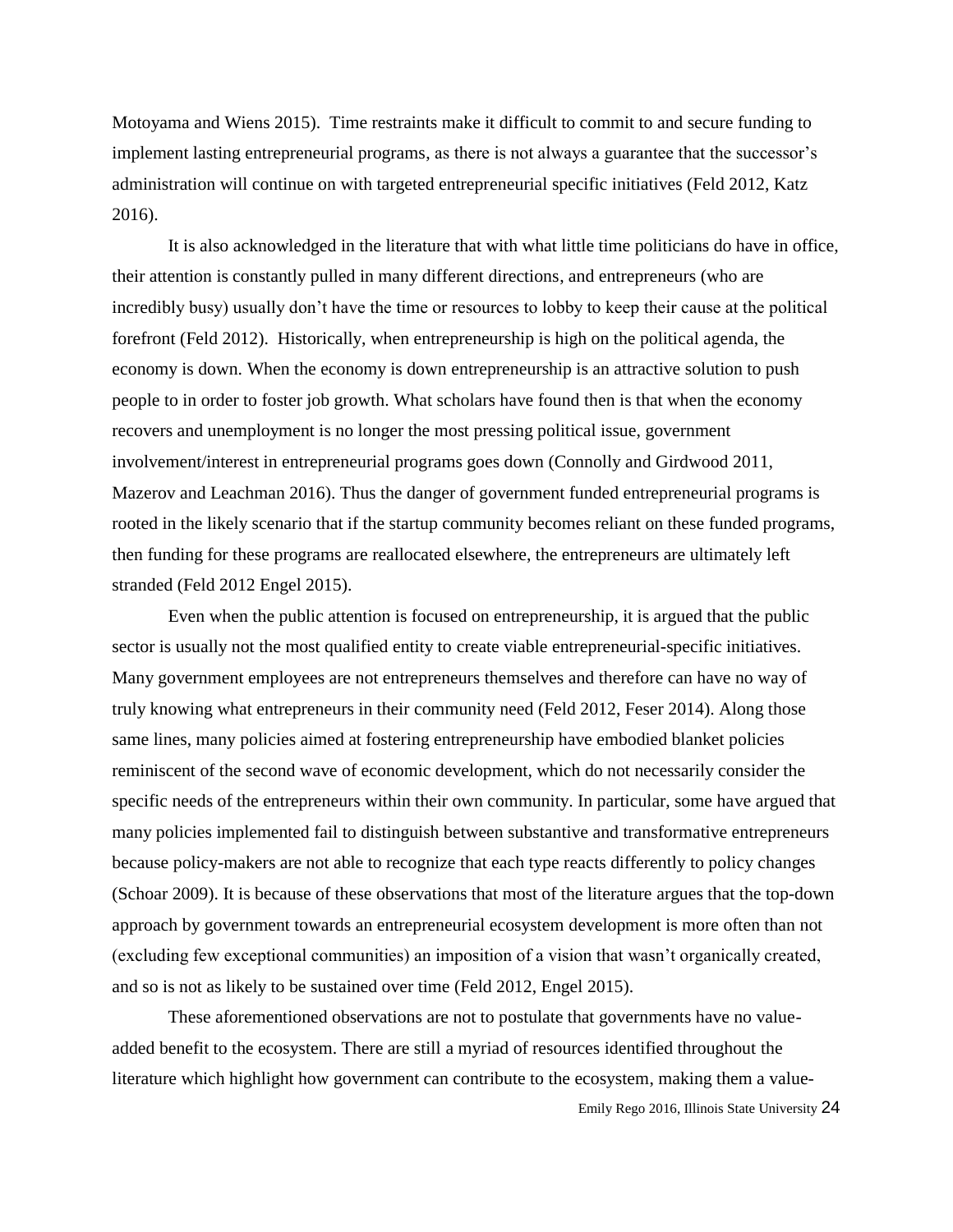added participant into entrepreneurial ecosystems (Engel 2014, Feser 2014, Motoyama and Wiens 2015).

One of which is the rule of law. Maintaining the rule of law is a central government function, and is particularly important for an entrepreneurial community. "The most important part of a business environment is rules...to use property as collateral to obtain credit, to protect their personal from business assets, to expand their markets to create the kind of scale that generates wealth- they need the standards that only legal institutions can provide" (de Soto 2012, 12). The regulatory environment of a place can impact the equality, income mobility, and the ability of people with entrepreneurial skills to take risks, express their talents, and start a venture (Schoar 2009, Engel 2015, Dassel et al. 2013). Looking towards the future, scholars warn that governments must be diligent in monitoring and evaluating its community's legal systems, particularly as it navigates and determines regulatory policies to accommodate modern day issues like the influx of destructive technologies, packaging and managing loans between investor and startups firms, and immigration (Kalil and Irons 2007, American Progress 2007).

Best practices are not commonly identified in the literature because, as the third wave of economic development implies, the uniqueness of each startup community demands unique practices. However government investment in the quality of place is arguably a universal best practice advocated throughout the literature. If a community does not create an attractive environment for startups, it is likely that it will not attract startups (Katz and Wagner 2013). Hanley and Douglass (2014) encourage governments to enact "supply-side" policies, comprising of investments in workforce, recreation and infrastructure. This is, in part, because needs like shared infrastructure, a talented workforce and other quality of life aspects are too big for one entrepreneur or group to take on alone and thus requires public sector intervention (Schoar 2009). A 2015 Business Climate report found that the top three aspects of a community that people considered most before relocating to a place was overall cost of living, affordable housing that meets the need of a person/family and crime rate - all of which are aspects that government sectors can influence considerably (Carmichael 2015). Aspects like attractive housing are actually found to positively correlate with entrepreneurship, as many startups use their real-estate as collateral for capital needs (Adelino et al. 2015). Meeting the basic needs of a community very well is a fundamental precursor for a startup community to thrive and sustain, and local governments that don't prioritize these should expect to face an uphill battle in talent attraction and retention, and therefore in fostering a vibrant entrepreneurial ecosystem.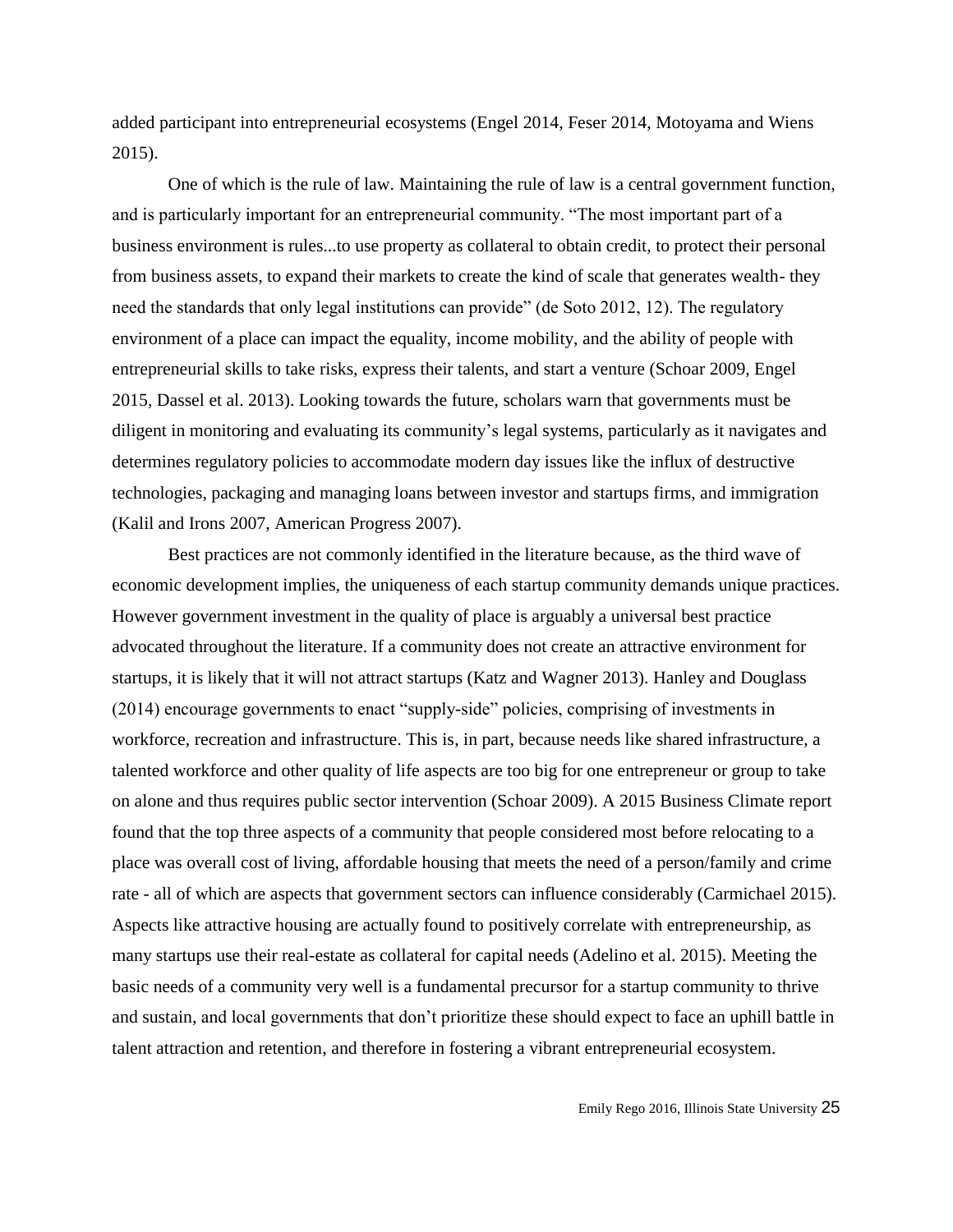Furthermore, creating a community which recognizes the benefits of and supports having a strong entrepreneurial ecosystem is important for the ecoystem's vibrancy and sustainability. Motoyama and Wiens (2015) argue that fostering community support is something that politicians, particularly at the local level, have the resources to do effectively. Investments in programs geared towards developing entrepreneurs and assisting young businesses are hard to implement if voters don't understand the value of them (Motoyama and Wiens 2015). One way for governments to elicit widespread community support and to show support all entrepreneurs in an ecosystem is to not play favorites in the startup community. Governments that wish to support entrepreneurial ecosystems must support policies that are not geared toward any particular business or industry, but rather by being inclusive and creating favorable systems and processes that most or all startups go through (Hanley and Douglas 2014). This helps foster inclusion, which can attract different types of entrepreneurs, thus creating economic diversity as well as attracting community support from all facets of the region, not just those interested in promoting certain industries or business.

Another way identified that governments can use to galvanize public support and encourage collaboration and participation is to celebrate and act as a mouthpiece for the local entrepreneurs (Feser 2014, Motoyama and Wiens 2015). Government actors, at the local levels especially, often have the opportunity to engage with the entrepreneurial ecosystem, learning what the entrepreneurs are doing and what they need, and then able to vocalize these needs to the community. This creates community awareness of the entrepreneurs, which can create new opportunities for collaboration as more and more people know about the ecosystem, there is greater likelihood that more and more people will contribute to it (American Progress, 2007).

Furthermore, it's been found that entrepreneurs are notoriously busy people and are always wanting for collaborative spaces, but do not always have the time and resources to secure them. Governments have the opportunity to serve as a source of coordination, creating multiple channels in which innovators across multiple types of organizations – universities, government labs, corporate labs and so on – can access shared resources and spaces (Engel 2015, Feser 2014).

Lastly, local governments can greatly assist the entrepreneurs in their community by collecting and disseminate data related to entrepreneurialism (Feld 2012, Katz 2016). To continually and consistently track, compare and disseminate the outcomes of entrepreneurial policies and strategies will give communities and entrepreneurs the intelligence needed for sounder analysis to better inform policies and decisions relevant to the community's entrepreneurs in the future (Katz 2016, Stangler and Bell-Masterson 2015).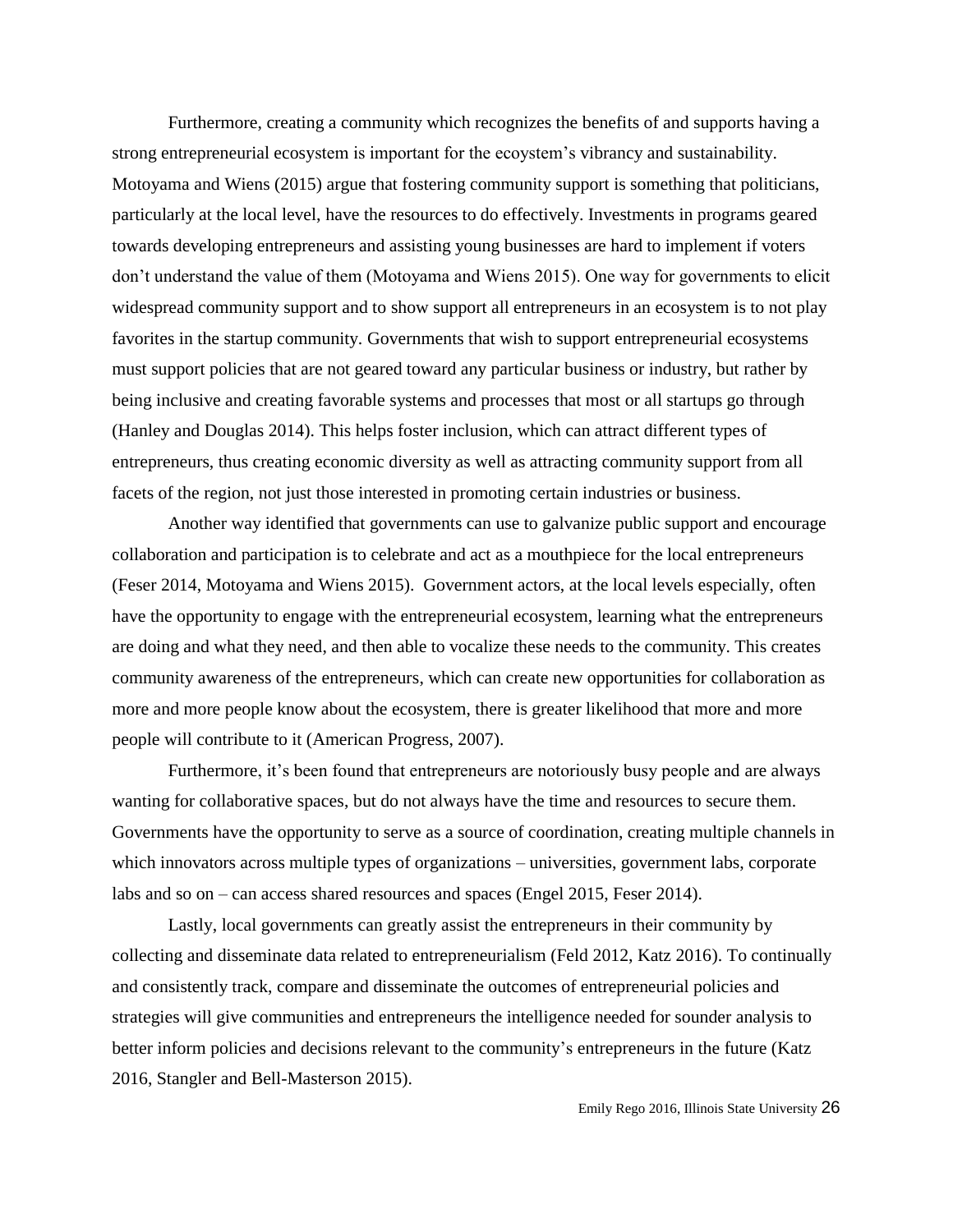Regarding the role of government, the most effective public policies for entrepreneurs has been found to be those that encourage broad industry agnostic-innovation, and by provide above par amenities and create the environment that business can use to survive and thrive. Particularly, policies should embody a long term perspective, policies should be focused on investing in human capital, modernizing infrastructure, providing industry agnostic support, fostering collaboration, and collecting and disseminating critical information. It is not the role or capabilities of the government to arbitrarily decide what cluster to target or what vision to impose based on political priorities, but rather provide an environment that naturally encourages behaviors which lead to innovation and startups.

## **University**

Another major participant of an entrepreneurial ecosystem is a community's university or universities if present. Similar to government, universities have also only recently begun to take on responsibility of upholding and improving quality of life in their communities. For in the not too distant past, universities and other place-based institutions like hospitals were mostly closed off, inward looking and removed from community engagement activities (Katz and Wagner 2013). But, Birch et al. (2013) has that if the community in which they are located in is blighted, deteriorated and with little economic development, they suffer as well. As quality of life and the affordability of a place are some of the main factors that students use to determine what school to go to (Carmichael 2015), it is in a university's' best interest to help improve the community's quality of life, consequently becoming highly engaged place-based institution (Katz and Wagner 2013, Garmise and Ghosh 2011). Birch et. al. (2013) describes universities as anchor institution, and argues that they are a key entity in building up the civil infrastructure of a community. The literature has identified several capabilities embedded into universities' institutional framework which allow them to play such a vital role in the development and sustainability of an entrepreneurial ecosystem. They house talented individuals who are poised to create startups, they have relevant and readily available resources that entrepreneurs need to start and grow, many universities have entrepreneurship programs, and many have, or are in the process of creating technology transfer offices.

Emily Rego 2016, Illinois State University 27 The most obvious and important role that universities can have in the startup community is housing and nurturing talented students and professors. The now popular Proenza-Akron Model is a university-centric model, placing the institution as the center of open sources of knowledge (Agtmael and Bakker 2016). Consequently, campuses of higher education facilities are a breeding grounds for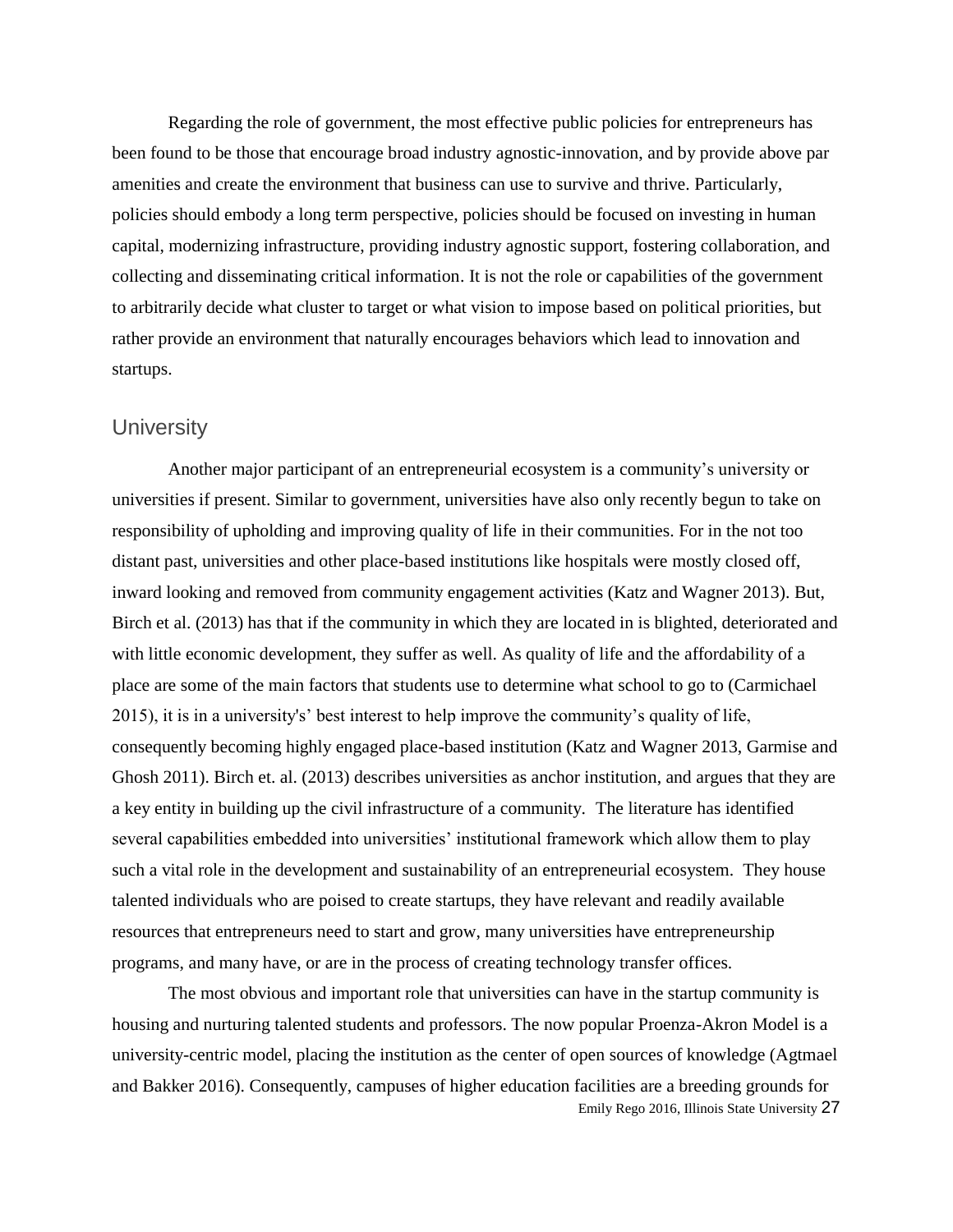fresh ideas, new ways of thinking, collaboration, experimentation and evaluation (Feld 2012, Feldman 2009). According to Katz (2016), startups that are founded by students and their professors find that their proximity to campus and the people within them can be highly beneficial to their business' development. Therefore, communities without such a readily available pool of talent to draw from may have to engage more heavily in other attraction and retention efforts than those that do have the presence of universities.

The resources that a university can provide are incredibly valuable to a startup community. Universities have tangible and intangible resources that entrepreneurs can have access to, to further their own companies, and to strengthen connections throughout the ecosystem. Tangible resources include space and materials (Feld 2012, Agtmael and Bakker 2016, Motoyama and Wiens 2015, Kalil and Irons 2007). Universities also have resources such as research labs and equipment that can be used by students/faculty to create innovations which may lead to starting new businesses (Feld 2012). Aside from brick and mortar resources, universities have unique intangibles useful to entrepreneurs, particularly in fields where the university is strongest in. Universities are often considered 'cluster-hubs" and are able to provide knowledge and research relevant to their area's industrial specializations (Kalil and Irons 2007, Motoyama and Wiens 2015). This is beneficial for entrepreneurs because when universities find ways to bridge academia and business, it not only encourages innovative problem solving in the community, it also helps drive higher startup activity in the region it serves (Agtmael and Bakker 2016, Kalil and Irons. 2007, Litan 2015). Universities also can be used to fund and implement entrepreneurial competitions and accelerator programs, providing monetary resources to certain entrepreneurs and their new ventures (Connolly and Girdwood 2011, Agtmael and Bakker 2016)

Emily Rego 2016, Illinois State University 28 Universities across the nation are racing to implement some sort of entrepreneurial program/s into their curriculum. In fact, from 1975-2006, entrepreneurship was the fastest growing undergraduate degree in the nation (Garmise and Ghosh 2011). This influx in entrepreneurial education pursuit may be because universities have begun acting as community agents (Birch et al. 2013) and they are using entrepreneurship to fill a community gap left by the low federal and private funding and support for entrepreneurs. Furthermore, universities have the potential to provide long term funding for entrepreneurial supportive programing more so than their local or state government entities (Birch et al. 2013, Feld 2012, Stangler 2016). Another perspective offered is that universities recognize that entrepreneurial programs increase theirs, as well as the communities', competitive advantage as a benefit of entrepreneurship in the community (Deeb, 2014). A study published in the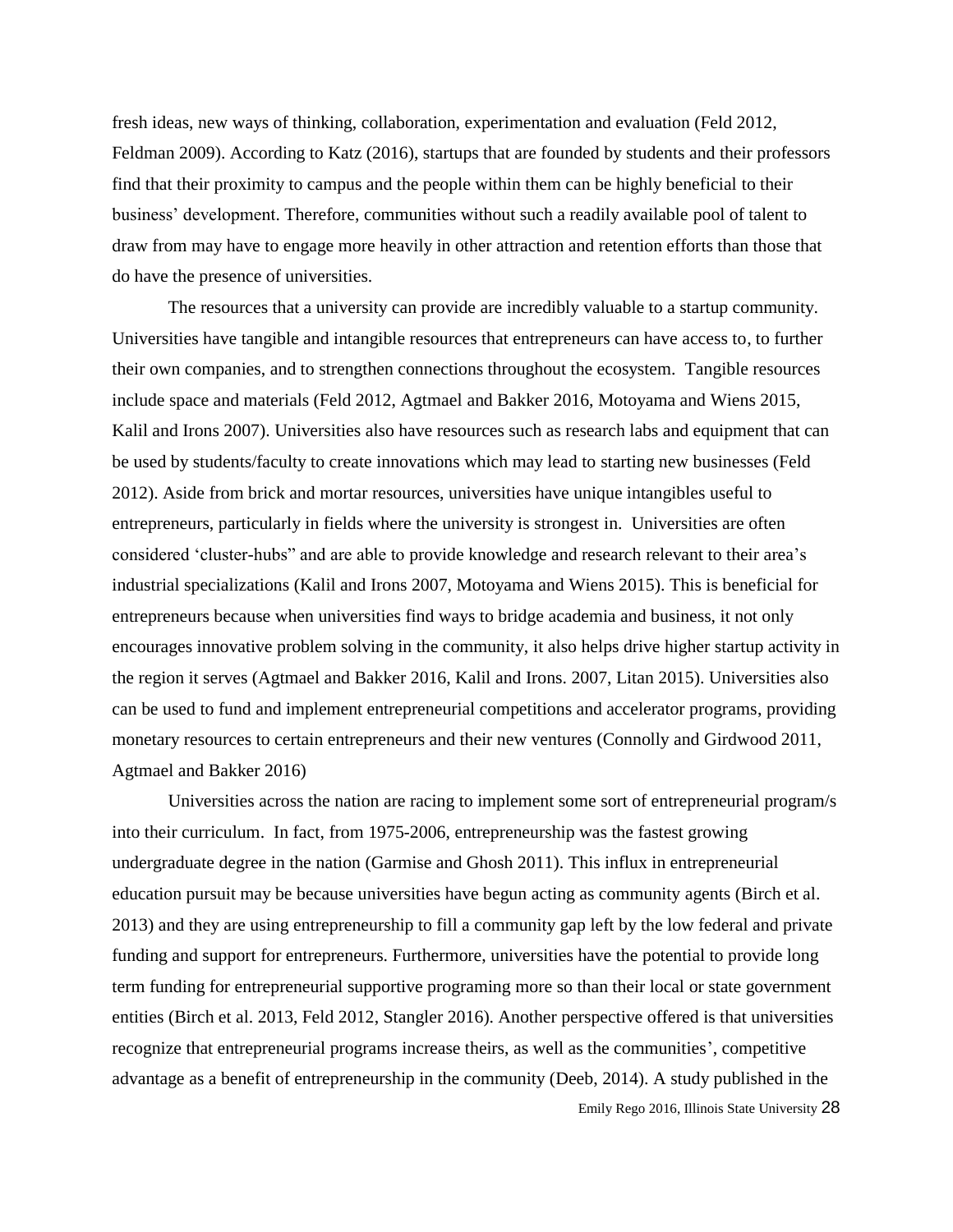Academy of Management found that entrepreneurship education has a positive effect on attitudes, perceived behavioral control, and the intention to become an entrepreneur (Rauch and Hulskink 2015). The Kauffman Foundation reported that 95% of entrepreneurs studied, reported having a bachelor's degree or higher, and so, schools see the value in committing to programs that attract these entrepreneurial minded students (Garmise and Ghosh 2011). Additionally, some have found that by creating an entrepreneurial program, faculty may be more likely to engage in entrepreneurial activities (Feld 2012). The impact that incentivizing faculty to engage in entrepreneurial activity can be profound to a startup community. For example, in the latter half of the twentieth century at MIT, faculty were allotted 20% of their time "for outside professional activities" which many used to consult with industries in the science sector and then went on to create their own companies, which resulted in the development of one of the most successful entrepreneurial ecosystems in the world (Feldman 2009).

Technology transfer offices have also been cited as an incredibly useful tool provided by universities that encourage both students and faculty to partake in their community's entrepreneurial ecosystem. The 1980 Bayh-Dole act allowed for the creation of technology transfer offices in universities and since then, technology transfer from universities has increased remarkably, filling the gap left by the steady decline in federal R&D dollars in certain fields (Feld 2012, Connolly and Girdwood 2011, Katz and Wagner 2013). Technology transfers provide a system where professors and students can participate in the market with their innovations created on campus. Transfer offices also encourage universities to partner with private industries on technology with a focus on commercial application (Agtmael and Bakker 2016). Technology transfer offices can have strong implications to a local entrepreneurial ecosystem's vibrancy. A study conducted by the Association of University Technology Managers found that in 2008, 595 startups were launched through technology transfer offices, with approximately 446 of these new business remaining in the institution's home state (Garmise and Ghosh 2011). However technology transfer offices have also, in many circumstances, been a hindrance to local startup development. If utilized by the university solely as a tool to make money, without considering the local entrepreneurial ecosystem, patents get sold to the highest bidder regardless of where that bidder is located, thus preventing further development and job creation around that patent at the local level (Katz and Wagner 2013). It is therefore essential that as anchor institutions, universities place priorities in developing and fostering discovery, innovation and entrepreneurial activity at the local level.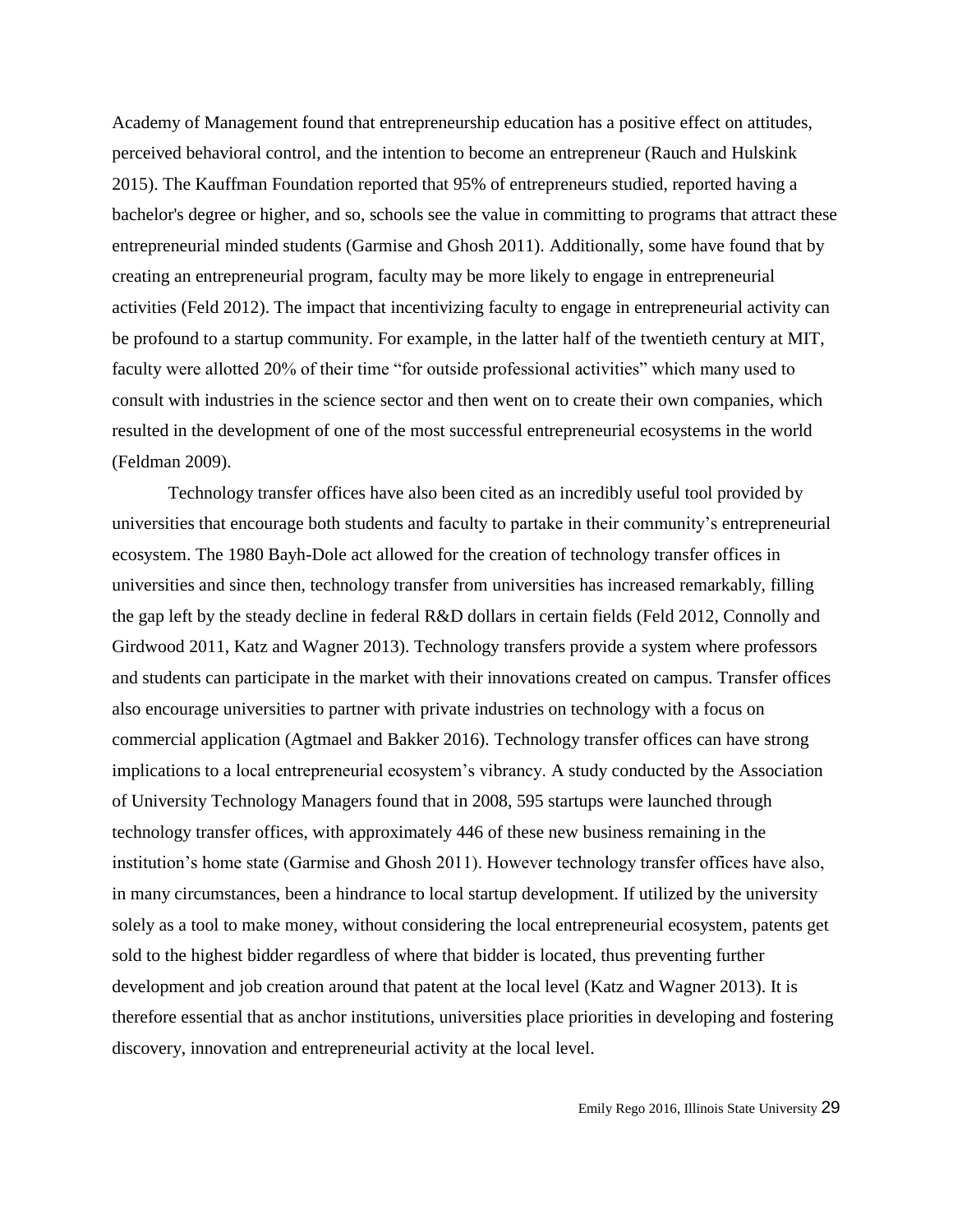This section briefly exemplifies how the value that a university can add to an entrepreneurial ecosystem is immense. Universities can attract talent, provide resources, implement programs that foster entrepreneurial development, and are a key source of innovative discoveries. Feld (2012) does stress that universities, while important, are not designed to be the primary drivers of the development of the entrepreneurial ecosystem. While universities, both public and private, have selfinterests in making their communities attractive for students and faculty, there are missions and objectives in a university as an institution of learning that force them away from solely dedicating their missions to entrepreneurial development, thus limiting their involvement in their entrepreneurial ecosystem.

### Other Actors

As in all ecosystems, there are many moving parts and entities, each with their own role to play in the entrepreneurial ecosystem. Startup communities in particular have a seemingly limitless amount of participants to the ecosystem. Communities have more than just anchor institutions described in the above sections, but they consist of a "broader networks of institutions and individuals—homeowners, hospitals, philanthropies, private businesses and utilities—that are committed to, and fundamentally depend upon, the betterment of their place" (Katz 2016, p. 1). Supporting entities in the entrepreneurial ecosystem typically are referred to as economic development agencies, service providers, large companies and nonprofit organizations. All of these aforementioned organizations assume some type of stewardship role in the regional economy and thus have a vested interest in their community's entrepreneurial vibrancy (Katz 2016, Roja et al. 2014, Dassel et al. 2013). This section will explore the more common support organizations that the literature has identified and their functions and role in the ecosystem.

#### Economic Development Organizations

Emily Rego 2016, Illinois State University 30 Economic development organizations (EDOs) have vested interests in diversifying their communities' economies. Therefore, based on the claim put forward that entrepreneurs achieve this outcome, EDOs have an interest in developing a robust and sustainable entrepreneurial ecosystem. It has been advocated in the literature that it is up to the economic development practitioner, perhaps more so than any other participant, to become an effective dealmaker in the community, convincing different actors, especially ones that are currently not seeking assistance (like large businesses), that they stand to benefit from collaborating, feeding into and enhancing the entrepreneurial ecosystem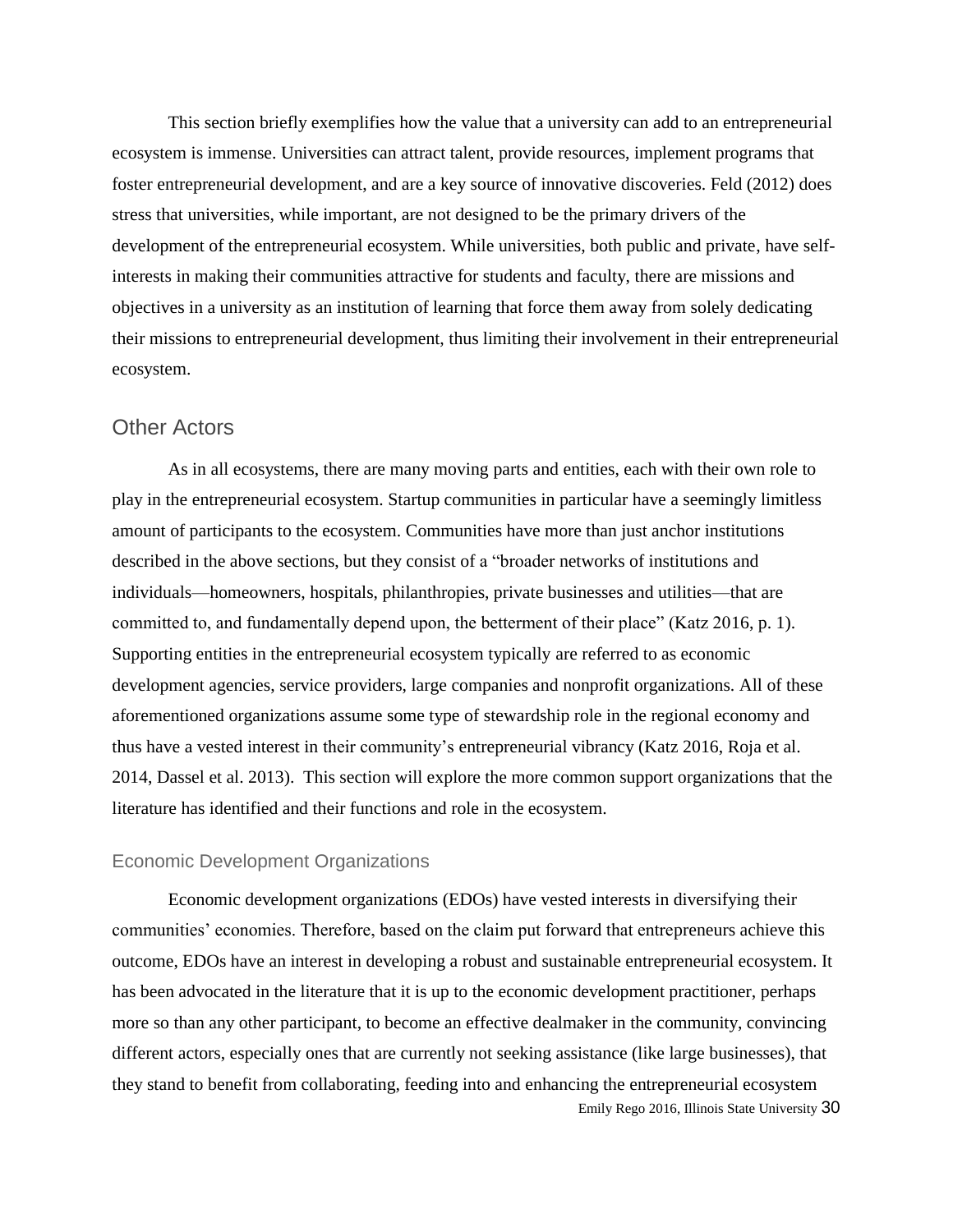(Connolly and Girdwood 2011, Feldman and Zoller 2012, Garmise and Ghosh 2011). Feldman and Zoller (2012) describe a dealmaker as someone "mediating, shaping and configuring regional entrepreneurial networks by sharing expertise, information and resources among entrepreneurs and investors, thereby facilitating new firm creation and supporting entrepreneurship" (26). This is important for an ecosystem because interconnectedness between unlike institutions, industries and background leads to greater innovation and higher rates of successful ventures (Katz and Wagner 2013). Based on these premises, economic developers who tend to have deep social connections and social capital are well-suited to construct and formalize networks and consortia, thus growing entrepreneurial propensity (Roja et al. 2014). Other functions economic development organizations have been found to provide to entrepreneurs include business and market intelligence, advocate for incentives for entrepreneurs, help patent and market new technologies made in the community and even just serve as a cheerleader for entrepreneurs (Feld 2012, Connolly and Girdwood 2011, Roja et al. 2014).

#### Incumbent Firms

Entrepreneurs, particularly innovative ones, seek to disrupt the status quo and compete with incumbent firms. It therefore may seem counterintuitive that these incumbent companies happen to play a large role in the ecosystem, according to the literature. Mature companies help lay the foundations for entrepreneurs and the entrepreneurial community to develop in ways they otherwise could not: they help determine industry clusters, drive infrastructure development, increase tax base allowing for better schools, drive up wages of the citizens, and so on (Engel 2015, Feser 2014). There are also value-added resources/programs that these companies can directly contribute into the ecosystem. Feld postulates that the "two most powerful things large companies can do for the startup community are (1) provide a convening space and resources for local startups, and (2) create programs to encourage startups to build companies that enhance a large business company's ecosystem" (Feld 2012, 77). The twofold benefit of sponsoring a space open to entrepreneurs is firstly an act of goodwill on behalf of the company to the community, and secondly, according to Connolly and Girdwood (2011) and Agtmael and Bakker (2016), it allows for the larger, more mature business to engage with and interact with the startup community in ways to benefit themselves.

There are various ways incumbent firms provide spaces and help implement programs to the benefit of entrepreneurs. One is, as Feld (2012) mentioned, to create incubators, co-working spaces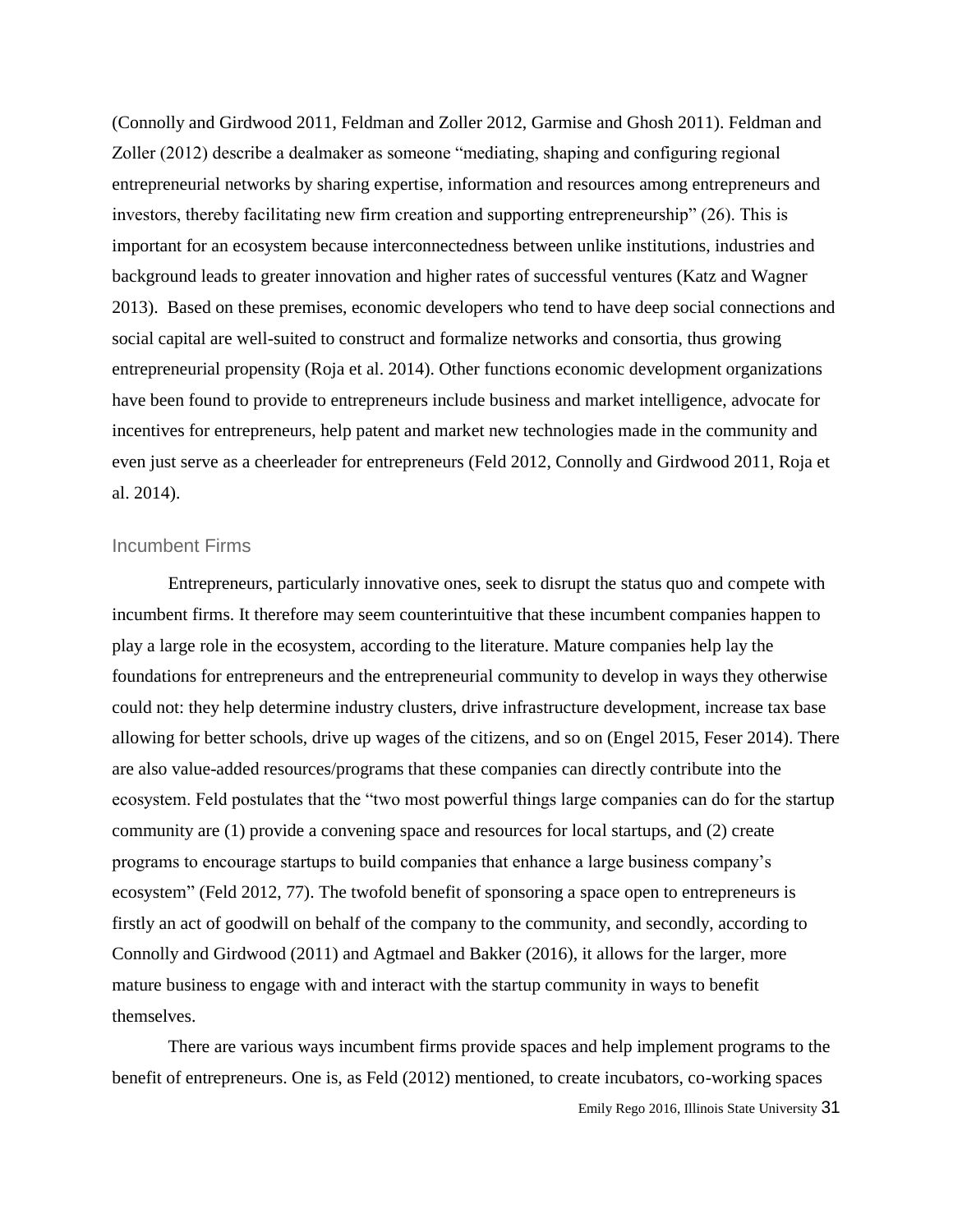or something similar to house entrepreneurs. While there is a threat that startups housed by larger companies may recruit away the existing employees, or the obverse (large companies recruiting from entrepreneurs), this concern can seem menial because, as history shows, large companies do not seem to let that threat deter them (American Progress 2007, Stangler 2016, Stangler 2015, Dassel et al 2013).

Furthermore, it has been surmised that one of the most effective ways incumbent firms can enhance the startup community is to go into business with them, thus benefiting themselves in the process. It has been reported that among innovative firms, the younger a firm is, the higher the innovation is, as measured by the ratio of R&D spending to sales (Decker et al. 2014). Therefore, incumbent firms do not want to miss the chance on benefiting from breakthrough new technology, seeing as it has been noted that "those who build the infrastructure will get the fruits of advances in technology" (Agtmael and Bakker 2016, p. 62). Also, larger companies trying to stay modern, yet find it hard and slow to navigate corporate bureaucracy, stand to benefit from, and so leverage, business-to-business encounters with entrepreneurs (American Progress 2007). The forms of collaboration between startups and mature corporations are seemingly limitless. Engel (2015) has found that contractual agreements, equity investments, partnerships and even the acquisition of the young firm are very often utilized by mature corporations.

Universities also offer larger, incumbent firms ways to infiltrate and advance the entrepreneurial community. This is in part because universities have spaces and resources available to house entrepreneurs in, such as research parks- places where newly established firms and talented students can rub shoulders with, collaborate and formulate partnerships with fortune 500 companies and other incumbent firms (Engel 2015, American Progress 2007, Deeb 2014, Feldman and Zoller 2012, Feldman 2009).

#### Service Providers

The literature almost unanimously agrees that service providers are critical for the success of a new firm, as their support allows young firms to realize their true potential. Sometimes referred to as 'capacity development providers', this group is comprised of businesses and organizations that can supply technical assistance like lawyers, financial advisors and marketers, in addition to organizations that provide utilities like water and electric (Dassel et al. 2013). Most entrepreneurs need to outsource certain business functions because they either do not have the level of specialized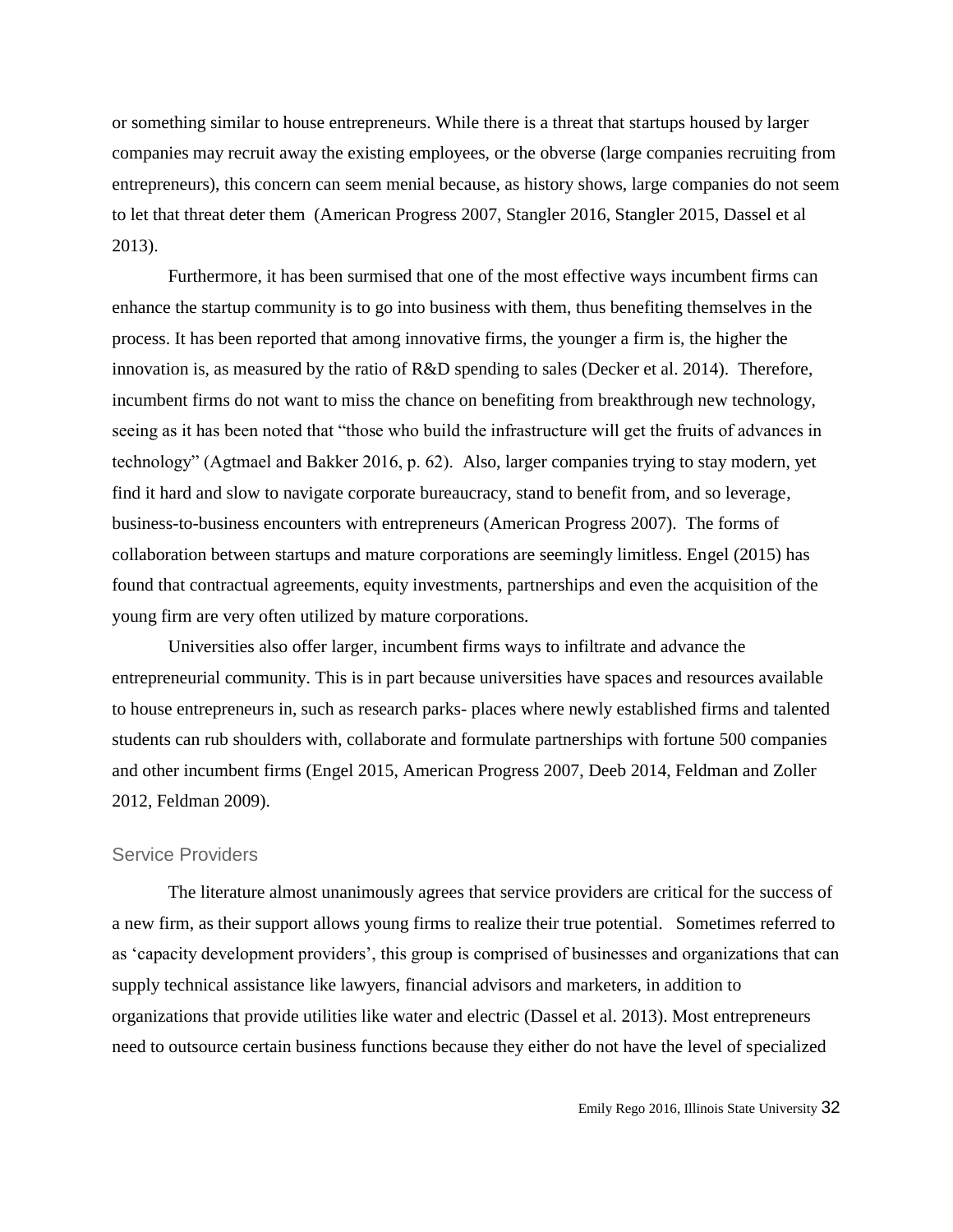knowledge to address it internally or do not have the resources to perform that function internally (Garmise and Ghosh 2011).

Most communities will already have a number of businesses that provide services entrepreneurs need, but that does not always imply that these businesses are being used in an optimal way for entrepreneurs. Current literature seems to support the idea that service providers be not only competent providers, but also highly committed to the local economy and entrepreneurial ecosystem, offering reasonable and fair rates to young firms, or even, as some argue, offer free or subsidized services for startups (Feld 2012, Feldman and Zoller 2012). Feld (2012) finds that it is in the interests of service providers to do this because, when looking at the long term, helping entrepreneurs and young companies could reward them through their established long-term relationships with these potentially successful companies (Feld 2012). As there is an overwhelming consensus corroborating the notion that the professional services are necessary and are generally available in every community, the discussion in the literature has turned to how to attract and retain the highest quality of them for the entrepreneurial community. In terms of attraction, Moretti (2012) postulates that job creation, which is often what happens with entrepreneurial activity, will trigger a multiplier effect, thus creating up to 5 new jobs outside of the original job, and two of the five will be for professional services, which can have outstanding impact on emerging entrepreneurial ecosystems. For once the entrepreneurial presence grows and more quality jobs are created, higher quality services will be required, thus creating a cyclical effect because better service provides with aid in developing greater entrepreneurial capacity within the ecosystem.

#### **Incubators**

Traditionally, incubators provide year round and continuous space, infrastructure and other basic services for entrepreneurs in exchange for a small fee (Feld 2012, Garmise and Ghosh 2011). The first incubator was reportedly established in 1959 by Batavia Industrial Center, and gained popularity during the internet bubble with more than 1,400 reported incubators by the mid-2000s (Feld 2012, Motoyama and Wiens 2015). Typical establishments that house and operate incubators are universities, local governments, economic development organizations, research parks, and the private sector (Feld 2012, Garmise and Ghosh 2011, Motoyama and Wiens 2015). Incubators can take on many forms, catering to certain industries or to certain staged companies, but all incubators are designed so entrepreneurs do not use their limited resources on rent and other high cost needs, but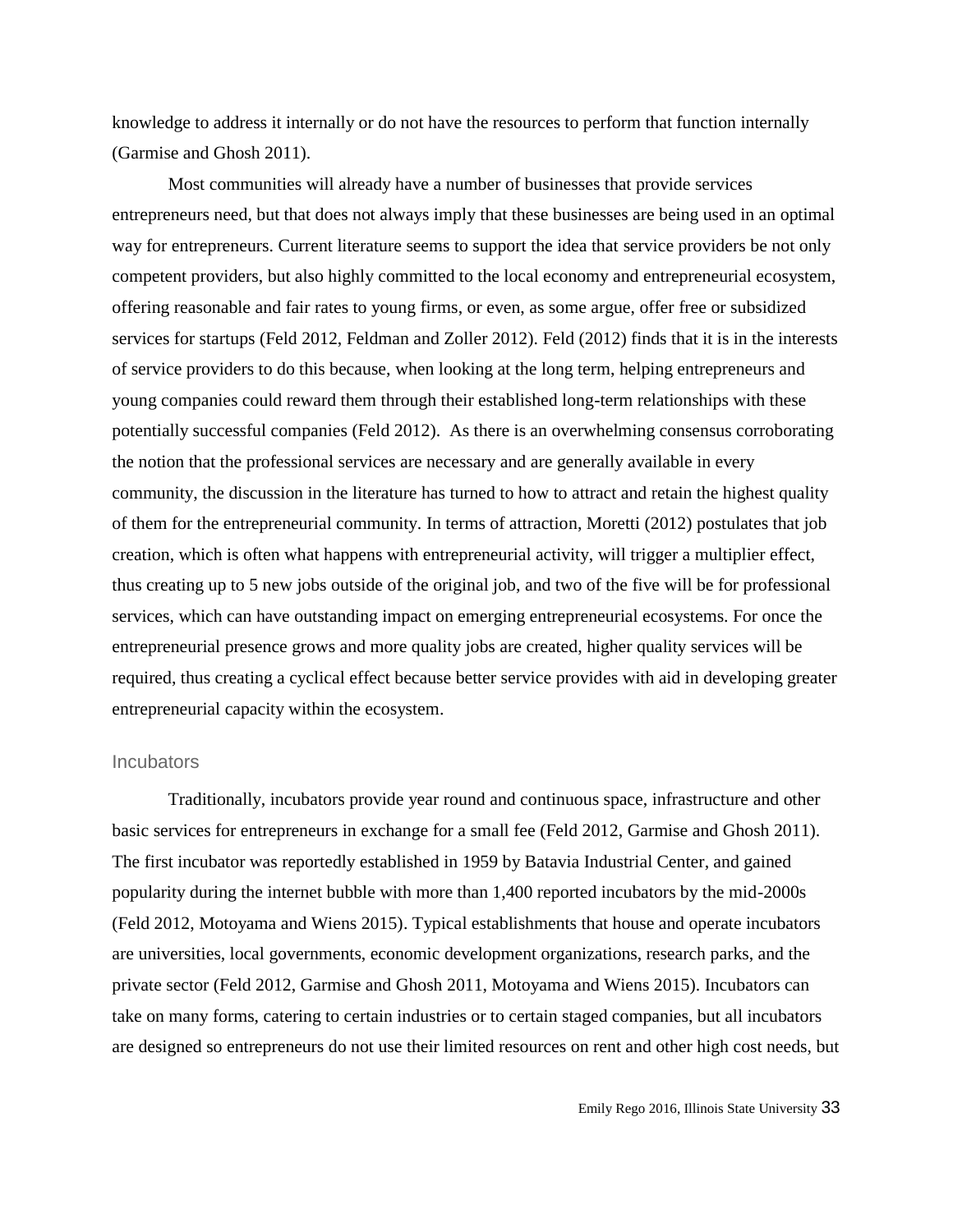rather used to further develop and experiment with their ventures in addition to learning from other professionals also in the incubator (Garmise and Ghosh 2011, Motoyama and Wiens 2015).

\*\*\*

These aforementioned participants of an entrepreneurial ecosystem explored above offer insight into the interconnectivity and complex web which the ecosystem is made up of, and also demonstrates their power to add immense value to the vitality to overall community development, in which entrepreneurs are an important part. These participants are instrumental in facilitating the transfer of knowledge and information, bringing in foreign or outside investment, maintaining regional attractiveness for investors and exploiting the region's competitive advantage for the long term benefit of the entrepreneurial ecosystem. There is an underlying debate concerning what is considered the appropriate amount of participants in an entrepreneurial community. There is some research to support the theory that the larger number of collaborators present in a community will lead to greater startup activity (Feldman and Zoller 2012). Conversely, others stress that while it is very important to have enough within the ecosystem so entrepreneurs have options, they are weary of economic developers focusing too much of an emphasis on quantity rather than quality, which can be to the detriment of the entrepreneurs in the ecosystem (Motoyama and Wiens 2015, Stangler 2015).

\*\*\*

In summation of the review of the literature above, the claim is supported that entrepreneurship is an independent and incredibly effective mechanism for sustained local economic development. There is evidence indicating that the 'third wave' of economic development and the grandiose image of entrepreneurs recently perpetuated in popular and academic culture is having big implications for the future of entrepreneurship. Communities across the nation are hastily restructuring economic development strategies to accommodate and encourage entrepreneurial ecosystems in their communities. This has led to the creation of highly participatory, yet highly complex entrepreneurial ecosystems (Feser, 2014). Modern entrepreneurial ecosystems that are vibrant and sustainable are the result of a dense network of entrepreneurs that continually create a significant amount of, and a diverse set of, jobs in the community. They are open to and able to collaborate with firms in different industries and with different people. Modern entrepreneurial ecosystems are dependent upon inclusive and active entrepreneurs, active and open minded investors, and upon strong support from the community and its supportive organizations. While there is mostly limited and ad-hoc approaches towards measuring an entrepreneurial culture, it is nonetheless stressed in the literature that it is important that communities do engage in evidence-based, strategic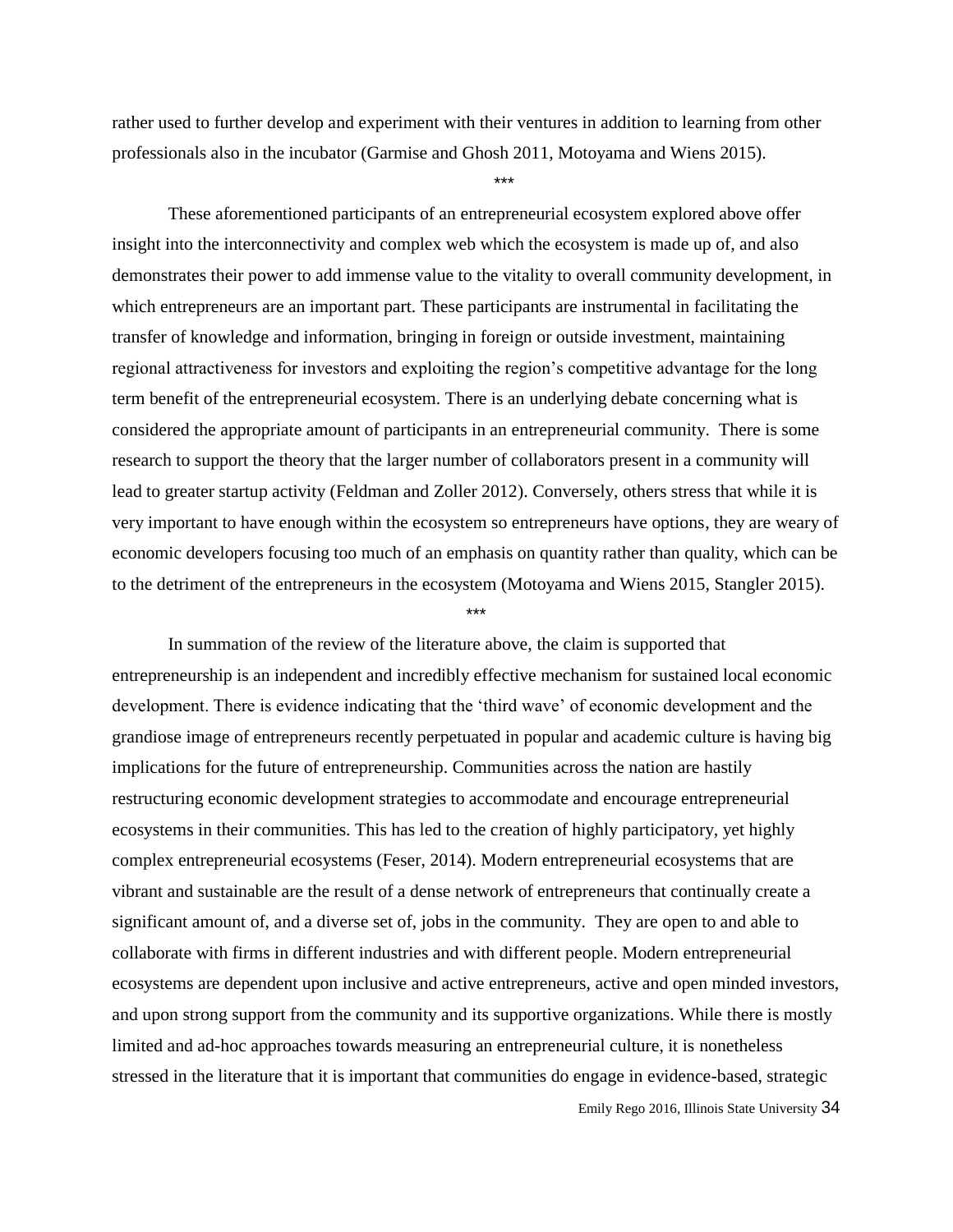activities and find ways to track progress over time in order to ensure that community resources are being leveraged in a way that promotes economic opportunity and growth (Stangler and Bell-Masterson 2015). The next section discusses the methods that this study uses to measure the entrepreneurial ecosystem in Bloomington- Normal-McLean County, IL.

## III. Methods

This study reports on an 11-month research project, capstoned into a formative evaluation. A formative evaluation is a type of action research, where the process involves an examination of a program, usually in its early stages, to determine what is or is not working, and to serve as a blueprint used to inform strategies that move the program forward (Taras and Davies 2013). This type of evaluation falls in line with the third wave notion that strategy formation should be evidence-based and focused on prioritizing and assessing outcomes accordingly (Feser 2014). As the BN Advantage Economic Development strategic plan is in the formative stages of implementation, a formative evaluation can function as a suitable method to use for this project. The focus of this study is on the vibrancy of the local entrepreneurial ecosystem in the Bloomington- Normal-McLean County, Illinois area. Entrepreneurial literature advances the premise that just inventorying the inputs into a system (universities, education levels, etc.) is not enough to measure the vibrancy of and provide insight into the sustainability of the ecosystem. These are rather determined through analysis of the outcomes produced by the inputs when they work together (Katz and Wagner 2013, Roja et al. 2014, Stangler 2015-Bell-Masterson). In order to capture this vibrancy, an approach that incorporates detailed qualitative and quantitative data about the current ecosystem compliments goals of this formative evaluation.

This formative evaluation incorporates semi-structured surveys of 12 key informants and incorporates strategically selected indicators informed by the literature which focuses on the existing outcomes of the ecosystem.

## Qualitative Data: Key Informant Interviews

Twelve key informant interviews were conducted in total. Participants were comprised of entrepreneurial ecosystem stakeholders; entrepreneurs, economic developers, community leaders, educational leaders, and service providers. Each interview lasted for about 50 minutes, and the only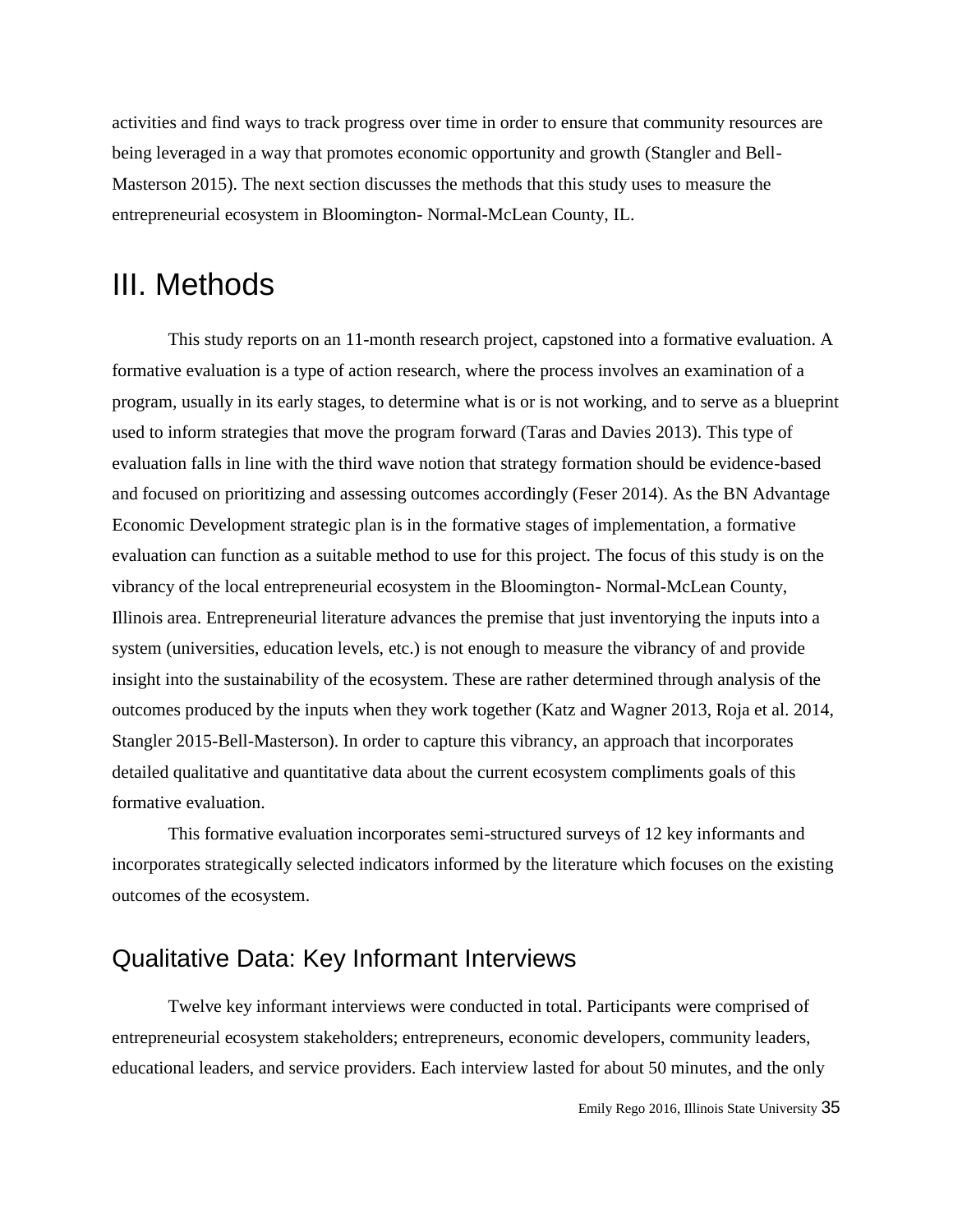notes that were recorded were by hand. They occurred either at the subject's place of work, in a local coffee shop, or at the Bloomington-Normal Economic Development Council's office. I facilitated the discussions using a semi-structured guide (Appendix A) that was developed out of literary research surrounding the themes of entrepreneurship and the development of a startup community. The questions asked were designed to explore the respondents' attitudes, backgrounds (regarding entrepreneurial endeavors), level of knowledge and participation in the entrepreneurial ecosystem of Bloomington-Normal. During these interviews, key informants shared their knowledge, perspectives and observations about their entrepreneurial activities in the community, particularly what they viewed to be strengths weakness, opportunities or threats (SWOT) for the Bloomington-Normal entrepreneurial ecosystem.

The specific research protocol followed for the interviews was as follows: (1) identify possible individuals for key informant interviews; (2) design a key informant interview protocol based on the guiding research goals; (3) schedule and conduct key informant interviews (Appendix A); (4) analyze themes and relevant information from key informant interviews; (5) synthesize the data and incorporate SWOT analysis into this final report. IRB approval from Illinois State University was obtained for all interviews conducted.

## Quantitative Data: Indicators for Entrepreneurial Vibrancy

To supplement the data from key-informant interviews, quantifiable indicators informed by the literature were also analyzed in this study. These indicators are designed to measure the vibrancy of entrepreneurial ecosystems. The indicators used closely follow what the Kauffman Foundation 2015 Research Series on City, Metro and Regional Entrepreneurship paper "Measuring an Entrepreneurial Ecosystem" have recommended; density, fluidity, connectivity and diversity. These aforementioned indicators are the four broad themes found throughout the review of the literature. It is important to note that best practices in this field advise that these indicators should not be looked at in isolation, and that the data must be tracked across time and/or space in order to gather the most comprehensive picture of a community's entrepreneurial ecosystem (Strangler and Bell-Masterson 2015, Roja et al. 2014).

Measuring the vibrancy of an entrepreneurial ecosystem can be a daunting task, as there is a limitless amount of indicators which could describe the outcomes of entrepreneurial activities. Strangler and Bell-Masterson (2015) provide a framework in which to view the ecosystem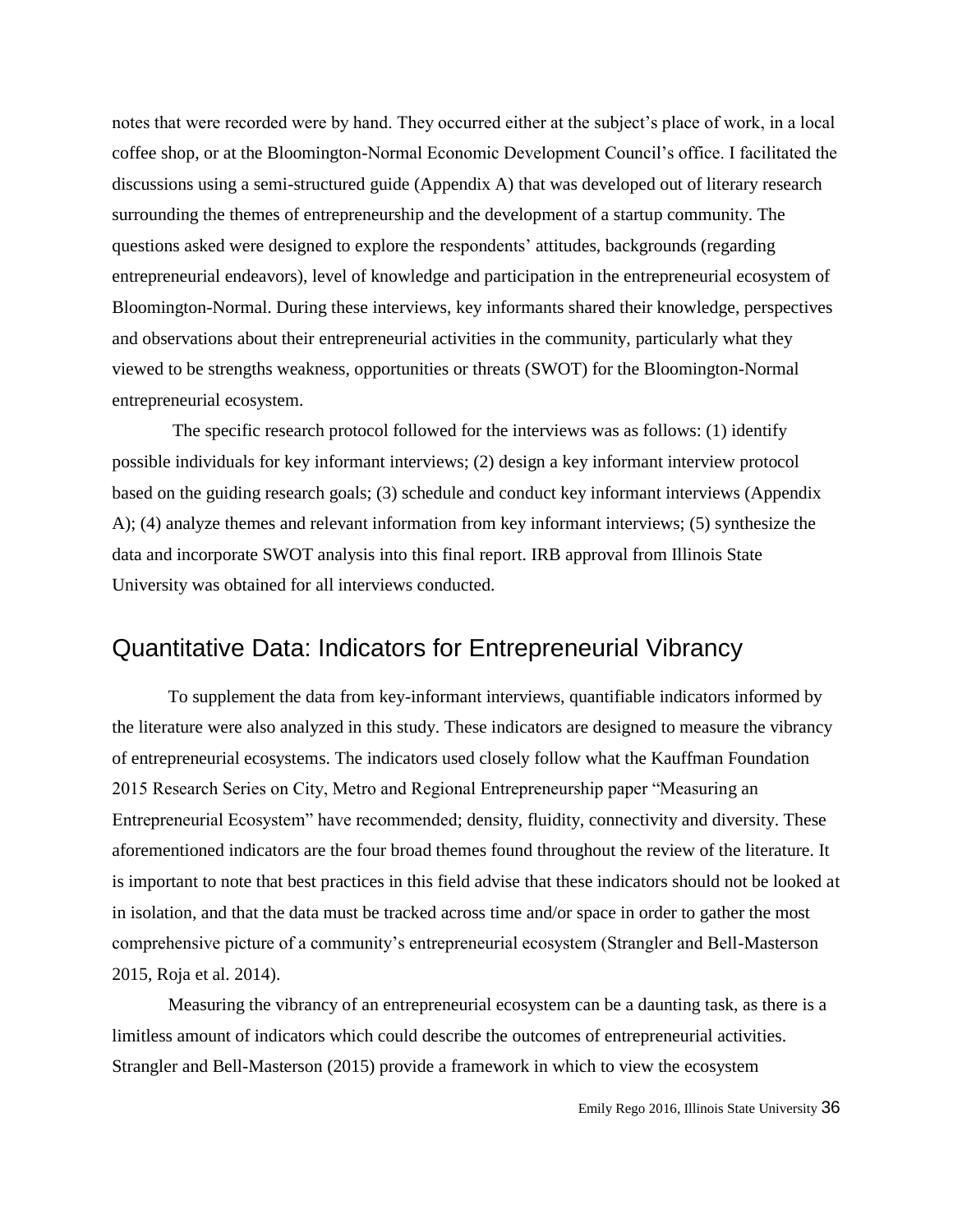comprehensively, but stress that it is important for each community to consider what its desired goals are so it can measure and monitor outcomes tailored around these specific goals, either instead of or in addition to the indicators proposed in this paper. In the absence of a formally announced targeted outcome for the Bloomington-Normal entrepreneurial ecosystem, this study will explore indicators that track the overall vibrancy.

Because of the importance that the locality plays in the formation of the entrepreneurial ecosystem, which was discussed in the literature review, it is therefore unsurprising that the first indicator of an entrepreneurial ecosystem is density. Greater density of people in an ecosystem is advantageous, as more people means more talent, more knowledge, more collaborations, more resources and more ideas available to draw from to make new businesses (Audretsch and Keilbach 2004). To evaluate density as it relates to entrepreneurial activity, the Kauffman foundation recommends three measurements; the density of new and young firms, the density of employment in new and young firms, and the startup density per industry sector. Density of new and young firms is measured as the percent of new and young firms of all firms in the Bloomington-Normal community. In this study, the data used to find the density of new and young firms came from the United States (U.S) Census Bureau's Firm Age by Firm Size by MSA Longitudinal Business database, 2013. Because there is a lack of more recent data, this paper uses these findings as a proxy, considering any company aged 5 years or younger as of 2013 as a new-young firm. The share of employment in new and young firms is the percent of jobs created by new and young firms from 2009- 2013 in relation to total jobs created in the same time period in the Bloomington-Normal MSA. To measure the employment density in new and young firms, I used the Edward Lowe Foundation's YourEconomy.org database. Measuring startup density per industry sector required the use of a proxy because data of startup activity per industry sector is not yet available to the public. In order to provide a general idea of industry sector density of new and young companies in the community, I choose to use the U.S Census Bureau's 2010 and 2013 County Business Patterns Dataset to calculate the percent change of firms in each industry sector over this time to serve as a proxy for new company creation. Therefore, the measurement of startup density per industry sector is the total firm growth in each industry as a percent of total firms per sector in McLean County by 2013. Though imperfect, because it will be impossible to distinguish between company relocations versus firm creation as the cause of firm growth in each sector, this proxy measurement will be able to inform what industries are becoming more prominent in the local economy, thus creating economies of scale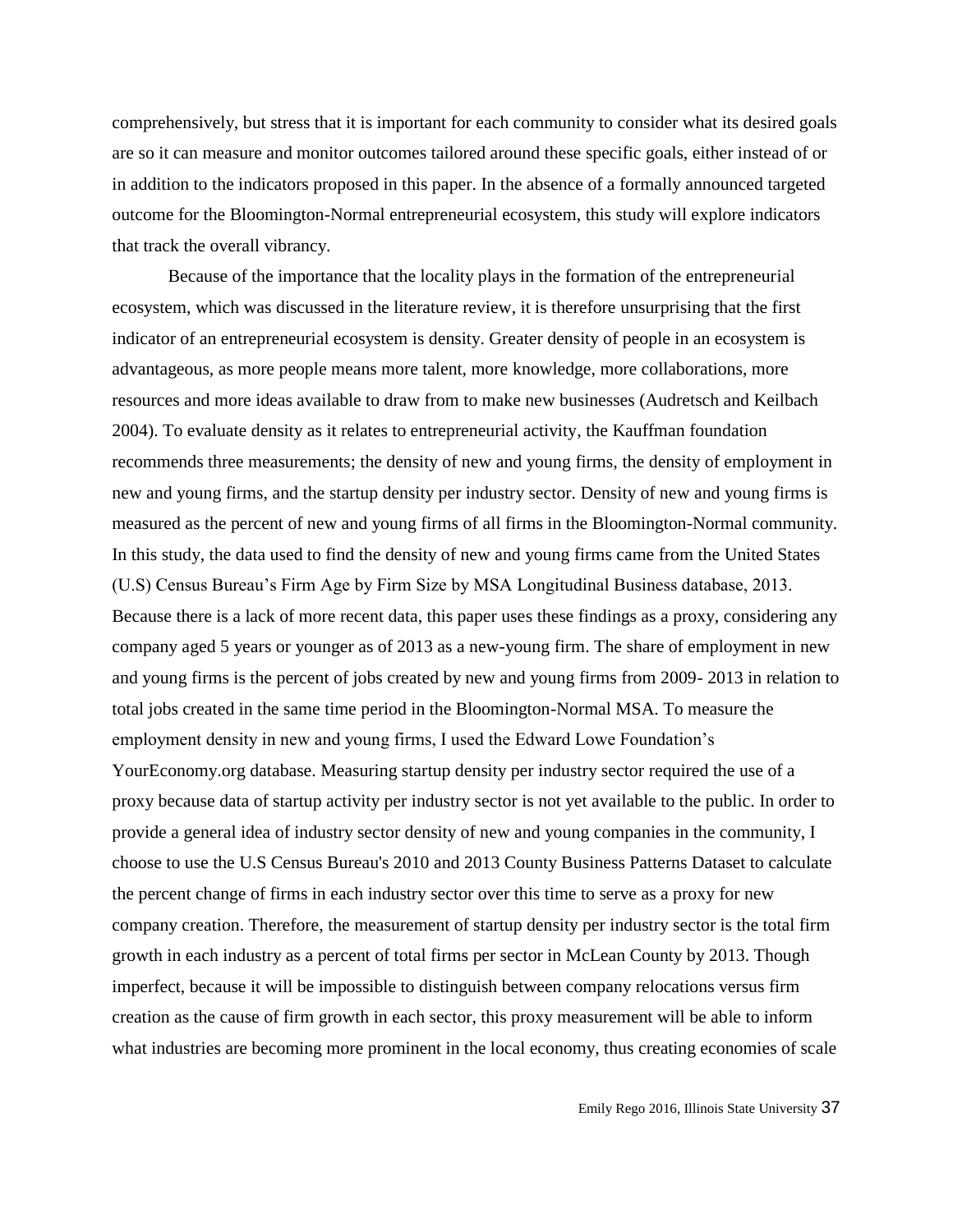which could then, as arguments made in the literature suggest, attract entrepreneurs within that industry to the community.

Fluidity is a key component of entrepreneurial culture, as changing ideas, networks, knowledge and collaborations drive innovation and economic diversity. There are two proposed ways to measure this indicator that this report will use; population flux and labor market reallocation. Population flux is the measurement of net migration into the community as a percent of total population growth for the years 2009-2013, thus accounting for migration out of the community and for births within the community. United States Census' County Population Estimates and Migration/Geographic Mobility County-to County Migration Flows dataset for the time period for 2009-2013 informed the population flux measurement. Labor market reallocation describes job churning per industry, or the rate at which individuals in the workforce move from one job to the other (not accounting for job creation), therefore driving up the propensity for new collaborations and ideas to form from with a community (Stangler and Bell-Masterson 2015, Audretsch and Keilbach 2004). The Quarterly Workforce Indicator dataset provided through the U.S Census Bureau gives the ability to measure job churn as a share of total employment across industry sectors and was calculated from the time of Quarter 2, 2014 through Quarter 1, 2015.

The third proposed indicator of entrepreneurial vibrancy is connectivity, which is measured in this paper through program connectivity, and dealmaker networks. Program connectivity as it is stressed throughout the literature, is the connection between all participants in the entrepreneurial community. A reliable dataset, or an advanced networking analysis tool is not currently available for most communities (Stangler and Bell-Masterson 2015). As a proxy, a sample of nine entrepreneurial programs throughout the community were analyzed, particularly focusing on each program's partnerships and sponsorships (via providing space, services, resources, support etc.) that were acknowledged on the programs' websites (Appendix B). Other networks of note in an entrepreneurial ecosystem are dealmaking networks, which is the next metric for the connectivity indicator. Dealmakers are quintessential in connecting individuals and firms together, mediating relations and facilitating new firm formation (Feldman and Zoller 2012). While Feldman and Zoller have produced in-depth dealmaker maps of cities throughout the county, not only accounting for the number of confirmed dealmakers, but also for the number of connections per dealmaker "node" and the links between, there is no widely available dataset or even a consensus of what method to use for measuring dealmaker vibrancy (Stangler and Bell-Masterson 2015). As a proxy, this paper will define the dealmaker network as the number of people who have voluntarily signed on to serve on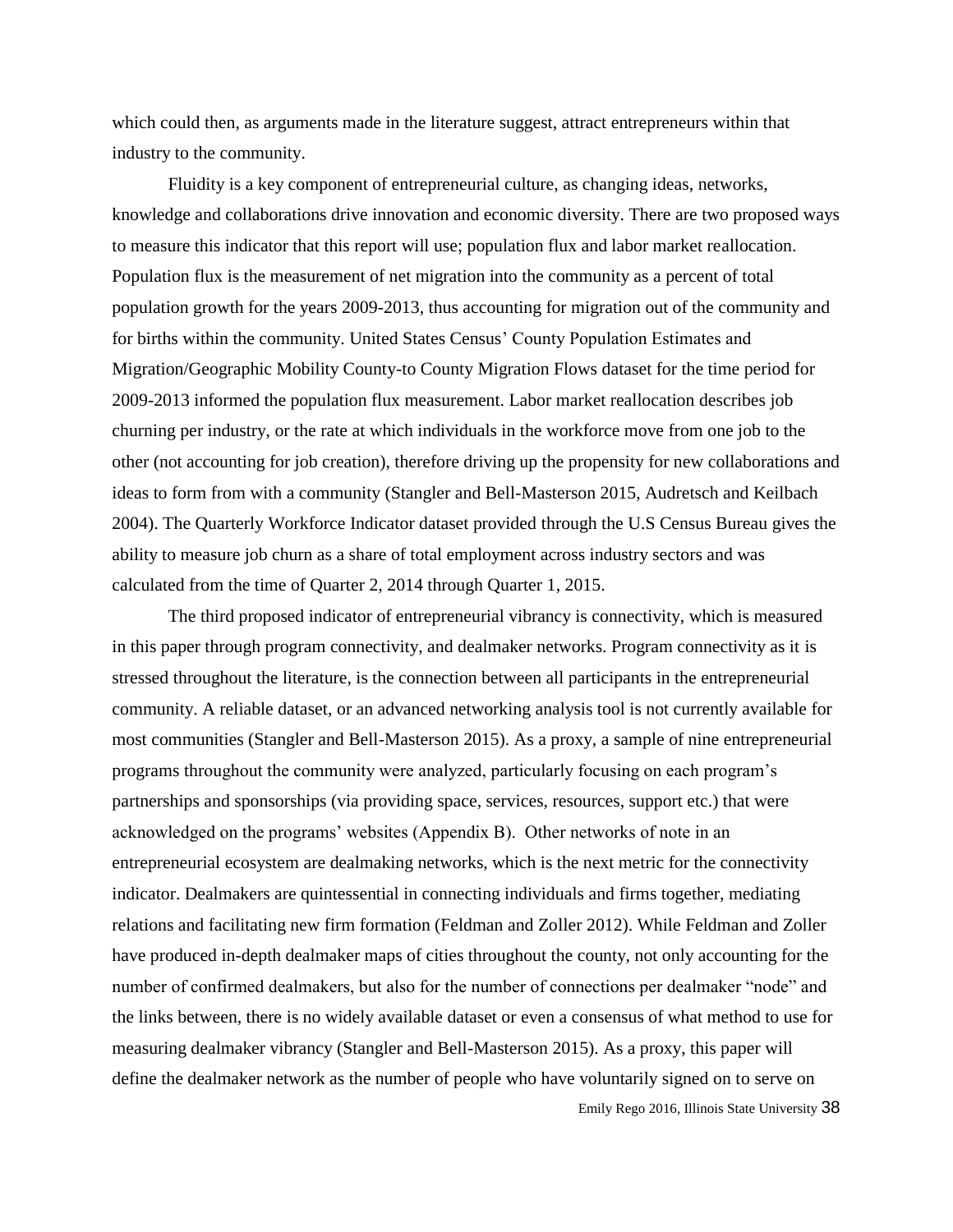the BN Advantage entrepreneurial task force managed by the EDC. The data for this measurement is tracked through the EDC and provided to all EDC and BN Advantage staff and members. This proxy may not be able to capture the exhaustive list of dealmakers in the entrepreneurial ecosystem, nor the number of networks connected to each dealmaker, but their involvement with the task force solidifies that there is a presence of dealmakers in the community and the task force is what links them together.

Emily Rego 2016, Illinois State University 39 The last indicator that the Kauffman Foundation offers communities measuring an entrepreneurial ecosystem which is widely supported throughout the literature is diversity. Diversity prevents the entrepreneurial ecosystem from becoming stagnant and risk-averse (Feld 2012, Audretsch and Keilbach 2004, Garmise and Ghosh 2011). The Kauffman Foundation measures diversity along three dimensions: economic diversification, immigration, and income mobility. Economic diversification is not only comprised of the industrial makeup of a community, but also the diversity of specializations. This is based on the premise that economies with greater amount of specializations will reap higher entrepreneurial opportunities and activities in those specializations (Stangler and Bell-Masterson 2015, Bednarzik 2000). Regarding economic diversity, the Bureau of Labor Statistics Employment by Major Industry Sector 2016 database was used to find industrial makeup, and a proxy for specialization of industry was informed from U.S Bureau of Labor Statistics for the same year. The latter source enables the identification of location quotients, which are useful for identifying a specific region's concentration of a certain industry (by employment) against the national concentration, so that higher concentrations mean higher specializations. The next metric, immigration, is crucially important to consider in entrepreneurial ecosystems because immigrants bring different perspectives, new knowledge into the community and drive up entrepreneurship because they generally have higher propensity for entrepreneurial activity (Garmise and Ghosh 2011). Using data from Census Bureau, 2010-2014 American Community Survey 5-Year Estimates, the immigrant share of the total population in McLean County was determined. The last metric for the diversity indicator is income mobility. The Kauffman foundation defines income mobility as the probability of an individual moving up or down the economic ladder between different income quintiles (Strangler and Bell-Masterson 2015). Income mobility is often deterred in communities with high poverty and/or high inequality, as these factors promote community disengagement and inward looking behaviors by what would-be participants in an entrepreneurial community (Katz and Wagner 2013). There is little consensus in the literature about what dataset accurately captures income mobility on the county level (Stangler and Bell-Masterson 2015). Therefore, as a proxy, this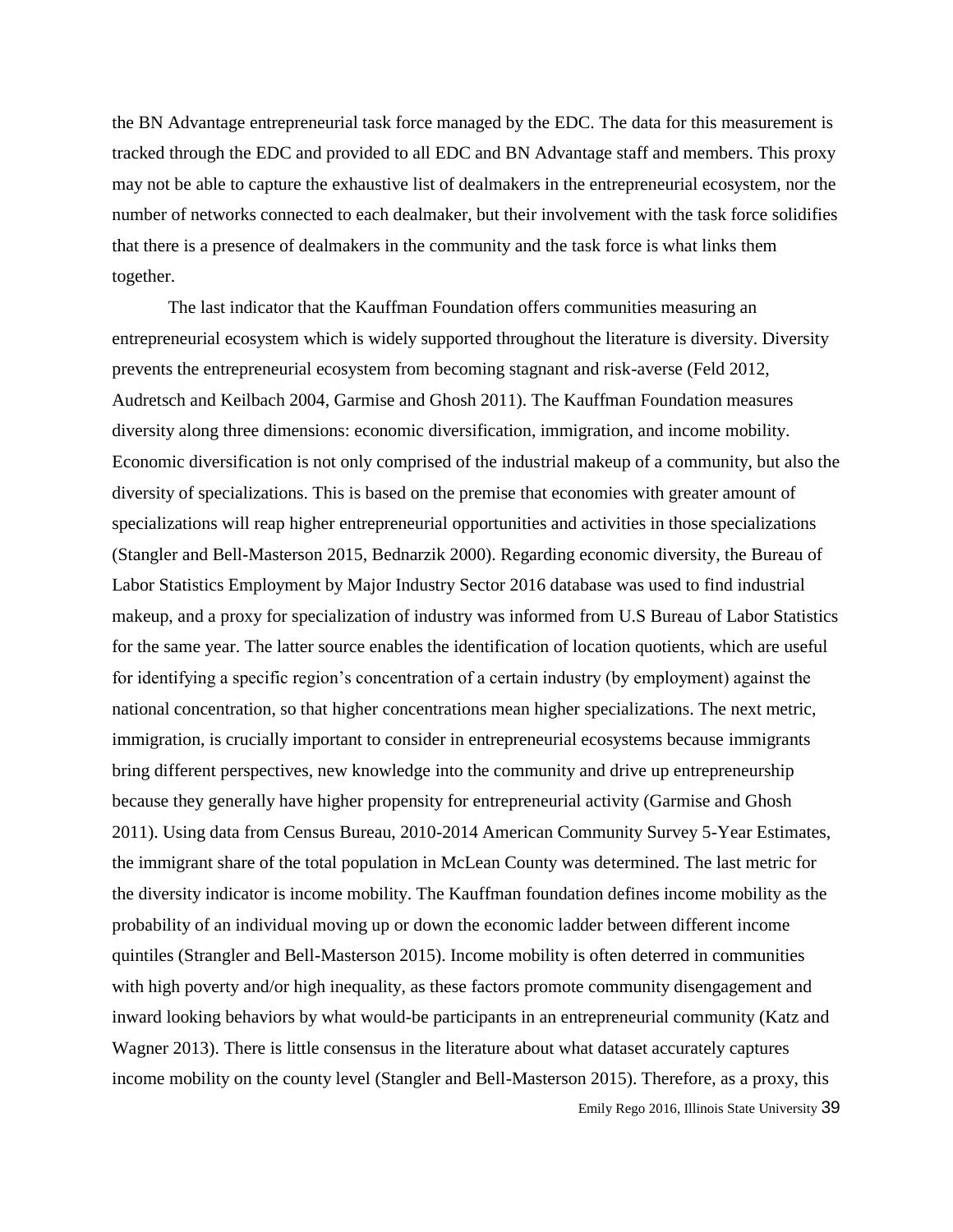paper will draw on the Intersection of Poverty and Inequality by County, 2008-2013 dataset from Population Reference Bureau which captures both inequality and poverty rates at the county level. A county is classified as 'high-poverty' if the poverty rate is above 15.4% and 'high-inequality' counties are those with Gini indices (which measures inequality across households) greater than 0.43.

The main discussion of this paper is centered on capturing the vibrancy of an entrepreneurial ecosystem. These aforementioned indicators reflect the themes found in extant literature about characteristics of vibrant entrepreneurial ecosystems and provide a basic way to capture the characteristics of an ecosystem across time and/or space.

Considering that identifying broad themes and broad observations are the targeted outcomes for this paper, there is no major reason to believe the validity of this study's results are inconclusive because the unit of analysis varies between McLean County, IL and the Bloomington-Normal MSA. While using a consistent unit of analysis would obviously be better, it was impossible to do so based on the availability of data that was relied upon for this study.

# IV. Findings

## Quantitative Findings

Many strengths, weaknesses, opportunities and threats (SWOTS) were identified and discussed during the key-informant interviews. These observations were made from Bloomington-Normal citizens involved in the entrepreneurial ecosystem. The high level of engagement in these interviews provided an invaluable contribution to establishing a framework for understanding the ecosystem's assets and potential.

#### **Strengths**

Most of the entrepreneurial ecosystem strengths mentioned by the key-informants are actually the features of the community that they feel are attractive to not only entrepreneurs, but to the creative class demographic. Many key-informants reported that they are not originally from the community, and it was these strengths that attracted them to the area and retained them thus far. One of the attractive features discussed in the majority of interviews is the community's high quality of life. Specifically, key-informants remarked that this area is extremely affordable and has strong economic foundations built up by the insurance and education industry sectors. Furthermore, some key informants noted that this community is of the perfect size, in the sense that it is not too big so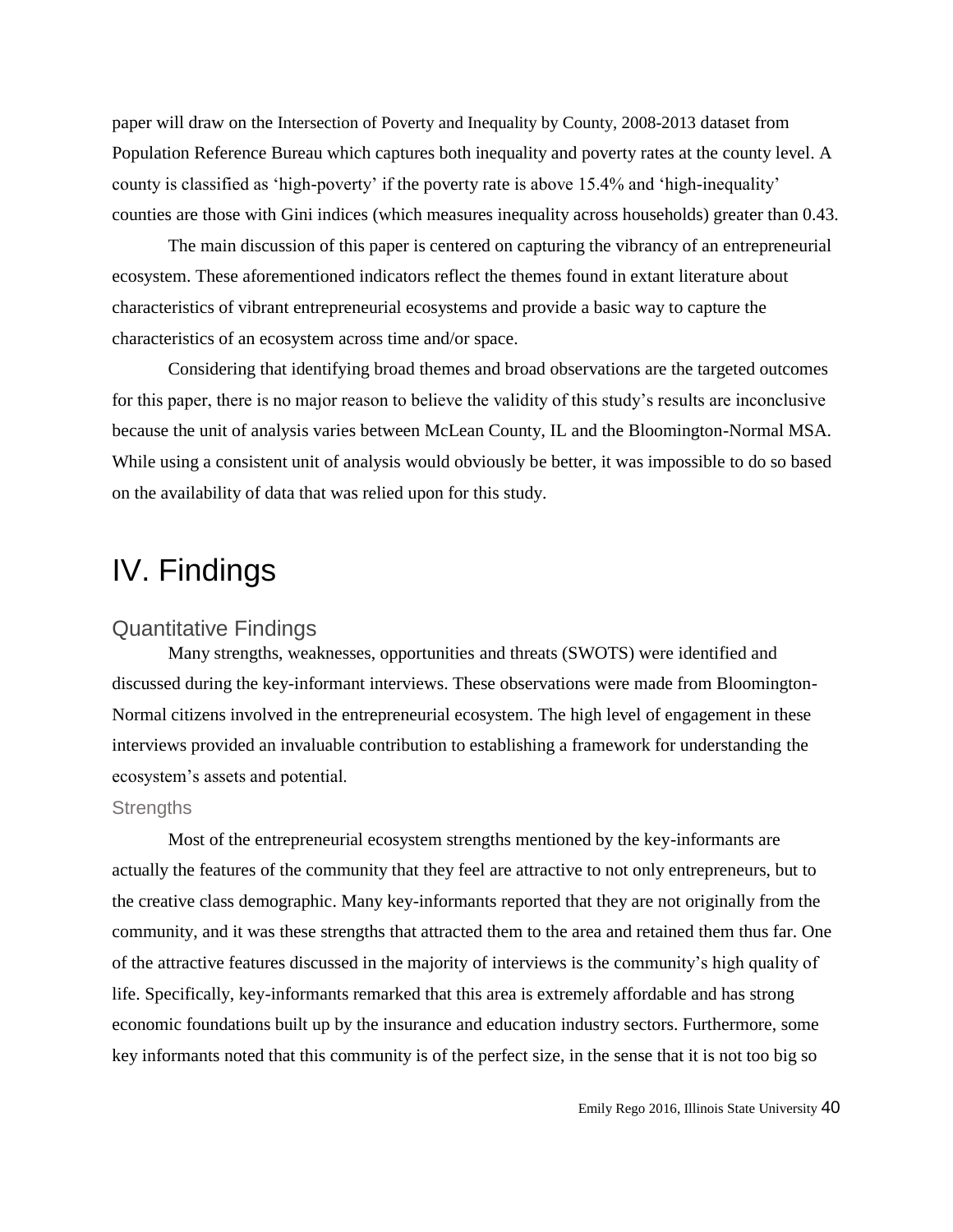that it is not easy to get lost in the crowd, but it is also not too small, in the sense that residents here can still enjoy world class amenities that are typically found in much larger cities.

Collectively, the key-informants highlighted most of the plentiful resources and assets available to entrepreneurs in the community. These include the local co-working space, the entrepreneurial programs run out of some K-12 schools, the universities and their entrepreneurialbased programs, the bigger businesses in the community, the Town of Normal (for providing the coworking space), BN Angel Investor Group, the region's well-developed infrastructure, including internet capabilities and the small local businesses in the community that were credited as being incredibly helpful and encouraging to the entrepreneurial community. It was also often remarked in the interviews that Bloomington-Normal has an incredibly advantageous location, claiming that not only is it located in the center of the state, but there is also easy access to three highways that could take one anywhere in the Midwest in less than a day.

Certain intangible strengths were also acknowledged in the interviews. Many respondents reported feeling that Bloomington-Normal's community values are a strength. These key-informants perceived Bloomington-Normal as a very family-friendly and safe community, full of generous people who value hard work. They surmised that these characteristics are associated with successful entrepreneurs, in addition to strong entrepreneurial ecosystems. A small portion of key informants, who were more involved with startups in the high-technology sectors perceived Bloomington-Normal as an inclusive community and so viewed the current networking culture in the community as a strength.

Other assets that were not mentioned as frequently, but came up more than once throughout the interviews, were the Bloomington-Normal Economic Development Council, the Chamber of Commerce and Central Illinois SCORE.

#### Weaknesses

Emily Rego 2016, Illinois State University 41 Key-informants are considerably concerned about the weaknesses of the entrepreneurial ecosystem in Bloomington-Normal. The most prevalent weakness identified by the key-informants was that the ecosystem is more disjointed than connected. Many key-informants expressed frustration about the lack of communication between organizations and programs, and believe it has created a lot of duplicated efforts and missed opportunities for collaboration. Furthermore, more than half of key-informants interviewed admitted that they felt they did not know about all of the community's entrepreneurial programs and activities. The entrepreneurial leaders of the entrepreneurial ecosystem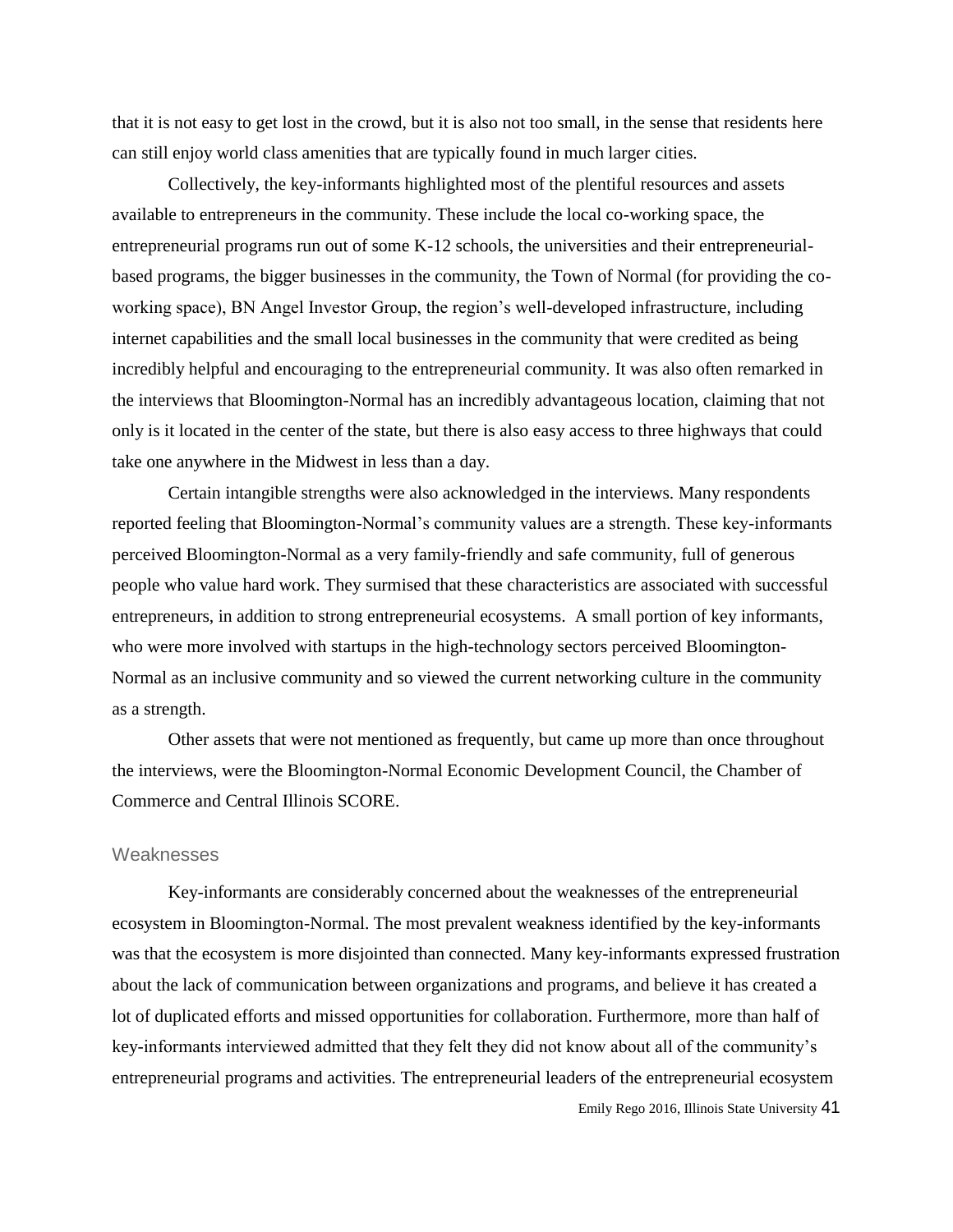were described as a very connected, but small cohort. Some key-informants expressed concern that even though there are no signs of it yet, there is always a possibility that the current leadership will 'burn-out'. If that were to happen, these key-informants observed that no one has indicated a desire to take their place. Furthermore, some key-informants perceived that the overall development of the entrepreneurial ecosystem in Bloomington-Normal is sluggish and are so worried that if momentum does not pick up, it is at risk of falling completely apart.

Another prevalent concern noted by many of the key-informants is that they feel there is a debilitating lack of capital and resources available to local entrepreneurs, hampering their ability to grow and expand the ecosystem in addition to their own entrepreneurial ventures. Key-informants cited that this perception is in part because banks are no longer lending money like they used to. Many key-informants acknowledged that the BN Angel network is an asset to the community. However some noted that its fragility, novelty, and lack of breadth in membership and presence in the community often makes it seem like an unobtainable or unknown participant in the ecosystem. Aside from the lack of capital available to support entrepreneurs, key-informants feel that many local entrepreneurial programs and services are not getting enough exposure in the local press. These keyinformants feel that this could be inhibiting the local entrepreneurs' ability to engage more within the community.

Furthermore, while many key-informants indicated that they feel they have strong social capital within their industry and social network, some key-informants shared that they find it difficult in this community to connect with groups outside their network and across industries.

The last weakness identified by key-informants, is that they perceive that Bloomington-Normal, as exemplified in its business and civic culture, is more risk-averse than other communities, preferring to stick to the "way it's always been done', which some feel creates an environment that is more inefficient and ill-equipped to support and engage with a new subculture and ecosystem, like that being developed by the local entrepreneurs.

#### **Opportunities**

The general sentiment from the key-informant interviews was that Bloomington-Normal's economy is at a crossroad. The interviewees generally argued that the community has to start to diversify its economy and retain talent in order to secure future economic growth. These keyinformants expressed the belief that developing a strong and vibrant entrepreneurial ecosystem is an obvious solution to quell the uncertainty of Bloomington-Normal's economic future. Many of the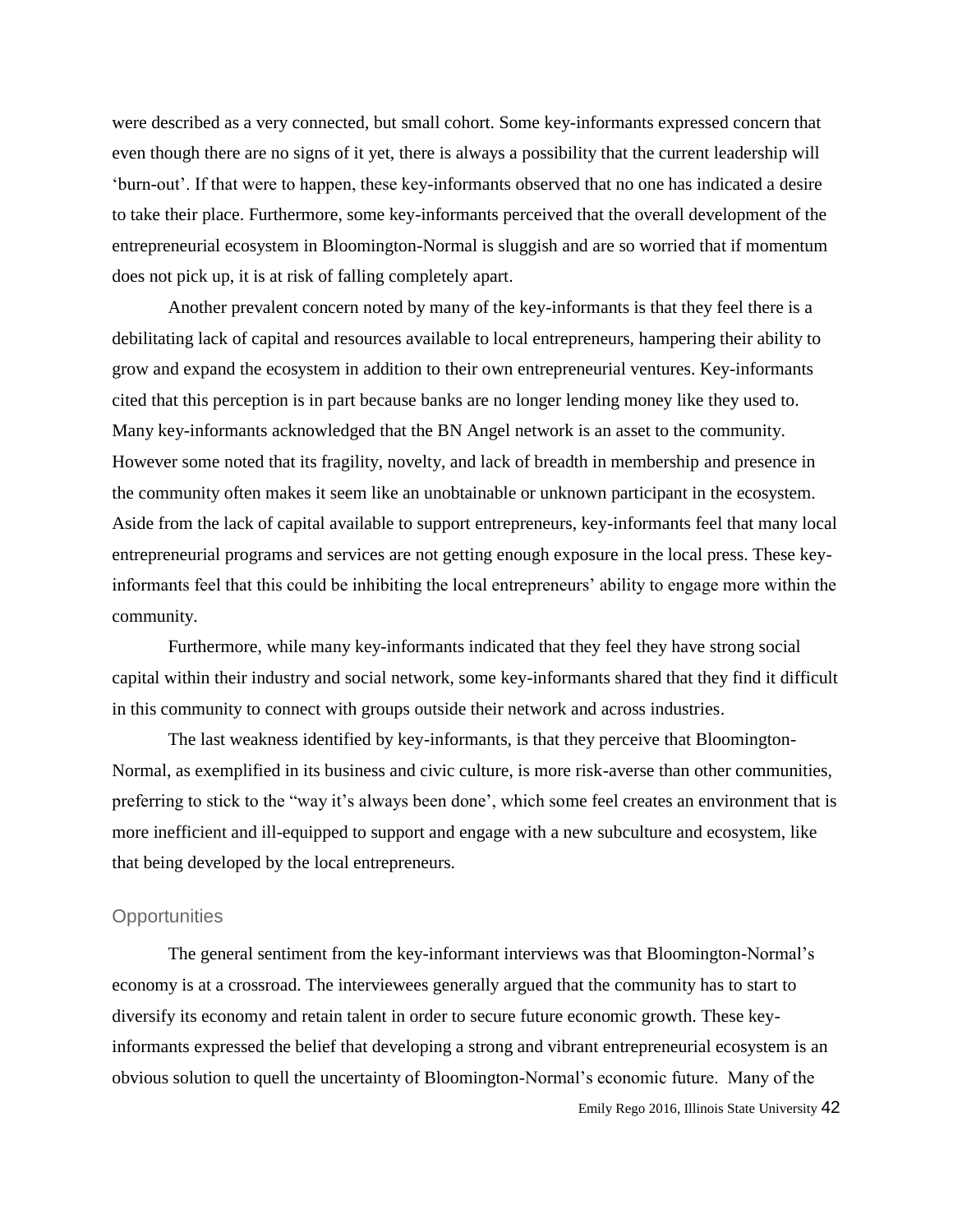key-informants acknowledge that the community's recent attempts to engage with entrepreneurs and foster an entrepreneurial ecosystem has been started at the right time in the history of economic development. They perceive that there seems to be more national and community buy-in to entrepreneurial programs because in general, people are beginning to understand the impact that entrepreneurs can actually have on the economy.

Some key informants have identified BN Advantage as a great opportunity for entrepreneurs. These key-informants surmised that BN Advantage can be a way to help bring a public voice to entrepreneurial needs and accomplishments. In addition, these key-informants are hopeful that the BN Advantage economic development plan will be able to provide a platform for entrepreneurs to engage with the larger local business community and the press more than they ever could before.

The current entrepreneurs and entrepreneurial advocates in Bloomington-Normal believe that they are poised to set up the entrepreneurial ecosystem in a way that will make it easier and more attractive to the next generation of entrepreneurs. Some opportunities recommended by various keyinformants include implementing stronger talent retention efforts in order to keep local talent in the community. Along these lines, many key-informants perceive educational institutions as key determinants to the ecosystem's success. While many of the key-informants who were entrepreneurs reported that they did not have a background in entrepreneurial studies, they all recognized that entrepreneurial programs can add-value to the ecosystem. Most key-informants expressed a belief that these entrepreneurial programs serve as a pipeline program -inspiring and training potential entrepreneurs, as well as getting them involved and invested in this community.

Lastly, some key-informants claimed that since there are certain programs geared toward entrepreneurial development that are now somewhat rooted into the community, Bloomington-Normal should seize the opportunity to create a type of one-stop-shop for entrepreneurs who currently need, and those who will need help to navigate the entrepreneurial ecosystem.

#### **Threats**

Key-informants identified various threats to Bloomington-Normal's entrepreneurial ecosystem. Unsurprisingly, the State budget impasse that has affected many local agencies, businesses and organizations is perceived as a threat to the future growth of the Bloomington-Normal entrepreneurial ecosystem, as explained by the key-informants. Reasons for this include concerns that the State's disinvestment in schools -who are the prime cultivators of talent, will drive both students and teachers away. Additionally, almost half of the key-informants believe that the current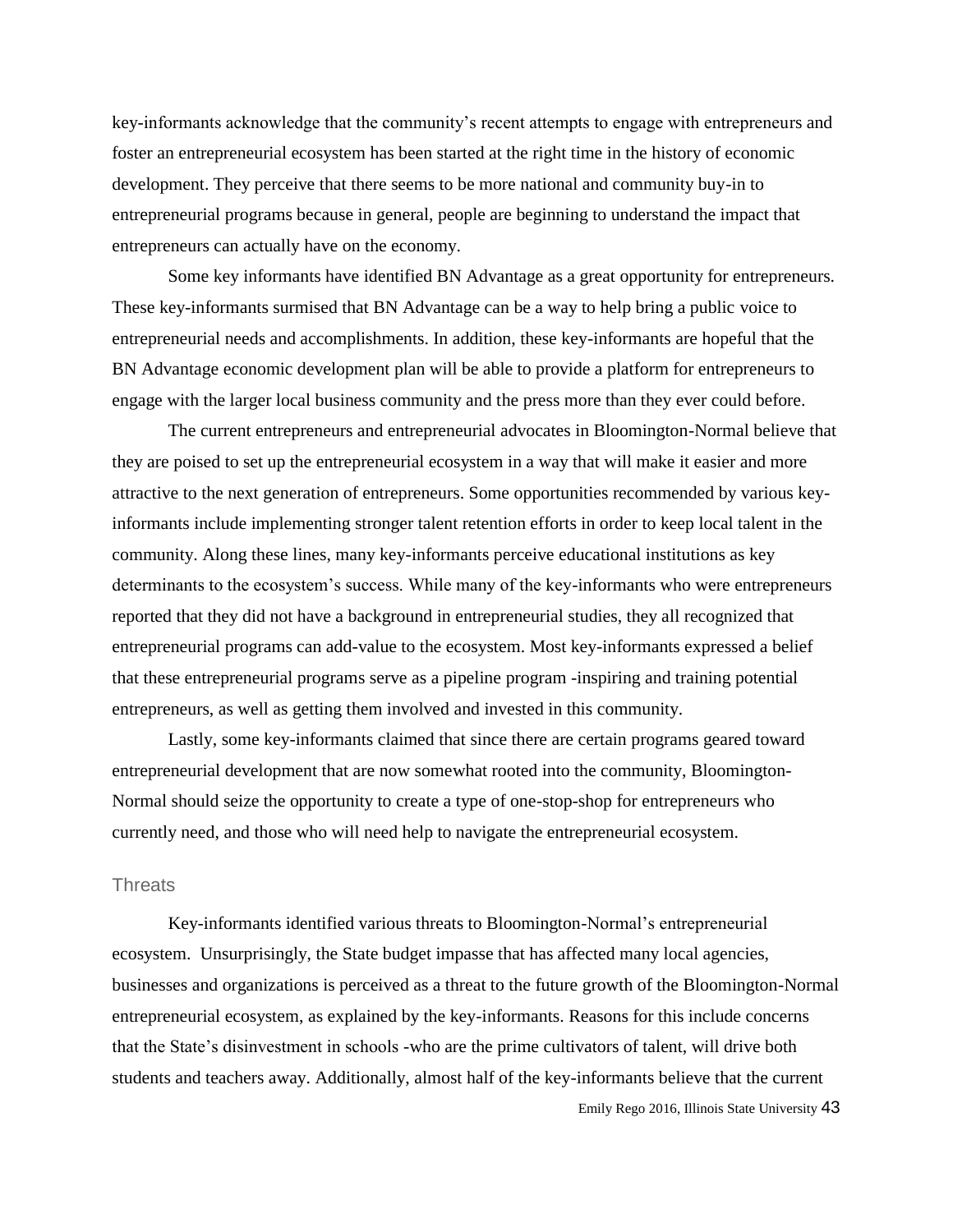State political environment is driving existing businesses away and discouraging new firm creation, further threatening our local economy and the sustainability of the ecosystem.

A portion of the key-informants also voiced concerns that the actions of the larger employers in the community are a threat to the ecosystem. One explanation offered was that the larger employers are taking all existing talent from within the community, therefore squandering entrepreneurial ambitions. Another explanation provided was that since the larger employers are seemingly downsizing, the community is becoming less and less attractive to transplants, thus reducing the propensity for entrepreneurial activity.

Bloomington-Normal's proximity to Chicago and St. Louis is also considered a threat to the livelihood of the ecosystem, according to some key-informants. The fear is that young talent will prefer the many resources offered by Bloomington-Normal's larger neighbors, and so will leave the community to pursue their ventures elsewhere. This is considered by some, as a threat, even if the entrepreneurs themselves still live in the community. Some of the key-stakeholders, who are trying to foster the entrepreneurial ecosystem in Bloomington-Normal, believe that when local entrepreneurs go up to Chicago to raise money, utilize resources, participate in their programs and network there, it weakens the system here as it can dilute the collective will-power to create a homegrown ecosystem.

The last threat identified by the key-informants is the increasing gap in income and equality in Bloomington-Normal, and the impact this can have to entrepreneurial activity in the community. Key-informants have noted that, like most of the nation, there is almost a glass ceiling dividing the population. It was observed by some key-informants that many entrepreneurs in the community are a more homogeneous group. This perceived lack of diversity and opportunity available to all types of people in the entrepreneurial community is a concern for some of the key-stakeholders, who feel that the success of the ecosystem is dependent upon creating equal opportunities and improving quality of life for the people in the entire community.

## Quantitative Findings

## **Density**

## New Firm Density

This information shown in figure 4.1 provides a basic measurement of the density of startup firms relative to all firms in the community. In 2013 there were 585 new and young firms' ages 0-5 years in the community which had a total 2,947 firms (figure 4.2). Overall, new and young firms represent almost 20% of all firms in this community. When breaking down the category of new and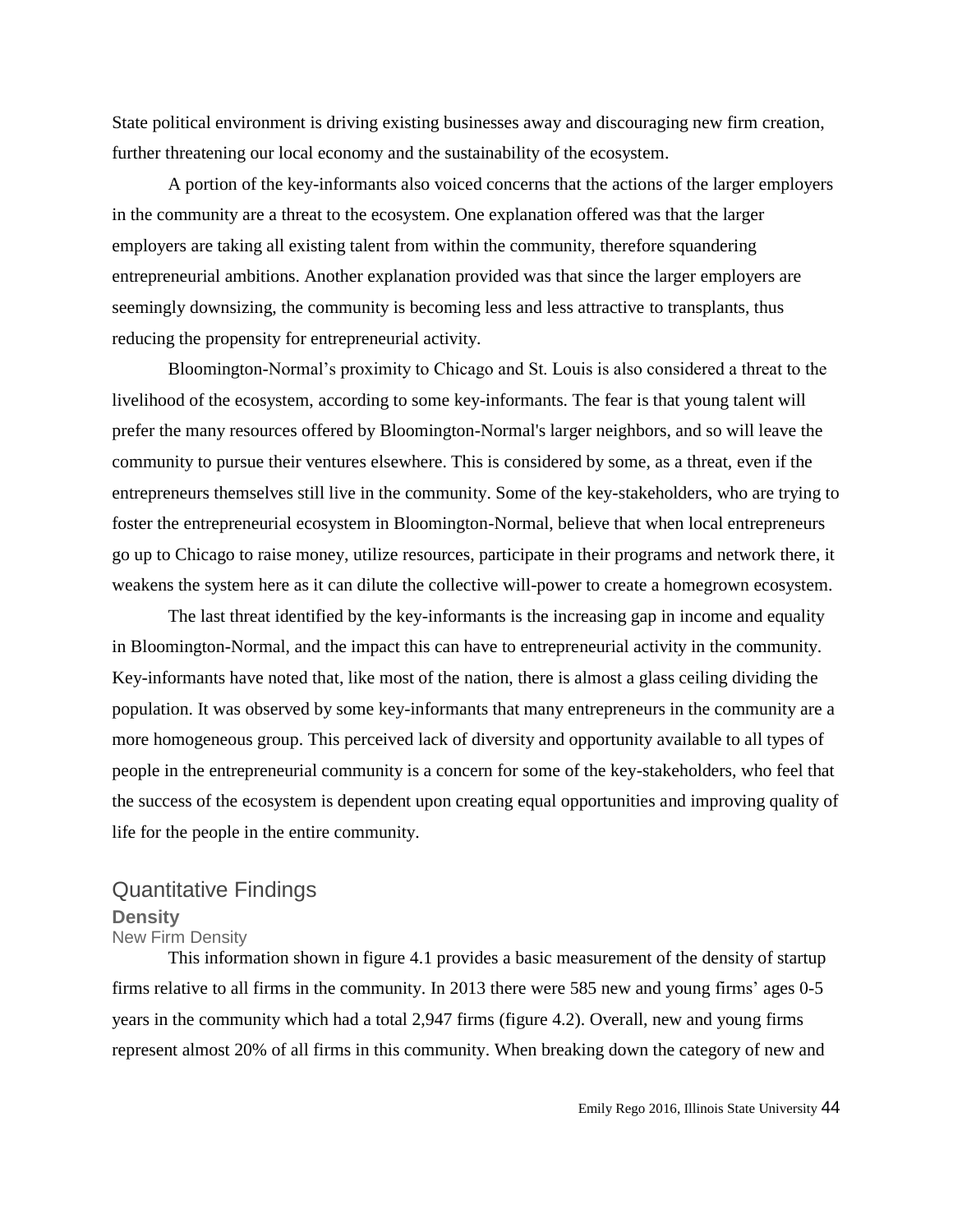young firms by firm age (Figure 4.1), it can be determined that firms that are approaching maturity have a denser presence than the newer firms in the local economy.

| New Firm Density in the Bloomington-Normal MSA by Firm Age, 2013 |                    |                             |  |  |  |
|------------------------------------------------------------------|--------------------|-----------------------------|--|--|--|
| <b>Firm Age</b>                                                  | <b>Total Firms</b> | <b>Density of New Firms</b> |  |  |  |
| $\overline{0}$                                                   | 85                 | 2.9%                        |  |  |  |
| 1                                                                | 103                | 3.5%                        |  |  |  |
| 2                                                                | 94                 | 3.2%                        |  |  |  |
| 3                                                                | 91                 | 3.1%                        |  |  |  |
| $\overline{4}$                                                   | 102                | 3.4%                        |  |  |  |
| 5                                                                | 110                | 4.9%                        |  |  |  |
| $6+$                                                             | 2,242              | 75.4%                       |  |  |  |
| Source: U.S Census: Longitudinal Business Database, 2013         |                    |                             |  |  |  |

**Figure 4. 1** 

## The fact that figure 4.1 shows that

#### **Figure 4.2**

Bloomington-Normal highlights the need to track this indicator over time. This is because most startups fail within their first five years and so, theory suggests that as time goes on, the number of new and young

younger firms are less dense in

| New Firm Density in the Bloomington-Normal MSA, 2013                                       |  |  |  |  |  |  |  |
|--------------------------------------------------------------------------------------------|--|--|--|--|--|--|--|
| New firms (ages 0-<br>Total firms, 2013<br><b>New Firm Density,</b><br>$5)$ , 2013<br>2013 |  |  |  |  |  |  |  |
| 2.974<br>585<br>19.7%                                                                      |  |  |  |  |  |  |  |
| Source: U.S Census: Longitudinal Business Database, 1977-2013                              |  |  |  |  |  |  |  |

firms in each age cohort will decrease overall due to firm exits, mostly through failure. The fact that in each descending cohort, there is a smaller amount of entrepreneurs than in those older cohorts, it suggests that when the firms aged 5 years, who make up the densest cohort of the new and young firms, age out of their startup classification, the density of new and young firms will decrease significantly unless a substantial amount of new firms are reported to have been created in 2014 and beyond.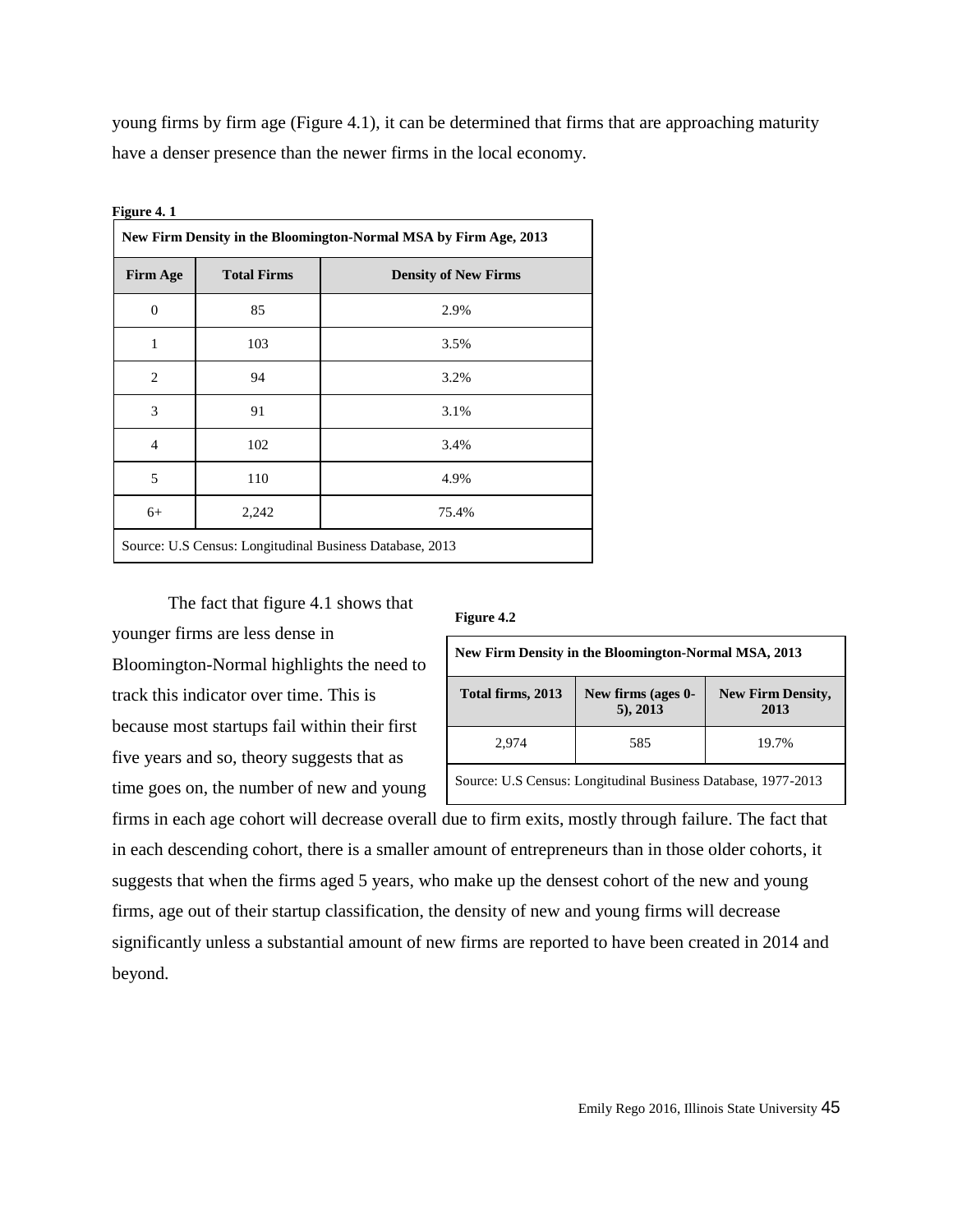#### Density of Employment

Measuring the density of employment in new and young firms accounts for the number of people involved and impacted by startups in the community in a way that firm density cannot. This is an important metric because it explains entrepreneurial activity on a deeper level by accounting for job creation which, as explained in the literature review, is a major indicator of the entrepreneurial ecosystem's vibrancy. Figure 4.3 shows that overall, new and young companies created account for approximately a quarter of all new jobs in the Bloomington-Normal community from 2009-2013. Therefore, even though Figure 4.1 shows a dip in founder activity, or new firm creation during this time, it can be inferred that generally, new and young companies are growing in Bloomington-Normal.

#### **Figure 4.3**

| <b>Firm Size</b>     | <b>Total Jobs</b><br><b>Created, 2009-2013</b> | <b>Startup Jobs Created,</b><br>2009-2013 | <b>Percent of Jobs Created</b><br>from Startups, 2009-2013 |
|----------------------|------------------------------------------------|-------------------------------------------|------------------------------------------------------------|
| All                  | 9,058                                          | 2,320                                     | 25.6%                                                      |
| Self-Employed (1)    | $-448$                                         | $-295$                                    | $-65.8%$                                                   |
| 2-9 Employees        | 1,397                                          | 428                                       | 30.6%                                                      |
| 10-99 Employees      | 3,497                                          | 2,187                                     | 62.5%                                                      |
| 100-499<br>Employees | 922                                            | $\mathbf{0}$                              | $0.0\%$                                                    |
| $500 +$ Employees    | 3,690                                          | $\mathbf{0}$                              | $0.0\%$                                                    |

#### New Firm Density

This metric is also designed to further break-down the findings from the Figures 4.1 and 4.2 and inform the community of the density of entrepreneurial activity in terms of specific industry sectors. Just as density of startups explain how prevalent firms are by age, this metric determines the density of startups by industry sectors - which if patterns emerge indicating certain sectors with high entrepreneurial activity, could represent the potential for cluster development.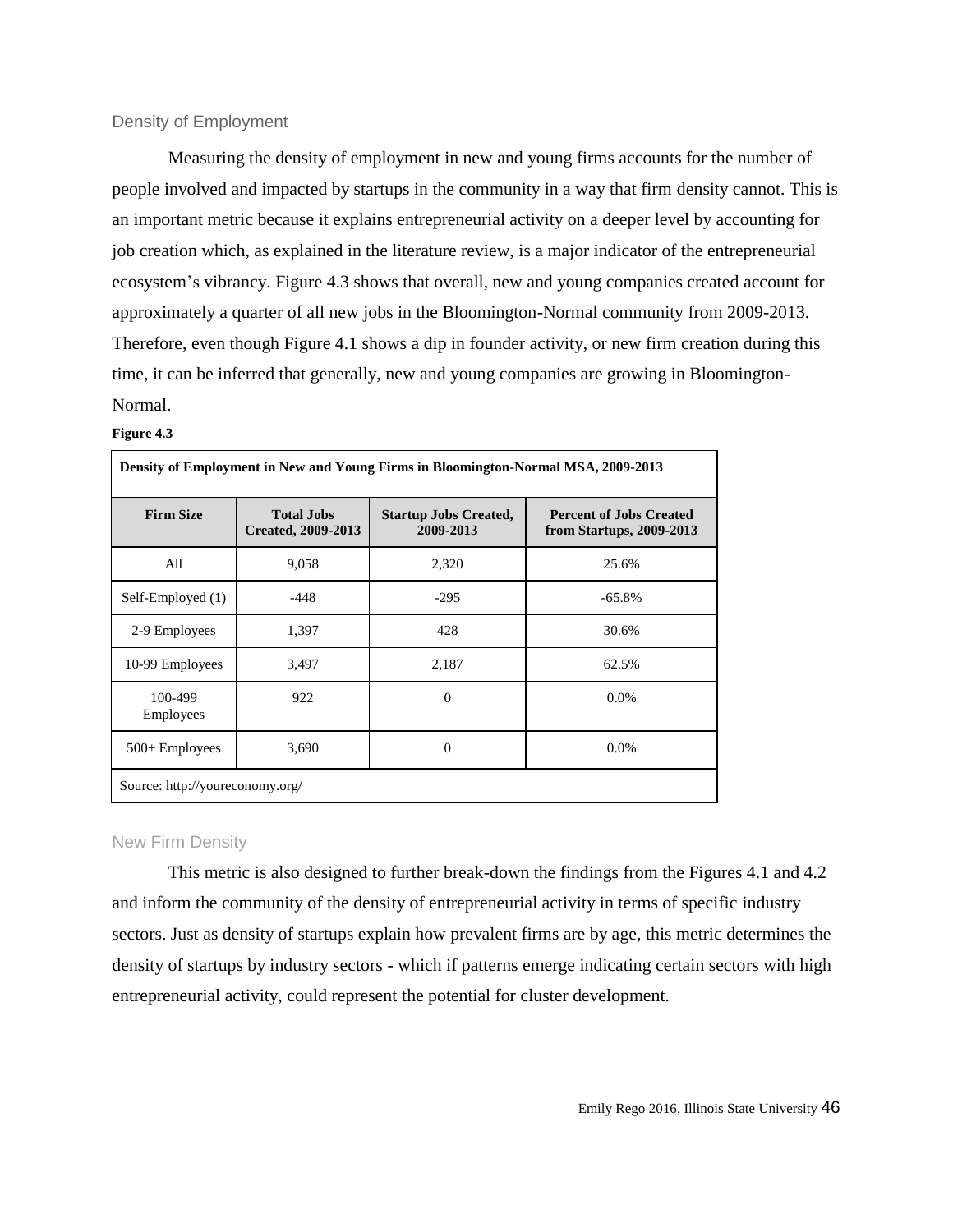#### **Figure 4.4**

| New Firm Density per Industry in McLean Co., IL 2010-2013                      |                                       |                             |                                        |                                                        |  |  |  |
|--------------------------------------------------------------------------------|---------------------------------------|-----------------------------|----------------------------------------|--------------------------------------------------------|--|--|--|
| <b>Industry</b>                                                                | <b>Firms</b> per<br>Industry,<br>2010 | Firms per<br>Industry, 2013 | <b>Total firm Growth,</b><br>2012-2013 | <b>New Firm Density per</b><br>Industry (as a percent) |  |  |  |
| Total                                                                          | 3,199                                 | 3,554                       | 355                                    |                                                        |  |  |  |
| Agriculture, Forestry, Fishing Hunting                                         | $\tau$                                | 11                          | $\overline{4}$                         | 0.11%                                                  |  |  |  |
| Mining, Quarrying/Oil/Gas Extraction                                           | $\bullet$                             | $\mathbf{1}$                | $\mathbf{1}$                           |                                                        |  |  |  |
| <b>Utilities</b>                                                               | $\overline{4}$                        | 9                           | 5                                      | 0.14%                                                  |  |  |  |
| Construction                                                                   | 394                                   | 414                         | 20                                     | 0.56%                                                  |  |  |  |
| Manufacturing                                                                  | 100                                   | 103                         | 3                                      | 0.08%                                                  |  |  |  |
| <b>Wholesale Trade</b>                                                         | 162                                   | 172                         | 10                                     | 0.28%                                                  |  |  |  |
| Retail Trade                                                                   | 468                                   | 494                         | 26                                     | 0.73%                                                  |  |  |  |
| Transportation and Warehousing                                                 | 121                                   | 131                         | 10                                     | 0.28%                                                  |  |  |  |
| Information                                                                    | 29                                    | 36                          | $\tau$                                 | 0.20%                                                  |  |  |  |
| Finance and Insurance                                                          | 192                                   | 210                         | 18                                     | 0.51%                                                  |  |  |  |
| Real Estate and Rental and Leasing                                             | 133                                   | 139                         | 6                                      | 0.17%                                                  |  |  |  |
| Professional, Scientific, and Technical                                        | 330                                   | 391                         | 61                                     | 1.72%                                                  |  |  |  |
| Management of Companies and<br>Enterprises                                     | 23                                    | 21                          | $-2$                                   | $-0.06%$                                               |  |  |  |
| Administrative and Support and<br>Waste Management and Remediation<br>Services | 199                                   | 221                         | 22                                     | 0.62%                                                  |  |  |  |
| <b>Educational Services</b>                                                    | 46                                    | 51                          | 5                                      | 0.14%                                                  |  |  |  |
| Health Care and Social Assistance                                              | 294                                   | 348                         | 54                                     | 1.52%                                                  |  |  |  |
| Arts, Entertainment, and Recreation                                            | 50                                    | 69                          | 19                                     | 0.53%                                                  |  |  |  |
| Accommodation and Food Services                                                | 304                                   | 349                         | 45                                     | 1.27%                                                  |  |  |  |
| Other Services                                                                 | 392                                   | 436                         | 44                                     | 1.24%                                                  |  |  |  |
| Industries not classified                                                      | $\sqrt{6}$                            | 6                           | $\boldsymbol{0}$                       | 0.00%                                                  |  |  |  |
| Source: U.S Census Bureau's 2000 and 2013 County Business Patterns             |                                       |                             |                                        |                                                        |  |  |  |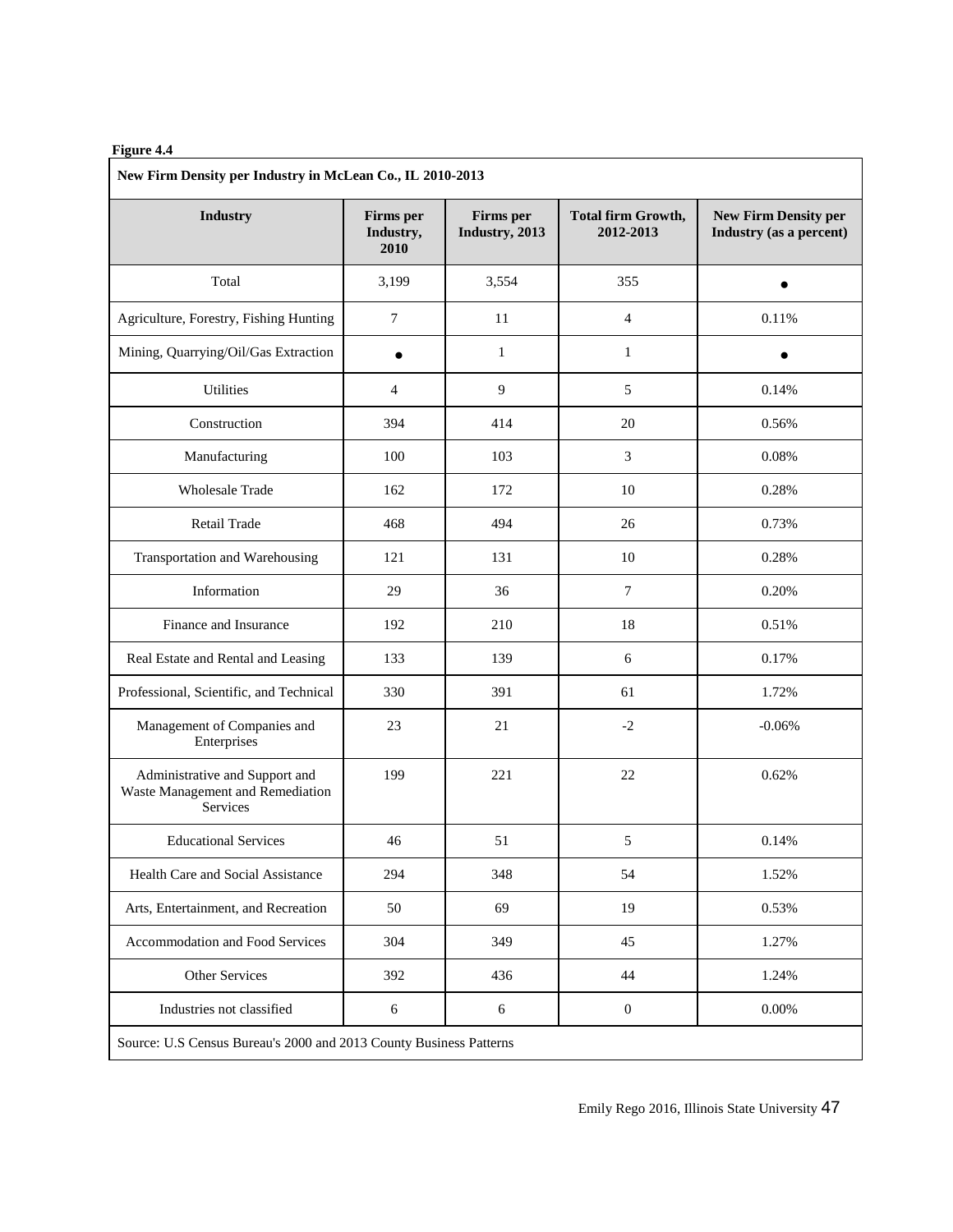Based on the findings provided in Figure 4.4, new firms in the Professional, Scientific, and Technical Services industry sector accounted for 1.72% of all firms in this sector in McLean County from 2010-2013, and this is the sector which saw the most startup activity during this time. This sector also happens to be a targeted industry sector, determined by the BN Advantage economic development Plan (Morfessis 2015). The other targeted industry sectors in the plan are manufacturing, transportation and logistics and advanced business services. From what is able to be discerned from the data found in Figure 4.4, new firm creation in manufacturing was the lowest of all the industries, accounting for less than .1% of all firms in that sector over this time period. The transportation and logistics sector also did not see as much startup activity as most of the other industries shown.

These findings do not necessarily indicate if an industry is thriving in the local economy, but rather they are indicating the level of entrepreneurial activity within these industries. A review of the literature indicates consensus regarding the belief that driving up entrepreneurial activity in every industry is beneficial to the local economy. Yet there is some contention about whether communities should particularly focus on one or a few industries in attempts to create clusters. Ultimately, it is up to community, business and entrepreneurial leaders to determine what industries they want to see high entrepreneurial activities in. The BN Advantage strategic economic plan can use the metrics from Figure 4.4 as a benchmark to judge, over time, if the community's entrepreneurial attraction programs and initiatives for certain industries are successful or not, which can then allow the community to recognize if it needs to pivot or change its strategy to do so.

#### **Fluidity**

Population Flux

#### **Figure 4.5**

| McLean Co., IL Migration Flows, 2009-2013                              |                                                    |                                               |                                                                         |                                                                                |                                                                      |  |
|------------------------------------------------------------------------|----------------------------------------------------|-----------------------------------------------|-------------------------------------------------------------------------|--------------------------------------------------------------------------------|----------------------------------------------------------------------|--|
| <b>McLean</b><br><b>County Gross</b><br><b>Migration</b><br>2009-2013  | <b>McLean</b><br><b>County Inflow</b><br>2009-2013 | <b>McLean County</b><br>Outflow 2009-<br>2013 | <b>McLean County</b><br><b>Net Migration</b><br><b>Change 2009-2013</b> | <b>Net Population</b><br><b>Growth Due to</b><br><b>Migration</b><br>2009-2013 | Percent of<br>population growth<br>due to net migration<br>2009-2013 |  |
| 22,347<br>14.296<br>9.103<br>6.347<br>81.8%<br>5,193                   |                                                    |                                               |                                                                         |                                                                                |                                                                      |  |
| Source: U.S. Census Bureau: County to County Migration Flows 2009-2013 |                                                    |                                               |                                                                         |                                                                                |                                                                      |  |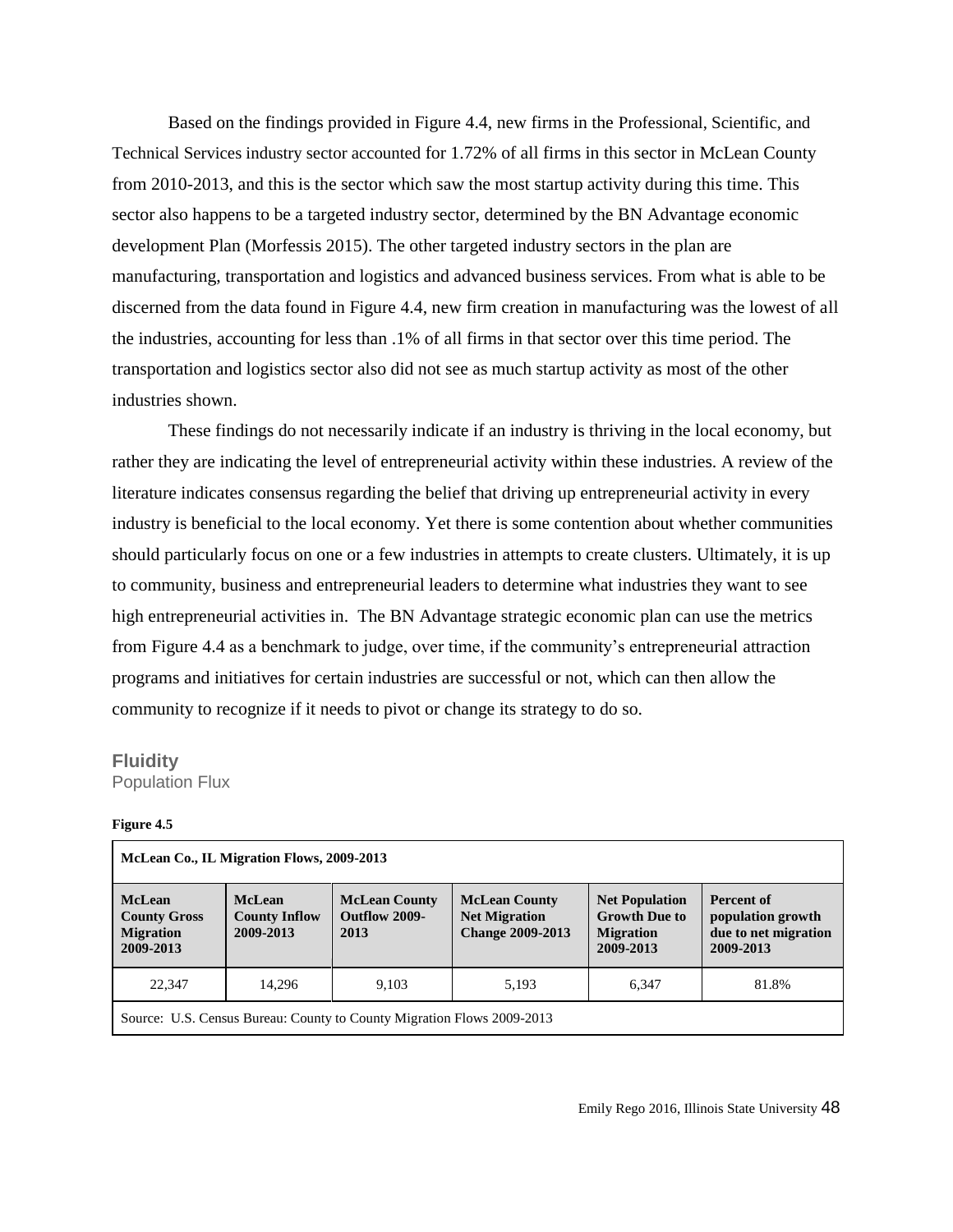McLean County's gross migration flows from 2009-2013 totaled over 22,000 people, meaning that 13% of the total population in McLean County churned (based on 2013 population estimates, US Census Bureau ACS), either by leaving or entering the County during this time period. In the case of McLean County, more people were found to be migrating into the Bloomington-Normal community than out of. Furthermore, the fact that 81% of growth in the population during this time period was due to transplants indicates that attracting people into Bloomington-Normal is critically important for the County's population growth. As the literature argues, increasing population density increases the number of individuals who could potentially participate in the entrepreneurial ecosystem, as an influx of new people brings in new ideas and creates new potential for collaborations within the ecosystem.

#### **Reallocation**

In the year of Q2 2014 through Q1 2015, the rate of job reallocation varied considerably between industries as shown in Figure 4.6. Based on the literature, lower churn rates per quarter are not necessarily a desirable long term-outcome for local economies, especially not for local entrepreneurial ecosystems. Theory postulates that a high pace of worker churn improves the "quality of matches between workers to jobs" and also implies wage growth over the lifecycle of the worker, as workers move up to more advanced positions throughout time (Stangler and Bell-Masterson 2015, 4). Furthermore, literature supports the model in which entrepreneurial vibrancy is linked to recombining existing resources (people) into new creations (or networks created from job to job and organization to organization movement). Based on the findings presented in Figure 4.6, Bloomington-Normal should closely track the job reallocation rate, particularly in the financial activities sector, which began the selected time period with a job churn rate at 6.3% only to be at 1.5% by the end of the first quarter of 2015. The finance sector is, according to the key-informants, the economic base of McLean County, and lower job churn rates could have unwanted implications for the entrepreneurial activity that otherwise would have come out of this field, and on the economy as a whole. This sharp decrease could be a result of an unanticipated disruption in the economy, or could be the start of a pattern of decreased job churn rates in this sector, which is something that can be inferred only through continually tracking this metric over time.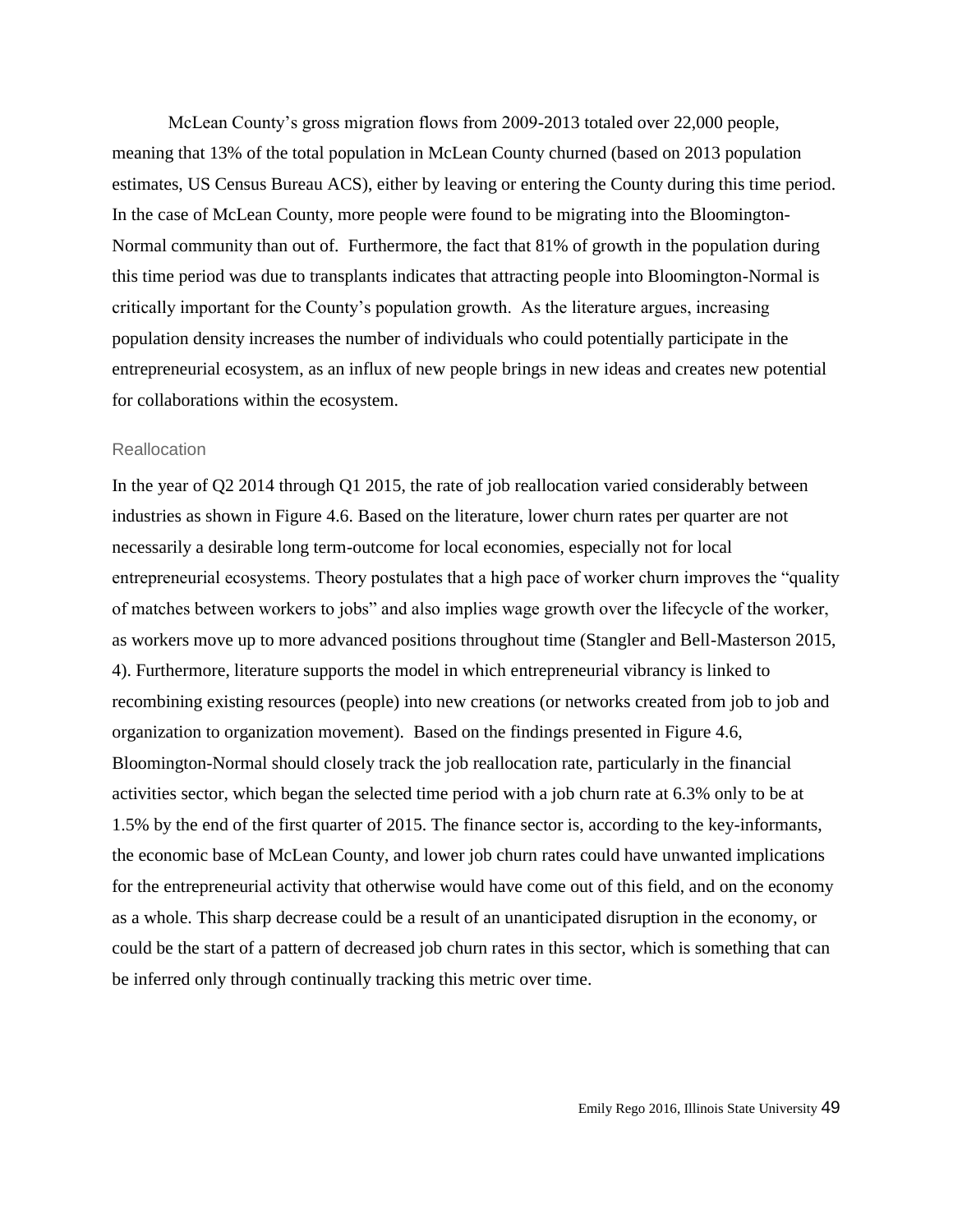#### **Figure 4.6**

| <b>Industry</b>                                                             | 2014 Q2 | 2014 Q3 | 2014 Q4 | 2015 Q1 | Average rate of<br>reallocation, Q2<br>2014-Q1 2015 |  |
|-----------------------------------------------------------------------------|---------|---------|---------|---------|-----------------------------------------------------|--|
| Agriculture, Forestry, Fishing and Hunting                                  | 16.0%   | 23.1%   | 31.0%   | 10.2%   | 20.1%                                               |  |
| Mining, Quarrying, and Oil and Gas<br>Extraction                            | 0.0%    | 0.0%    | $0.0\%$ | 0.0%    | $0.0\%$                                             |  |
| Utilities                                                                   | 1.8%    | 2.2%    | 3.2%    | 2.2%    | 2.4%                                                |  |
| Construction                                                                | 24.7%   | 28.4%   | 23.4%   | 10.2%   | 21.7%                                               |  |
| Manufacturing                                                               | 4.7%    | 3.8%    | 6.2%    | 3.7%    | 4.6%                                                |  |
| <b>Wholesale Trade</b>                                                      | 7.1%    | 12.8%   | 10.7%   | 6.2%    | 9.2%                                                |  |
| <b>Retail Trade</b>                                                         | 20.0%   | 18.3%   | 19.5%   | 14.5%   | 18.1%                                               |  |
| Transportation and Warehousing                                              | 9.7%    | 11.9%   | 11.4%   | 9.0%    | 10.5%                                               |  |
| Information                                                                 | 9.6%    | 8.1%    | 9.5%    | 8.6%    | 9.0%                                                |  |
| Finance and Insurance                                                       | 6.3%    | 2.7%    | 3.1%    | 1.5%    | 3.4%                                                |  |
| Real Estate and Rental and Leasing                                          | 16.8%   | 18.9%   | 16.0%   | 12.3%   | 16.0%                                               |  |
| Professional, Scientific, and Technical<br>Services                         | 7.5%    | 8.4%    | 7.0%    | 7.9%    | 7.7%                                                |  |
| Management of Companies and Enterprises                                     | 6.4%    | 1.9%    | 2.9%    | 3.1%    | 3.6%                                                |  |
| Administrative and Support and Waste<br>Management and Remediation Services | 31.9%   | 33.6%   | 28.2%   | 31.1%   | 31.2%                                               |  |
| <b>Educational Services</b>                                                 | 8.1%    | 10.0%   | 6.2%    | 5.7%    | 7.5%                                                |  |
| Health Care and Social Assistance                                           | 9.0%    | 10.4%   | 8.9%    | 8.4%    | 9.2%                                                |  |
| Arts, Entertainment, and Recreation                                         | 20.9%   | 26.9%   | 16.7%   | 16.2%   | 20.2%                                               |  |
| Accommodation and Food Services                                             | 30.0%   | 31.1%   | 24.3%   | 21.5%   | 26.7%                                               |  |
| Other Services (except Public Administration)                               | 13.5%   | 13.3%   | 12.5%   | 9.2%    | 12.1%                                               |  |
| Public Administration                                                       | 9.2%    | 9.4%    | 11.8%   | 7.4%    | 9.5%                                                |  |

Indicators Used: Jobs hired (HireAS); Jobs created (FrmJbGn); Total quarterly employment (EmpS)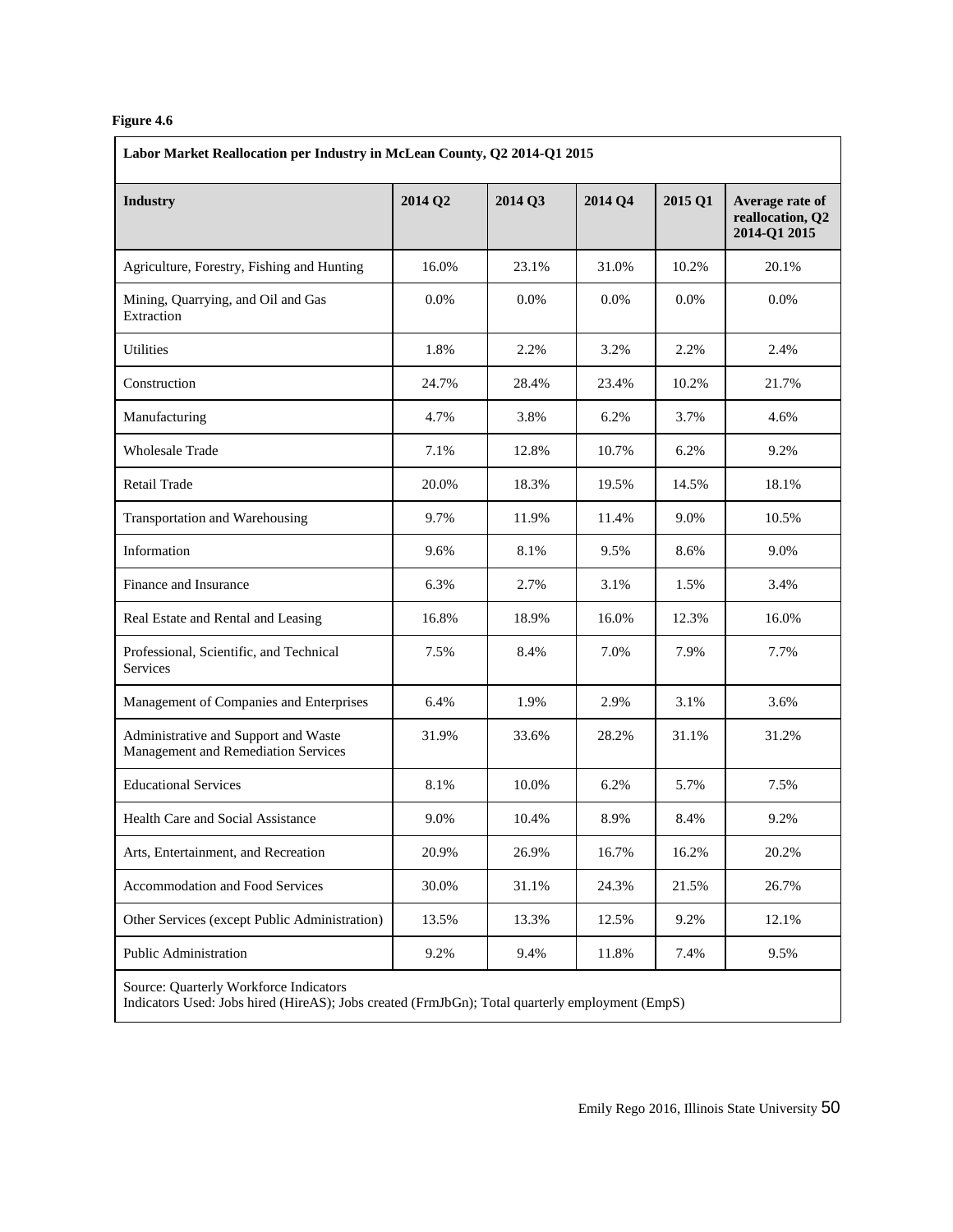## **Connectivity**

Program Connectivity

Nine public entrepreneurial programs (meaning that University programs catered to only students were excluded), were used as a sample to analyze and measure entrepreneurial program connectivity in Bloomington-Normal. Sponsors and community partners that were cited on each program's websites were used in this analysis. Figure 4.7 reveals the findings from this analysis. **Figure 4.7**

| <b>Sample of Program Connectivity in McLean County, 2016</b>    |                  |  |                                                 |              |  |                                                                |   |  |
|-----------------------------------------------------------------|------------------|--|-------------------------------------------------|--------------|--|----------------------------------------------------------------|---|--|
| <b>Total Number of</b><br><b>Programs</b>                       | 9                |  | <b>Total Number of</b><br><b>Sponsors</b>       | 10           |  | Total number of programs that also<br>sponsored other programs | 3 |  |
| Number of programs<br>with 0-1 Sponsors                         | $\overline{c}$   |  | Number of sponsors who<br>support 1-2 programs  | 6            |  | Number of sponsors that are part of a<br>university            | 3 |  |
| Number of programs<br>with 2-3 Sponsors                         | $\overline{4}$   |  | Number of sponsors who<br>support 3-4 Programs  | 3            |  | Number of sponsors that are professional<br>service provider   | 2 |  |
| Number of programs<br>with 4-5 Sponsors                         | 1                |  | Number of sponsors who<br>support $5+$ Programs | $\mathbf{1}$ |  | Number of sponsors that are government<br>entities             | 1 |  |
| Number of programs<br>with $5+$ sponsors                        | $\overline{2}$   |  |                                                 |              |  | Number of sponsors that are large<br>community employers       |   |  |
| Number of programs<br>with at least 1 small<br>business sponsor | $\boldsymbol{4}$ |  |                                                 |              |  |                                                                |   |  |

These findings are limited because they only account for these entrepreneurial programs' officially recognized partners and sponsors, even though it is very likely that these programs have a much longer list of unofficial connections and supportive organizations throughout the community. Some noteworthy aspects about the program connectivity findings are that ⅓ of entrepreneurial programs offered in the community also sponsor one or more different programs. This indicates that there may be a strong 'giving back to the community' mentality that Feld (2012) observed in successful entrepreneurial ecosystems. For the purposes of simplification, all small and local businesses that were cited as a sponsor were classified as a single entity under the label *small business sponsor*. The analysis revealed that there was a surprising amount of small, local businesses that were credited with sponsorship (usually by providing meeting space for entrepreneurs), as approximately 45% of all programs had at least one small, local business as a sponsor. This is further indicative of the 'giving back' mentality prevalent in entrepreneurship culture.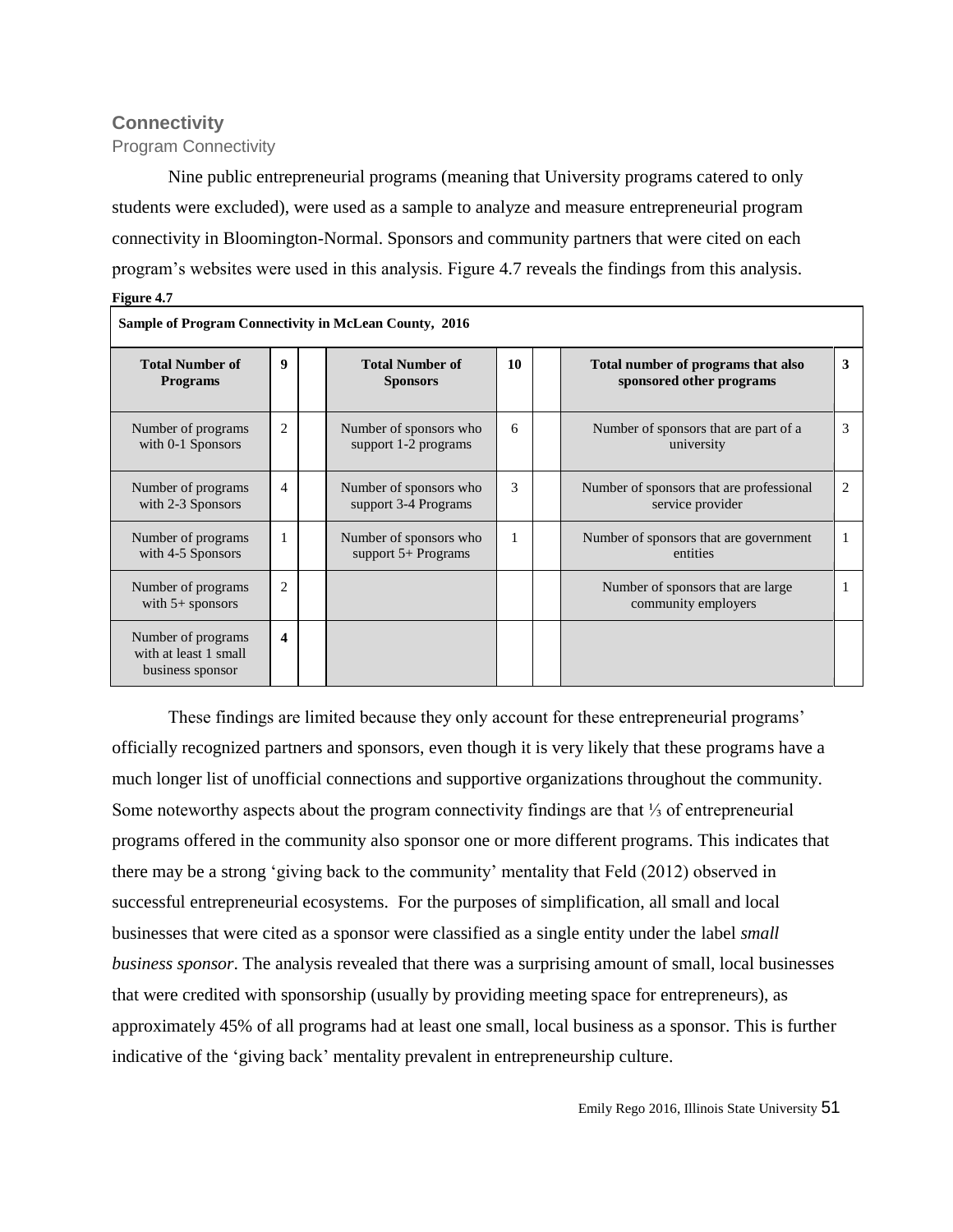Of the nine programs sampled, the largest share of programs have about 2-3 community sponsors, but more than one program did have 5 or more sponsorships, indicating that there is a relatively strong community support for certain entrepreneurial programs. Increasing the sample size for future studies could prove that most entrepreneurial programs in the community have a strong and dense network of partners and sponsors.

#### Dealmaker Networks

This paper reluctantly identifies a minimum of 19 dealmaker networks based on the fact that in 2015, the Bloomington-Normal Economic Development Council identified and invited 19 leaders of the entrepreneurial ecosystem to come together to form the BN Advantage's entrepreneurial task force. The February 1, 2016 meeting was attended by 19 people and it was established throughout that meeting that current members were to recruit more entrepreneurial leaders to the next meeting, which is slated for late summer 2016. The individuals comprised of this group were also tasked with creating an assessment of community resources and conducting a gap analysis for the entrepreneurial ecosystem and use this assessment to seek out creative and collaborative based systems designed to address these gaps. Using the criteria identified by Feldman and Zoller (2012), this paper can confidently classify the members of this task force as entrepreneurial dealmakers. Though this metric cannot capture the number of connections made around these 19 dealmakers, it does serve as benchmark to compare to for the future.

#### **Diversity**

#### Economic Diversification

Figure 4.8 illustrates the diversity of industries present in Bloomington-Normal as of 2016. Financial activities, education and health services, and professional and business services collectively make up about 44% of the total industry presence in the community. The community's specializations of industries are reflected in the data used to find the location quotients for Bloomington-Normal-McLean County. Referring to location quotient data, it can be discerned that the community has a very high concentration in financial activities compared to the national average.

Other community targeted industries based on the BN Advantage plan; manufacturing, transportation and logistics, fall in industry super sectors that have less of a concentration in McLean County than the national average. This indicates that there is a need to encourage existing firms in those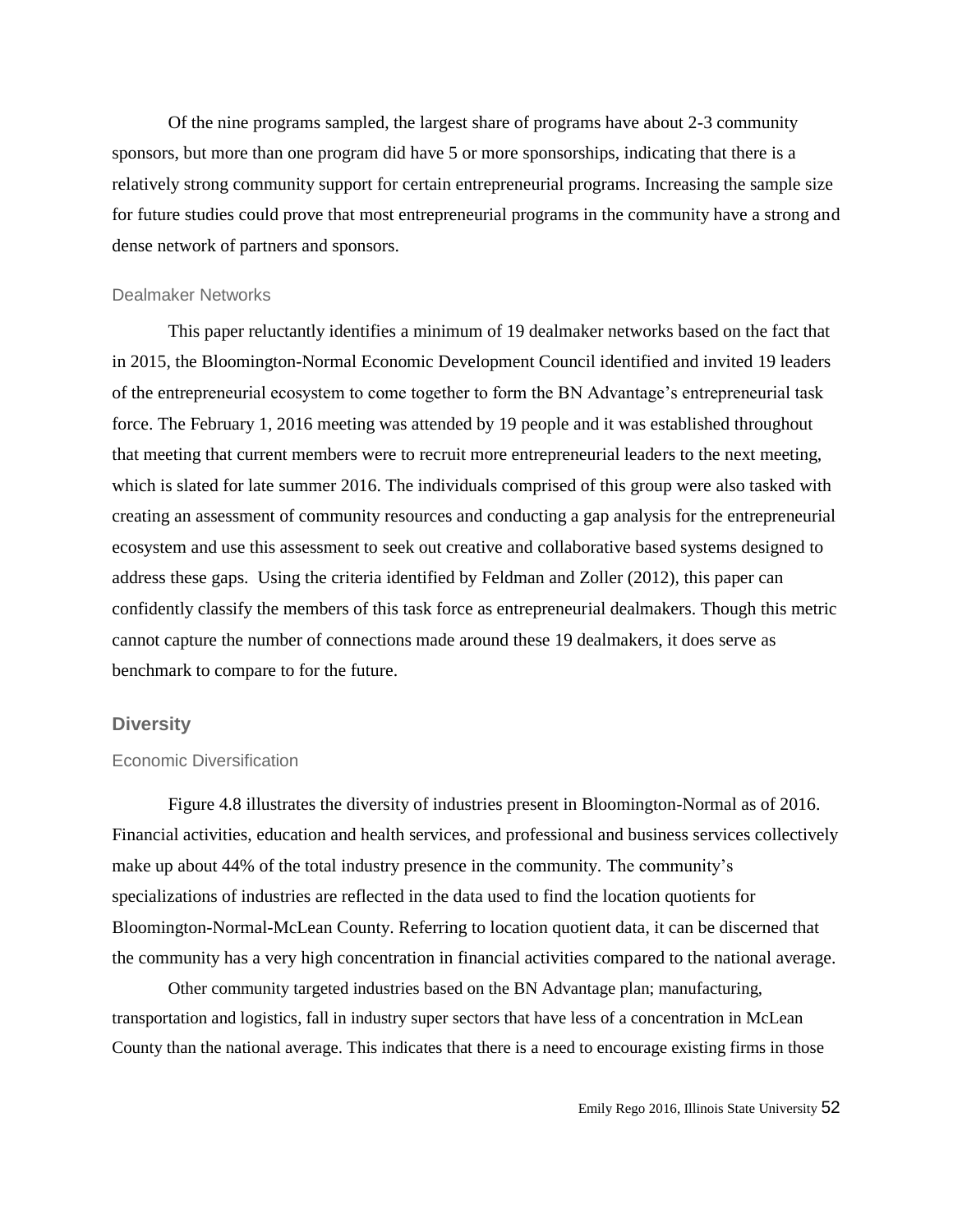industries to expand, and/or new firms to be created in those industries if McLean County is to meet the targets laid out in the plan.

#### **Figure 4.8**

| Industries by Share of Employment in McLean Co., IL (2016) |                                                                                      |       |                                                                                                           |  |  |  |  |
|------------------------------------------------------------|--------------------------------------------------------------------------------------|-------|-----------------------------------------------------------------------------------------------------------|--|--|--|--|
| <b>Industry</b>                                            | <b>Number of Jobs</b><br><b>Percent of Industry by</b><br><b>Share of Employment</b> |       | <b>Economic Diversity: Location</b><br><b>Quotient per Industry (Private</b><br>Sector) in McLean Co., IL |  |  |  |  |
| <b>Total Nonfarm</b>                                       | 93,500                                                                               | 100%  | 1.02                                                                                                      |  |  |  |  |
| Mining and Construction                                    | 2,100                                                                                | 2%    | 0.41/0.57                                                                                                 |  |  |  |  |
| Manufacturing                                              | 3,800                                                                                | 4%    | 0.57                                                                                                      |  |  |  |  |
| Transportation, Warehousing and<br><b>Utilities</b>        | 3,000                                                                                | 3%    | 0.81                                                                                                      |  |  |  |  |
| <b>Retail Trade</b>                                        | 9,700                                                                                | 10%   |                                                                                                           |  |  |  |  |
| Information                                                | 800                                                                                  | $1\%$ | 0.44                                                                                                      |  |  |  |  |
| <b>Financial Activities</b>                                | 20,300                                                                               | 22%   | 4.06                                                                                                      |  |  |  |  |
| Professional and Business Services                         | 9,400                                                                                | 10%   | 1.11                                                                                                      |  |  |  |  |
| <b>Educational and Health Services</b>                     | 11,100                                                                               | 12%   | 0.84                                                                                                      |  |  |  |  |
| Leisure and Hospitality                                    | 11,000                                                                               | 12%   | 1.2                                                                                                       |  |  |  |  |
| <b>Other Services</b>                                      | 3,800                                                                                | 4%    | 1.07                                                                                                      |  |  |  |  |
| Government                                                 | 16,200                                                                               | 17%   |                                                                                                           |  |  |  |  |
| Source: Bureau of Labor Statistics                         |                                                                                      |       |                                                                                                           |  |  |  |  |

#### Immigration

Based on the data collected by the 2010-2014 American Community Survey 5 Year Estimates and presented in Figure 4.9, the percent of foreign-born residents in McLean County compared to the native population is 6.2%. While it is important to encompass immigrants from all races in attraction efforts; there are a few races that presently stand out in McLean County. In particular, it can be argued that McLean County has recently seen the most success in attracting more Asian-born immigrants. 76% of the Asian population in McLean County is foreign born, and the Asian race accounts for 4.6% of the total population (based on 2013 population estimates, US Census Bureau ACS). These numbers indicate that McLean County immigration has momentum and efforts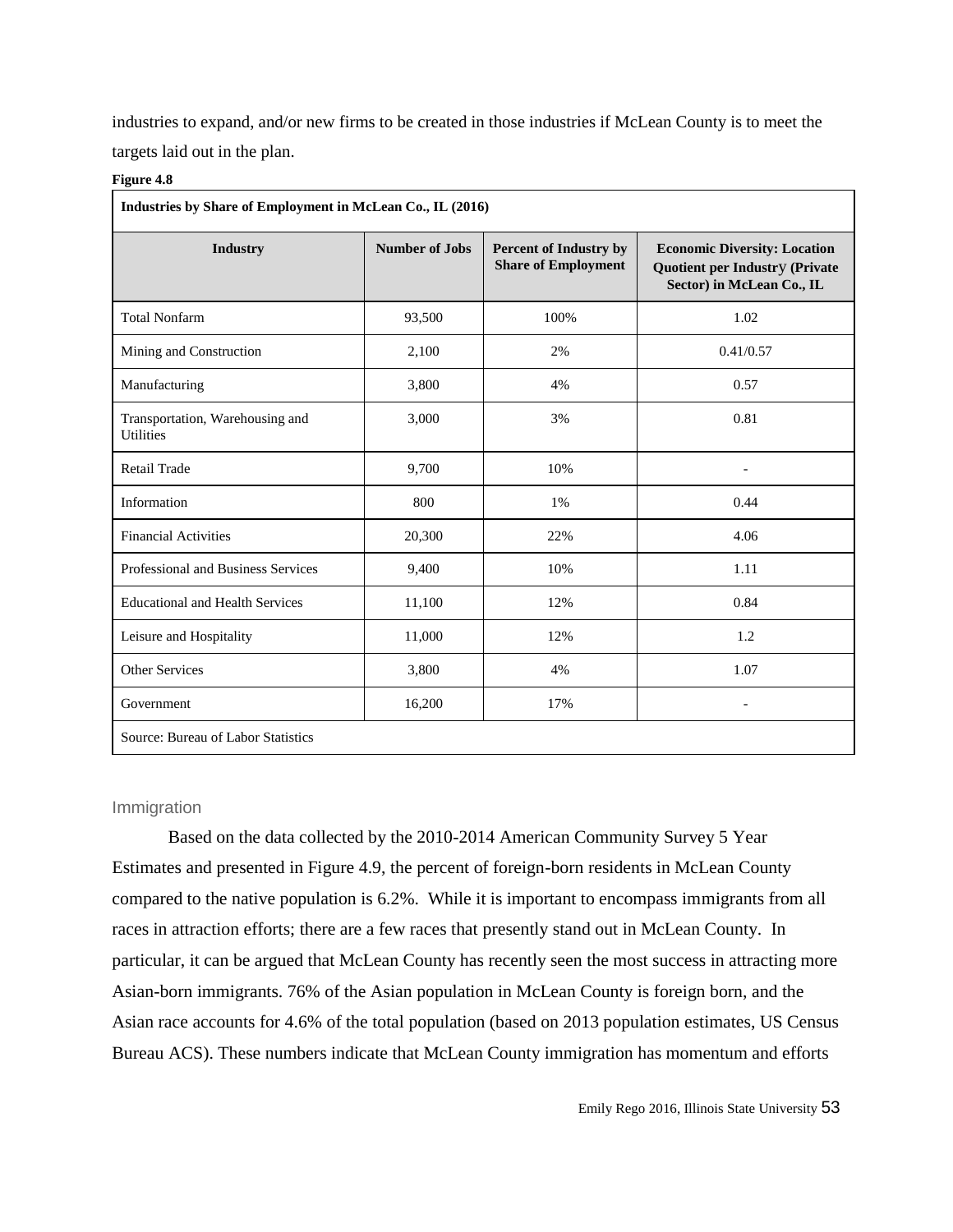should focus on maintaining this momentum to increase and attract a wider variety of immigrants moving forward.

#### **Figure 4.9**

| <b>Immigration in McLean County, IL 2014 Estimates</b>                                    |              |       |                                               |                                                |        |                                                       |                                     |                         |                                            |
|-------------------------------------------------------------------------------------------|--------------|-------|-----------------------------------------------|------------------------------------------------|--------|-------------------------------------------------------|-------------------------------------|-------------------------|--------------------------------------------|
|                                                                                           | <b>Total</b> | White | <b>Black or</b><br><b>African</b><br>American | American<br>Indian and<br><b>Alaska Native</b> | Asian  | <b>Native</b><br>Hawaiian and<br><b>Other Pacific</b> | <b>Some</b><br><b>Other</b><br>Race | Two or<br>More<br>Races | <b>Hispanic</b><br>or Latino<br>(any race) |
| Total                                                                                     | 172K         | 144K  | 13,474                                        | 257                                            | 7,944  | 20                                                    | 2,078                               | 3,793                   | 7,946                                      |
| Foreign Born                                                                              | 10.713       | 2.979 | 440                                           | 84                                             | 6.094  | 20                                                    | 853                                 | 243                     | 2,299                                      |
| Percent of foreign<br>born of population                                                  | 6.21%        | 2.06% | 3.27%                                         | 32.68%                                         | 76.71% | 100.00%                                               | 41.05%                              | 6.41%                   | 28.93%                                     |
| Source: United States Census Bureau: 2010-2014 American Community Survey 5-Year Estimates |              |       |                                               |                                                |        |                                                       |                                     |                         |                                            |

#### Income Mobility

By targeting four industries in addition to entrepreneurship, it is clear that the BN Advantage's strategic economic plan seeks to diversify opportunities so that residents and individuals with varying interests can find the job or career they want and improve their individual economic condition. The proxy measurement for the income mobility metric seeks to classify the level of poverty and inequality at the county level. For the period of 2008-2012, the 'County-Type' designated to McLean County was high inequality-low poverty. McLean County does enjoy a higher standard of living, often boosting its community image by highlighting that its median household income (2014 dollars) is \$61,955, well over the national average of \$53,482, according to US Census Bureau American Community Survey 5-Year Estimates for 2010-2014. However this designation of high inequality-low poverty highlights that relatively high income cannot offset the relatively high inequality as it impacts income mobility. Inequality in a community results in restricted opportunities for certain individuals, decreasing propensity for career advancement and entrepreneurial pursuits, thus negatively contributing the entrepreneurial ecosystem (de Soto 2012, Dassel et al. 2013). It is not the purpose of this report to discern the variables that account for high inequality in McLean County, but if left unaddressed, theory found in the literature review suggests that entrepreneurial activity could suffer if the perception that equal access to opportunity remains low.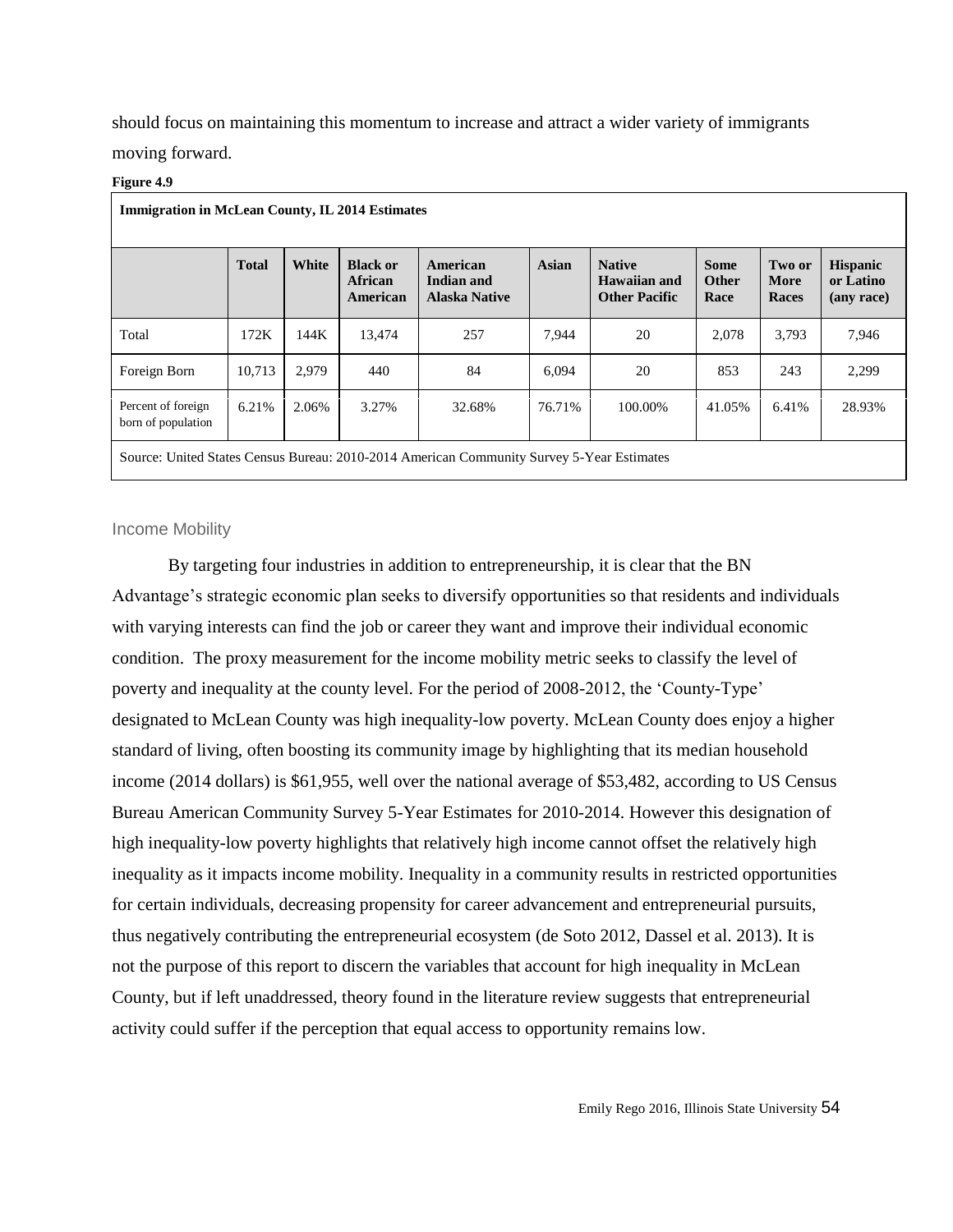# V. Conclusion

In conclusion, the findings from this formative evaluation of the Bloomington-Normal entrepreneurial ecosystem have implications for the Bloomington-Normal Advantage's entrepreneurial task force policy decisions, as well as practical implications for various participants of the ecosystem itself. Concerning policy, this study and growing entrepreneurial literature reflect a shifting focus in entrepreneurial pursuits that emphasize outcomes of the ecosystem instead of inventorying inputs into the system. Municipalities and localities in general are leading this new era, or 'third wave' of economic development, which recognizes the cost benefits associated with working together, being inclusive and improving the quality of life within the community, as opposed to implementing top down policies which are found to restrict the mobility, fluidity and capacity for organic entrepreneurial activity.

Vibrant entrepreneurial ecosystems are often the product of strong collaborations between all ecosystem participants, led by the entrepreneurs, and supported by a governments, education systems, investors, and other economic development minded entities and organizations. A wide breadth of literature has postulated that a vibrant entrepreneurial culture in a community creates jobs, increases economic diversity and increases competitiveness through strategic advantages. As such, communities across the nation and even across the globe are engaging in place-based economic development strategies designed to attract and grow local entrepreneurial activity. Mimicking and blindly copying other community strategies have not proven to produce as vibrant of ecosystems as implementing targeted location and evidence-based strategies. While this report offers Bloomington-Normal a template to use to track the vibrancy of its entrepreneurial ecosystem, it is ultimately up to the community to determine what the desired outcomes for the entrepreneurial ecosystem are, and these outcomes will affect the approaches used to develop and track its progression. This approach used towards entrepreneurial ecosystem development, when used with reliable research findings, can result in a vibrant and enduring entrepreneurial ecosystem that can be monitored effectively over time.

Emily Rego 2016, Illinois State University 55 From an applied perspective, interviewees were generally supportive and optimistic of the BN Advantage's entrepreneur task force and of the entrepreneurial ecosystem as a tool to promote and expand opportunities for entrepreneurs at the local level. Overall, the key-informants recognized that Bloomington-Normal has the inputs needed for an entrepreneurial ecosystem to thrive. Assets mentioned were the universities, supportive government, attractive quality of life, location advantage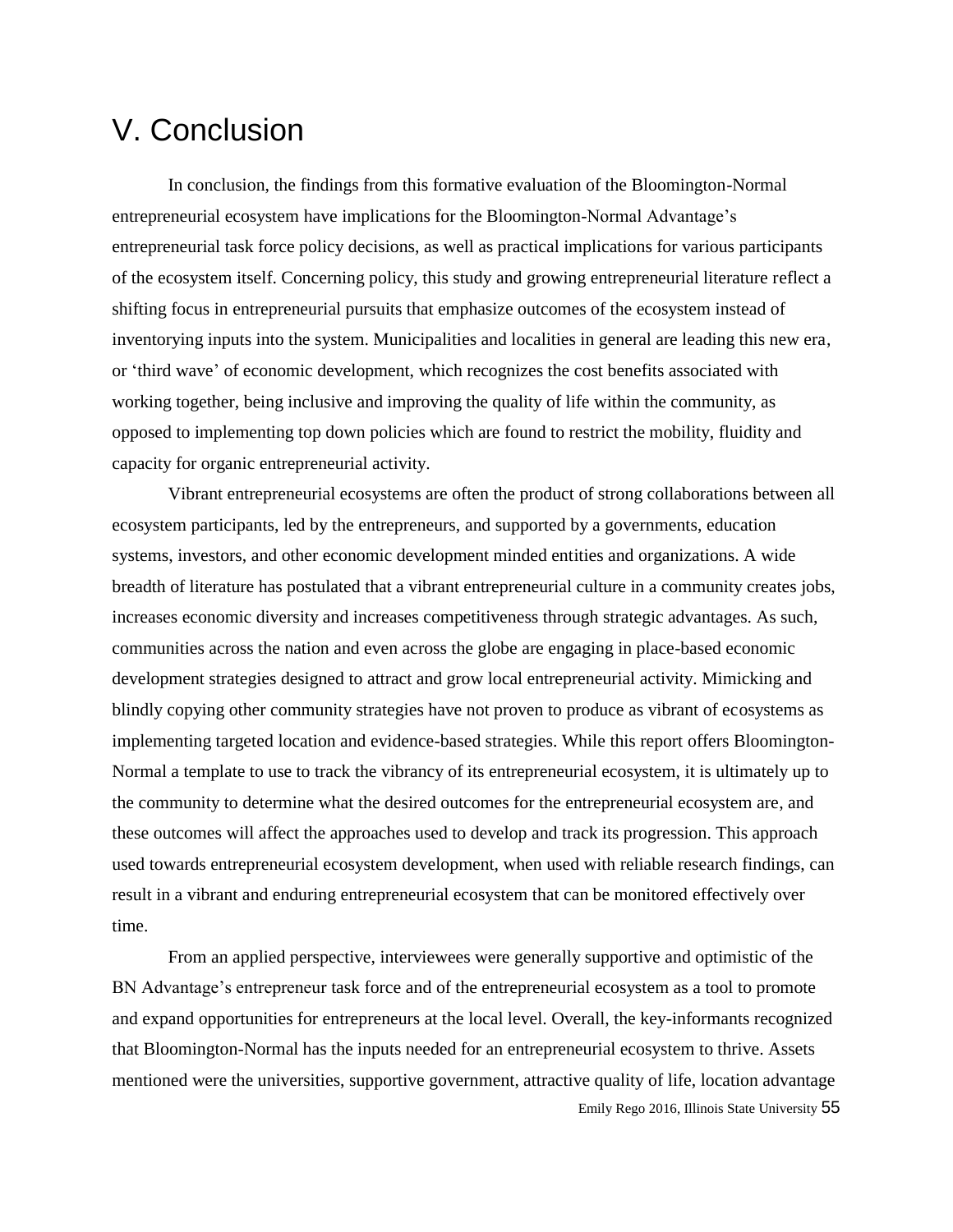and strong economic base. Key-informants also recognized and expressed concern over the local economy's dependency on its largest industry sector, that Bloomington-Normal is a risk-averse culture and that it has a tendency of poor communication across entities. Many key-informants felt that the economy desperately needs to diversify if it is to weather the uncertain economic future and remain competitive. They believe that keeping and enhancing entrepreneurial vibrancy is an avenue in which to do that, but to do so, key-informants felt that resources and capital need to be more available for entrepreneurs. Interview subjects expressed weariness over the status of Illinois' economic and political culture, as well as concerns about the actions taken on by the community's largest employers and that the pull of neighboring megalopolises are deterring talent away from the community's local entrepreneurial ecosystem.

The quantitative findings yield inconclusive results for evaluation. The ecosystem itself is in its infant stages and these findings represent the benchmark that the Bloomington-Normal-Metro region should compare itself to throughout the years. What the quantitative findings did reveal was that over the five year period of 2009-2013, the community saw a decline in entrepreneurial activity, which is unsurprising as it is in line with what the literature reviewed has found to be a nation-wide trend. Based on the findings from multiple indicators, the community does seem to have a cluster of activity regarding one major industry sector; finance and insurance. However, job churn rates and unexceptional new firm density in this sector indicate that there may not be as much entrepreneurial activity in this field as the literature discussion on network effect and economies of scale might lead one to suspect. Furthermore, while a high industry specialization in it of itself is not a bad thing for the community's economy, the literature does warn that less diverse communities may face economic upheavals in the future, and so offer entrepreneurship across a wide variety of industries as a way to mitigate these uncertainties. The expressed dedication to implement the BN Advantage Strategic Economic Development Plan and the findings found in this report indicate that the community is taking steps to address both the decline of entrepreneurial activity and over-dependency on one industry sector. The small sample of entrepreneurial programs and dealmaking networks revealed that there is a certain strength in the connectedness of the entrepreneurial community, and as the community works to strengthen collaboration efforts, the connectivity map should prove to grow over time. Additionally, the Bloomington -Normal-McLean Co. entrepreneurial community stands to capitalize on its positive net migration flows, particularly from immigration, which has seen a jump in growth, but can do so as long as income mobility improves and opportunity is available to all.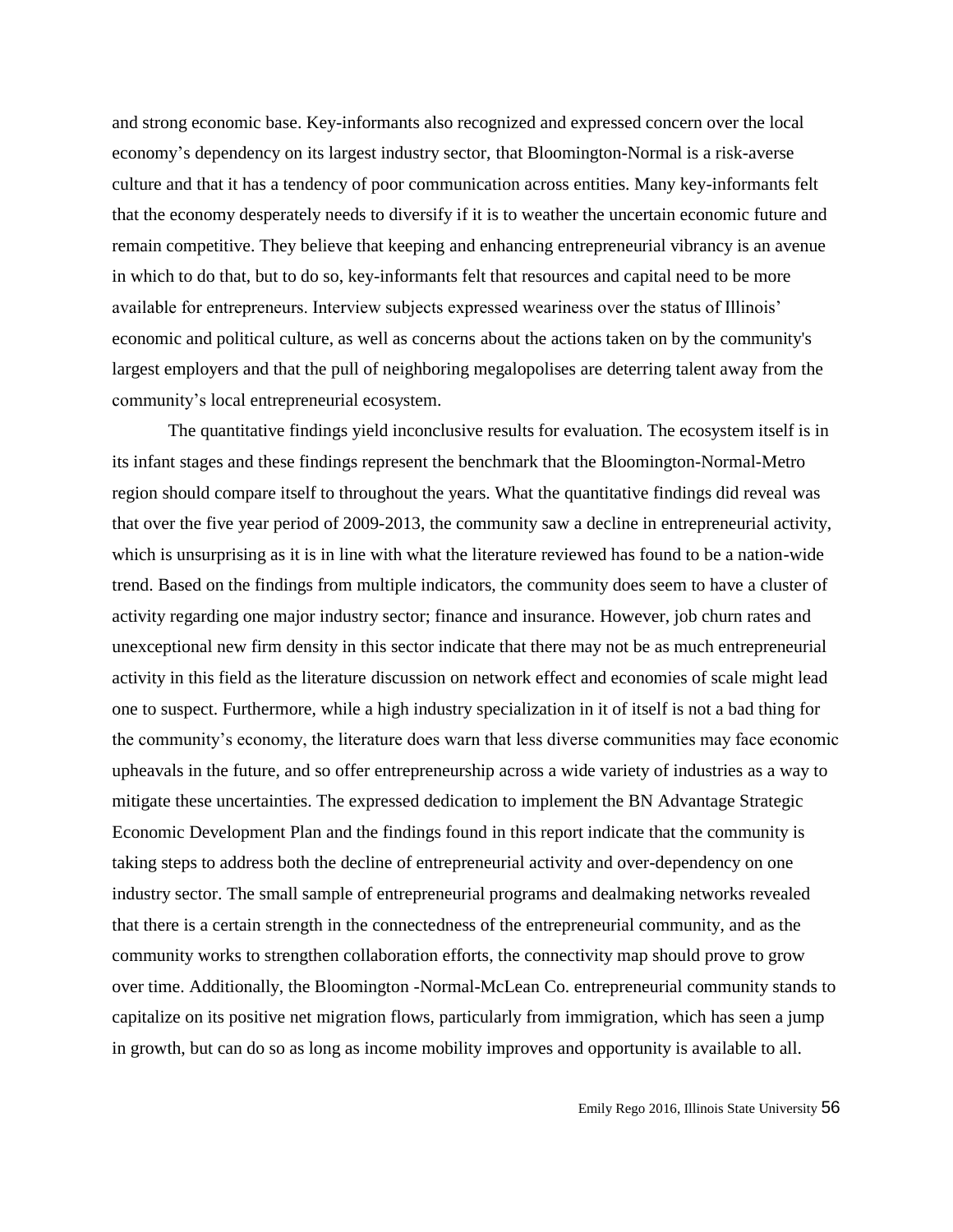As the leaders and participants of the entrepreneurial ecosystem allow for greater economic diversity, encourage fluidity, connectivity and make efficient entrepreneurial policy, programs, spaces and resources a priority, there is no reason to suspect that the entrepreneurial ecosystem will not flourish and be sustainable in the Bloomington-Normal community.

# VI. Limitations and Opportunities

There were numerous limitations regarding both the quantitative and qualitative data collection process for this project. Key-informant interviews were chosen to help inform the perceived condition of Bloomington-Normal's entrepreneurial ecosystem, however limitations emerged with this method. A major weakness in this data collection process was with the small number of interviews conducted. There were only 12 key informant interviews completed for this project. This amounts to a small body of data to use for formulating a comprehensive SWOT analysis. In order to better consider the entire population in the Bloomington-Normal-Metro region, additional interviews would need to be conducted. A time constraint not only limited the number of interviews that could have taken place, but also limited the amount of empirical data collected for the findings. The time constraint prevented a comprehensive analysis and judgement regarding the vibrancy of the Bloomington-Normal entrepreneurship ecosystem, because the study does not cover the significant length of time needed for a proper evaluation. Another constraint in this project was the lack of available data regarding some of the indicators. Should data become available in the future, a more accurate analysis of the entrepreneurial ecosystem may occur.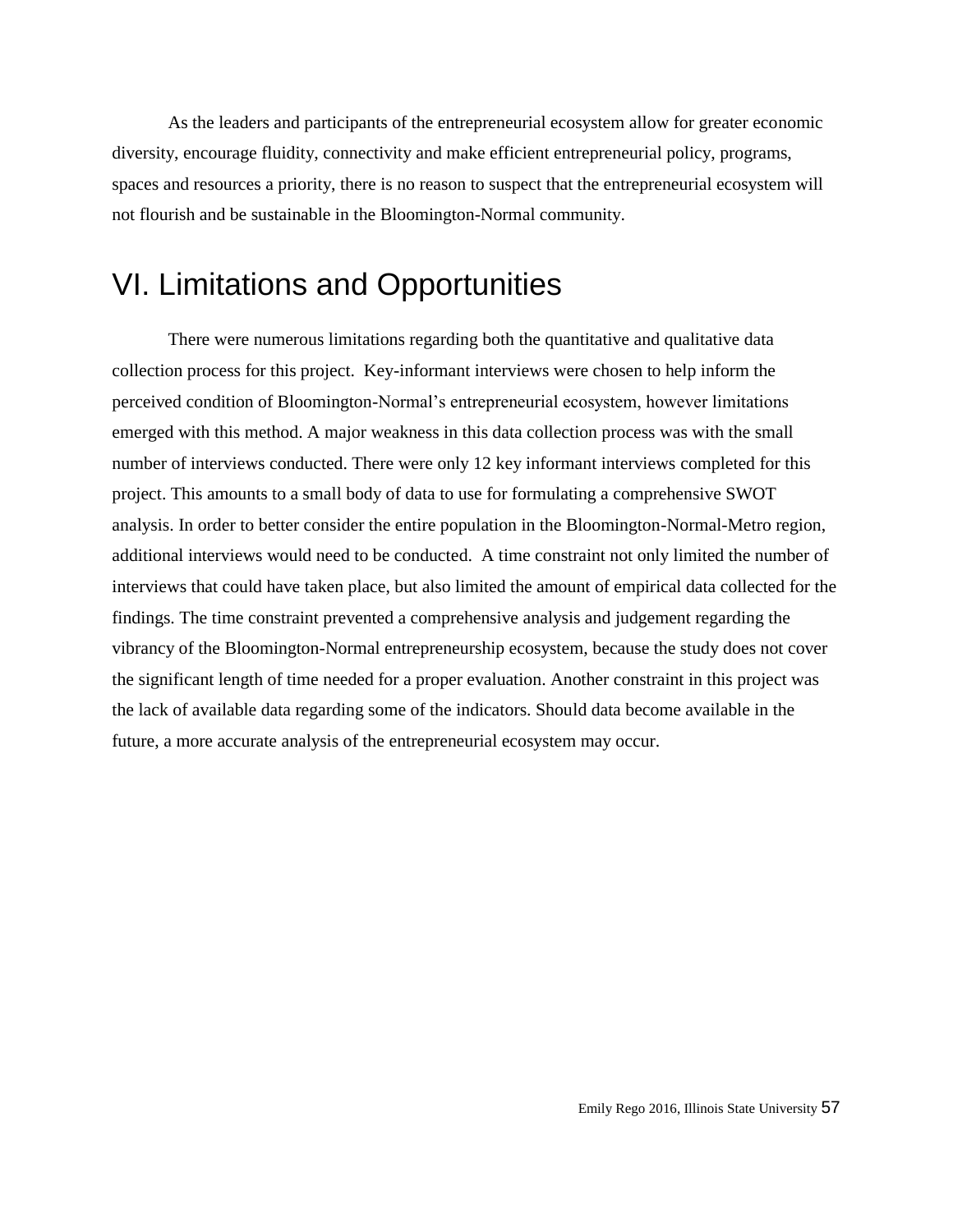# References

- Adelino, Manuel, Antoinette Schoar & Felipe Severino. (2015). "House prices, collateral, and self-employment." *Journal of Economics*, 117(2), 288-306. Retrieved from 10.1016/j.jfineco.2015.03.005
- Agtmael, Antoine van, and Fred Bakker. (2016). *The Smartest Places on Earth: Why Rust Belts are the Emerging Hotspots of Global Innovation*. New York: Public Affairs.
- Audretsch, D., & Keilbach, M. (2004). "Entrepreneurship and regional growth: an evolutionary interpretation." *Journal of Evolutionary Economics*, 14(5), 605-616. Retrieved from <http://dx.doi.org/10.1007/s00191-004-0228-6>
- Bednarzik, R. W. (2000). "The role of entrepreneurship in U.S. and European job growth." *Monthly Labor Review*, 123(7). Retrieved from [http://eds.a.ebscohost.com.libproxy.lib.ilstu.edu/eds/pdfviewer/pdfviewer?sid=4c3d9fa0-65b9-47](http://eds.a.ebscohost.com.libproxy.lib.ilstu.edu/eds/pdfviewer/pdfviewer?sid=4c3d9fa0-65b9-4711-92a5-3f55da989f48%40sessionmgr4004&vid=25&hid=4203) [11-92a5-3f55da989f48%40sessionmgr4004&vid=25&hid=4203](http://eds.a.ebscohost.com.libproxy.lib.ilstu.edu/eds/pdfviewer/pdfviewer?sid=4c3d9fa0-65b9-4711-92a5-3f55da989f48%40sessionmgr4004&vid=25&hid=4203)
- Birch, Eugenie, Perry, David, and Henry Louis Taylor Jr. (2013). "Universities as Anchor Institutions." *Journal of Higher Education: University of Georgia,* 12(3), 7-15. Retrieved from [http://community-wealth.org/sites/clone.community-wealth.org/files/downloads/article-birch-et-a](http://community-wealth.org/sites/clone.community-wealth.org/files/downloads/article-birch-et-al.pdf) [l.pdf](http://community-wealth.org/sites/clone.community-wealth.org/files/downloads/article-birch-et-al.pdf)
- Buchanan, Leigh. (2015). "American Entrepreneurship is Actually Vanishing. Here's Why." *Inc. Magazine* [Online Resource]. Retrieved from

<http://www.inc.com/magazine/201505/leigh-buchanan/the-vanishing-startups-in-decline.html>

- Bureau of Labor Statistics: State and Metro Area Employment, Hours, & Earnings. (2016). [Data file]. Retrieved fro[m http://www.bls.gov/sae/](http://www.bls.gov/sae/)
- Bureau of Labor Statistics: CEW State and County Map. (2015). *Industry super sector employment, Private ownership, Dec 2015: McLean County* [Data file]. Retrieved fro[m](http://beta.bls.gov/maps/cew/IL) <http://beta.bls.gov/maps/cew/IL>
- Carmichael, Matt. 2015. "The Millennial Equation: Does livability really factor into attracting young talent." *Business Climate* [White Paper]. Retrieved from <http://www.businessclimate.com/wp-content/uploads/2015/09/MillennialEquation.pdf>
- Center for American Progress. (2007). "A National Innovation Agenda: Progressive Policies for Economic Growth Opportunity Through Science and Technology [online edition]". *Center for American Progress.* Retrieved from

[https://www.americanprogress.org/wp-](https://www.americanprogress.org/wp-content/uploads/issues/2007/11/pdf/innovation_chapter.pdf)

[content/uploads/issues/2007/11/pdf/innovation\\_chapter.pdf](https://www.americanprogress.org/wp-content/uploads/issues/2007/11/pdf/innovation_chapter.pdf)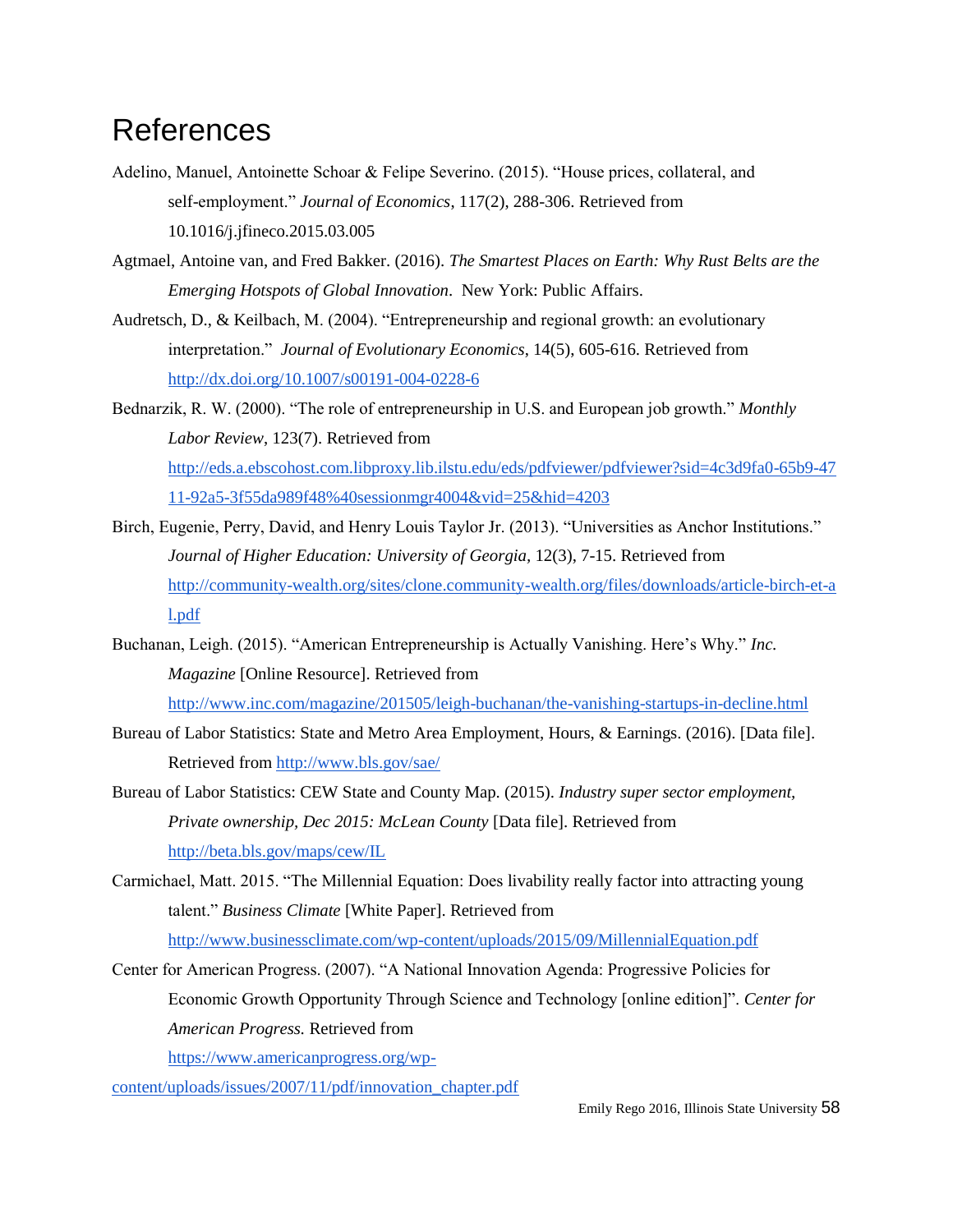- Chemmanur, Thomas and Zhaohui Chen. (2015). "Venture Capitalists Versus Angels: The Dynamics of Private Firm Financing Contracts." *Review of Corporate Finance Studies,* 3(1-2), 39-84. Retrieved from ESCOhost. Accessed in on October 15, 2015. Retrieved from [http://eds.b.ebscohost.com.libproxy.lib.ilstu.edu/eds/pdfviewer/pdfviewer?sid=da51d6c7-d317-41](http://eds.b.ebscohost.com.libproxy.lib.ilstu.edu/eds/pdfviewer/pdfviewer?sid=da51d6c7-d317-41ec-a6ca-6cb7ee58c965%40sessionmgr115&vid=0&hid=108) [ec-a6ca-6cb7ee58c965%40sessionmgr115&vid=0&hid=108](http://eds.b.ebscohost.com.libproxy.lib.ilstu.edu/eds/pdfviewer/pdfviewer?sid=da51d6c7-d317-41ec-a6ca-6cb7ee58c965%40sessionmgr115&vid=0&hid=108)
- Connolly, Martha and Christopher Girdwood. (2011). *Technology-Led Economic Development. International Development Council*. Washington, D.C: International Economic Development Council.
- Dassel, Kurt, Dan Grimm and Curtis Cannon. (2013). "Growth and Opportunity: The Landscape of Organizations the Support Small and Growing Businesses in the Developing World [Working Paper]." *Aspen Network of Developing Entrepreneurs: Monitor Deloitte*. Retrieved from [http://www.aspeninstitute.org/sites/default/files/content/docs/pubs/The\\_SGB\\_Landscape\\_Bookle](http://www.aspeninstitute.org/sites/default/files/content/docs/pubs/The_SGB_Landscape_Booklet.pdf) [t.pdf](http://www.aspeninstitute.org/sites/default/files/content/docs/pubs/The_SGB_Landscape_Booklet.pdf)
- de Soto, Hernando. (2012). "How do Institutions Facilitate Entrepreneurship? Creating the Environment for Entrepreneurial Success [Report]." *Center for International Private Enterprise*. Retrieved from

[http://www.cipe.org/sites/default/files/publication-docs/CIPE\\_Report\\_Creating\\_the\\_Environment](http://www.cipe.org/sites/default/files/publication-docs/CIPE_Report_Creating_the_Environment_for_Entrepreneurial_Success_1113.pdf) [\\_for\\_Entrepreneurial\\_Success\\_1113.pdf](http://www.cipe.org/sites/default/files/publication-docs/CIPE_Report_Creating_the_Environment_for_Entrepreneurial_Success_1113.pdf)

- Decker, Ryan, John Haltiwanger, Ron Jarmin, and Javier Miranda. (2014). "The Role of Entrepreneurship in US Job creation and Economic Dynamism." *Journal of Economic Perspectives,* 28(3), 3-24. Retrieved fro[m http://dx.doi.org/10.1257/jep.28.3.3](http://dx.doi.org/10.1257/jep.28.3.3)
- Deeb, George. (2014). "Comparing Startup Ecosystems: The Midwest vs. Silicon Valley," *Forbes*  [online Edition]. Retrieved from [http://www.forbes.com/sites/georgedeeb/2014/04/02/comparing-startup-ecosystems-the-midwest](http://www.forbes.com/sites/georgedeeb/2014/04/02/comparing-startup-ecosystems-the-midwest-vs-silicon-valley/)[vs-silicon-valley/](http://www.forbes.com/sites/georgedeeb/2014/04/02/comparing-startup-ecosystems-the-midwest-vs-silicon-valley/)
- Engel, Jerome. (2015). "Global Clusters of Innovation: Lessons from Silicon Valley." *University of California, Berkeley,* 57(2). Retrieved from <http://dx.doi.org/10.1525/cmr.2015.57.2.36>
- Feld, Brad. (2012). *Startup communities: building an entrepreneurial ecosystem in your city* [electronic resource]. John Wiley & Sons Inc.: Hoboken, New Jersey. Retrieved from [http://www.ilstu.eblib.com.libproxy.lib.ilstu.edu/EBLWeb/patron/?target=patron&extendedid=P\\_](http://www.ilstu.eblib.com.libproxy.lib.ilstu.edu/EBLWeb/patron/?target=patron&extendedid=P_1022348_0) [1022348\\_0](http://www.ilstu.eblib.com.libproxy.lib.ilstu.edu/EBLWeb/patron/?target=patron&extendedid=P_1022348_0)
- Feldman, M., & Zoller, T. D. (2012). "Dealmakers in Place: Social Capital Connections in Regional Entrepreneurial Economies." *Regional Studies*, 46(1), 23-37. Retrieved from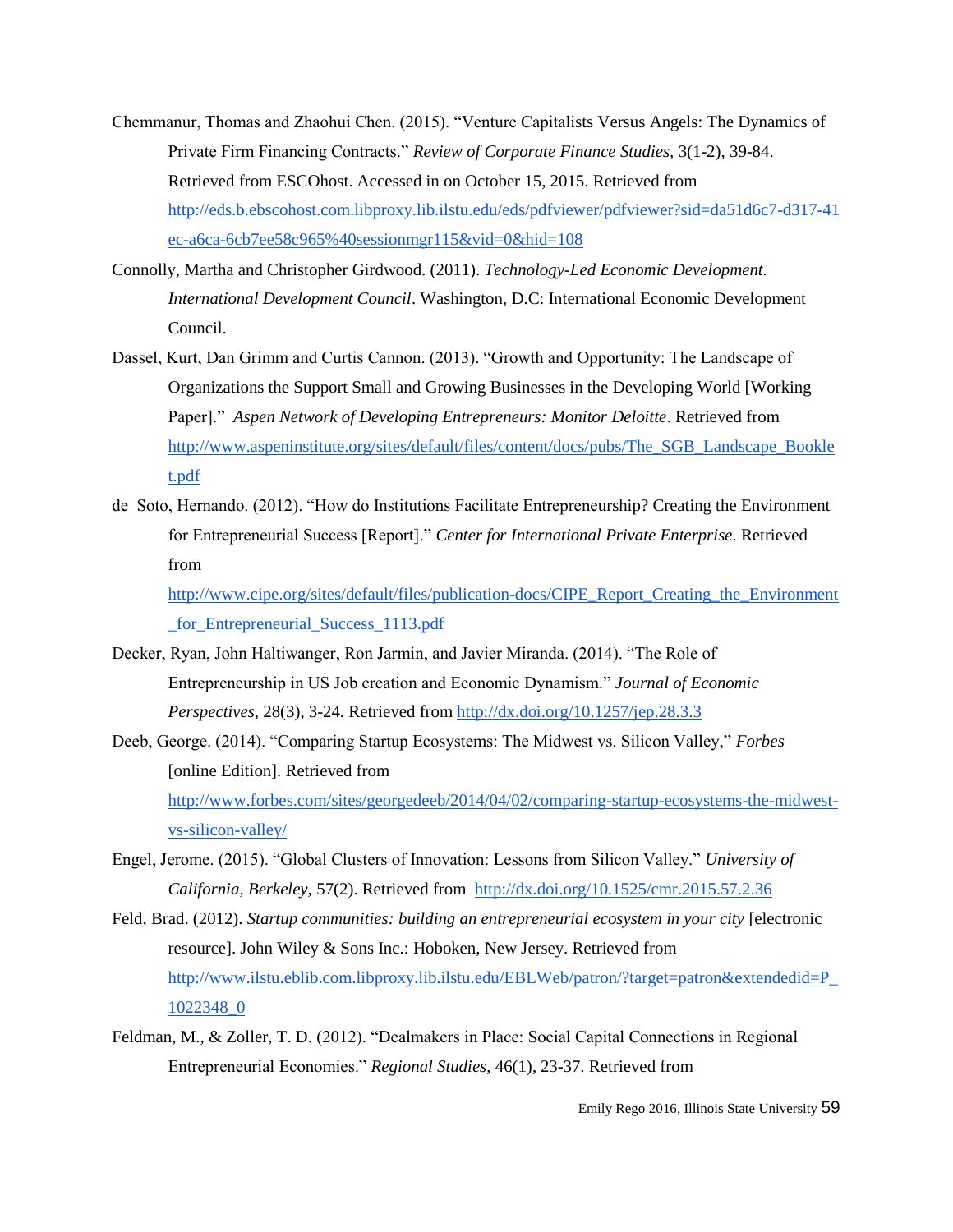[http://dx.doi.org/1](http://dx.doi.org/10.3828/tpr.2014.4)0.1080/00343404.2011.607808

- Feldman, Maryann. (2009). "Place Matters: Innovation Springs from Many Seeds, But Soil is Equally Important." *Innovation: Science Progress Online Publications* [electronic resource], 7-14. Retrieved from <http://www.scienceprogress.org/wp-content/uploads/2009/01/issue2/feldman.pdf>
- Feser, Edward. (2014). "Planning local economic development in the emerging world order," *Town Planning Review [Liverpool University Press]*, 85(1), 19-38. Retrieved from <http://dx.doi.org/10.3828/tpr.2014.4>
- Garmise, Sahri and Swati Ghosh. (2011). "Unlocking Entrepreneurship: A Handbook for Economic Development." *International Economic Development Council* [online resource]*.* Retrieved from [http://www.iedconline.org/documents/members-only/edrp-report-unlocking-entrepreneurship-a-h](http://www.iedconline.org/documents/members-only/edrp-report-unlocking-entrepreneurship-a-handbook-for-economic-developers/) [andbook-for-economic-developers/](http://www.iedconline.org/documents/members-only/edrp-report-unlocking-entrepreneurship-a-handbook-for-economic-developers/)
- Hanley, Caroline, and Michael T. Douglass. (2014). "High Road, Low Road, or Off Road? Economic Development Strategies in the American States." *Economic Development Quarterly,* 28(3), 220-229. Retrieved from

[http://eds.a.ebscohost.com.libproxy.lib.ilstu.edu/eds/detail/detail?vid=15&sid=7976daa1-e32c-](http://eds.a.ebscohost.com.libproxy.lib.ilstu.edu/eds/detail/detail?vid=15&sid=7976daa1-e32c-4f8)[4f8](http://eds.a.ebscohost.com.libproxy.lib.ilstu.edu/eds/detail/detail?vid=15&sid=7976daa1-e32c-4f8)[4a76de0c260c0eb0f%40sessionmgr4001&hid=4113&bdata=JnNpdGU9ZWRzLWxpdmUmc](http://eds.a.ebscohost.com.libproxy.lib.ilstu.edu/eds/detail/detail?vid=15&sid=7976daa1-e32c-4f84-a76de0c260c0eb0f%40sessionmgr4001&hid=4113&bdata=JnNpdGU9ZWRzLWxpdmUmc2NvcGU9c2l0ZQ%3d%3d#AN=97251691&db=bth) [2NvcGU9c2l0ZQ%3d%3d#AN=97251691&db=bth](http://eds.a.ebscohost.com.libproxy.lib.ilstu.edu/eds/detail/detail?vid=15&sid=7976daa1-e32c-4f84-a76de0c260c0eb0f%40sessionmgr4001&hid=4113&bdata=JnNpdGU9ZWRzLWxpdmUmc2NvcGU9c2l0ZQ%3d%3d#AN=97251691&db=bth)

Kalil, Tom and John Irons. (2007). "A National Innovation Agenda. Accessed Progressive Policies for Economic Growth and Opportunity through Science and Technology." *Center for American Progress* [online resource]. Retrieved from

[https://www.americanprogress.org/wp-](https://www.americanprogress.org/wp-content/uploads/issues/2007/11/pdf/innovation_chapter.pdf)

[content/uploads/issues/2007/11/pdf/innovation\\_chapter.pdf](https://www.americanprogress.org/wp-content/uploads/issues/2007/11/pdf/innovation_chapter.pdf)

- Katz, Bruce and Julie Bradley. (2013). *The Rise of Innovation Districts: A New Geography of Innovation in America.* Washington D.C" Brookings Institute Press.
- Katz, Bruce. (2016). "Are Cities the Cure for Short Termism?" *The Brookings Institute* [online resource]. Retrieved from [http://www.brookings.edu/blogs/metropolitan-revolution/posts/2016/04/11-are-cities-the-cure](http://www.brookings.edu/blogs/metropolitan-revolution/posts/2016/04/11-are-cities-the-cure-for-)[for-](http://www.brookings.edu/blogs/metropolitan-revolution/posts/2016/04/11-are-cities-the-cure-for-)[short-termism-katz](http://www.brookings.edu/blogs/metropolitan-revolution/posts/2016/04/11-are-cities-the-cure-for-short-termism-katz)
- Kerr, William, Ramana Nanda and Matthew Rhodes-Kropf. (2014). "Entrepreneurship and Experimentation." *Journal of Economic Perspectives*, 28(3), 25-48. Retrieved from <http://dx.doi.org/10.1257/jep.28.3.25>
- Litan, Robert. (2015). "Start-Up Slowdown." *Foreign Affairs*, 94(1), 47-53. Retrieved from [http://eds.b.ebscohost.com.libproxy.lib.ilstu.edu/eds/detail/detail?sid=e3d57d68-36ee-4035-bcb1-](http://eds.b.ebscohost.com.libproxy.lib.ilstu.edu/eds/detail/detail?sid=e3d57d68-36ee-4035-bcb1-672009cef980%40sessionmgr120&vid=13&hid=108&bdata=JnNpdGU9ZWRzLWxpdmUmc2NvcGU9c2l0ZQ%3d%3d#AN=99960182&db=a9h)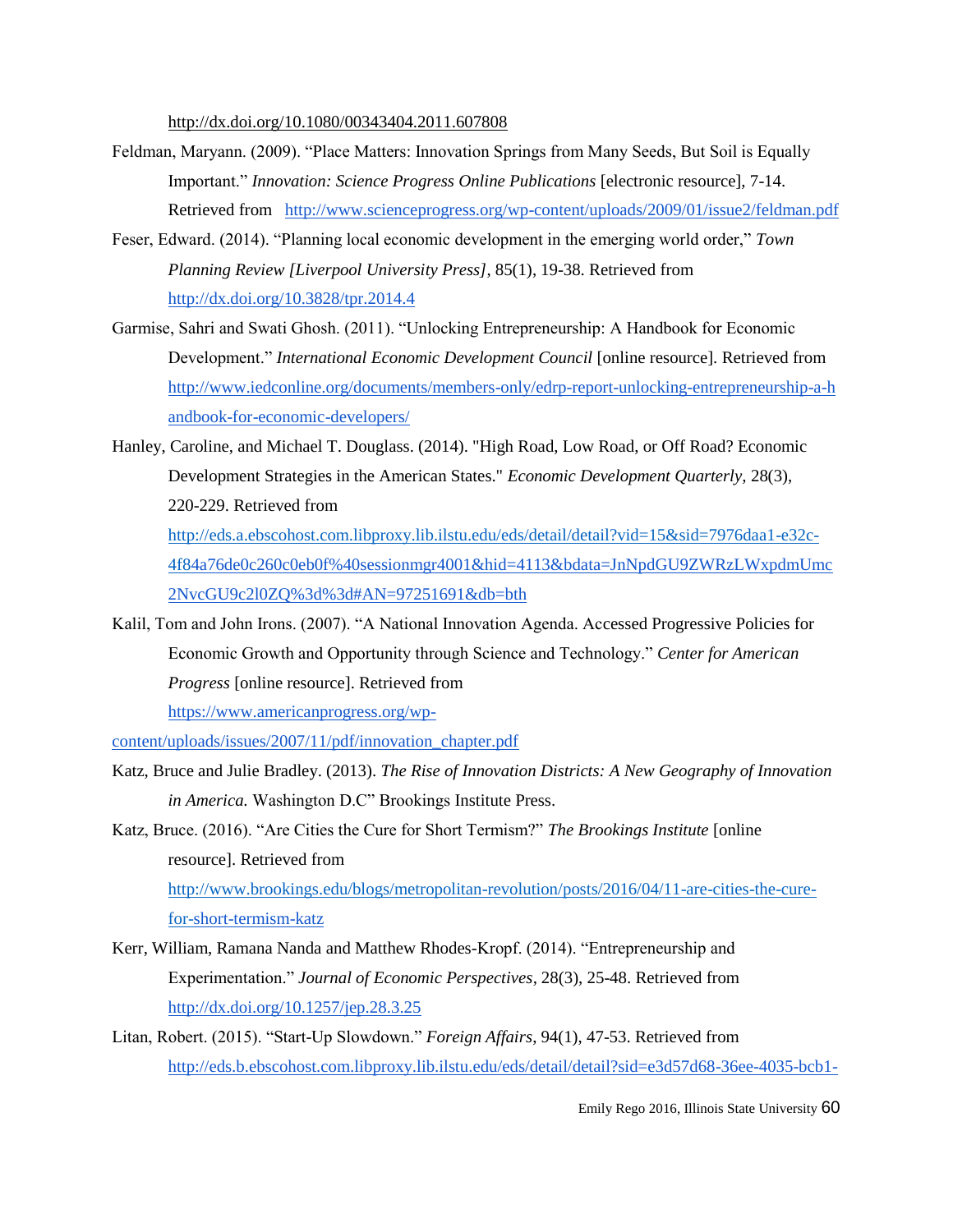[672009cef980%40sessionmgr120&vid=13&hid=108&bdata=JnNpdGU9ZWRzLWxpdmUmc2N](http://eds.b.ebscohost.com.libproxy.lib.ilstu.edu/eds/detail/detail?sid=e3d57d68-36ee-4035-bcb1-672009cef980%40sessionmgr120&vid=13&hid=108&bdata=JnNpdGU9ZWRzLWxpdmUmc2NvcGU9c2l0ZQ%3d%3d#AN=99960182&db=a9h) [vcGU9c2l0ZQ%3d%3d#AN=99960182&db=a9h](http://eds.b.ebscohost.com.libproxy.lib.ilstu.edu/eds/detail/detail?sid=e3d57d68-36ee-4035-bcb1-672009cef980%40sessionmgr120&vid=13&hid=108&bdata=JnNpdGU9ZWRzLWxpdmUmc2NvcGU9c2l0ZQ%3d%3d#AN=99960182&db=a9h)

Mather, Mark and Beth Jarosz. (2014). *Intersection of Poverty and Inequality by County: 2008-12* [Dataset]. Population Reference Bureau. Retrieved from

[http://public.tableau.com/profile/tessa.tripodi#!/vizhome/InequalityintheU\\_S\\_\\_0/InequalityandPo](http://public.tableau.com/profile/tessa.tripodi#!/vizhome/InequalityintheU_S__0/InequalityandPov) [v](http://public.tableau.com/profile/tessa.tripodi#!/vizhome/InequalityintheU_S__0/InequalityandPov)[erty](http://public.tableau.com/profile/tessa.tripodi#!/vizhome/InequalityintheU_S__0/InequalityandPoverty)

- Mazerov, Michael and Michael Leachman. (2016). "State Job Creation Strategies Often Off-Base." *Center on Budget and Policy Priorities* [white paper]. Retrieved from <http://www.cbpp.org/research/state-budget-and-tax/state-job-creation-strategies-often-off-base>
- Morretti, Enrico. (2012). *The New Geography of Jo*bs. Houghton Mifflin Harcourt: Boston.
- Morfessis, Ionna. (2015). *BN Advantage: An Economic Development Strategy for the Bloomington-Normal-McLean County, IL Region.* IO-INC.: Phoenix, AZ.
- Motoyama, Yasuyuki and Jason Wiens. (2015). "Guidelines for Local and State Government to Promote Entrepreneurship." *Ewing Marion Kauffman Foundation*. Retrieved from [http://www.kauffman.org/what-we-do/research/2015/03/guidelines-for-local-and-state-governme](http://www.kauffman.org/what-we-do/research/2015/03/guidelines-for-local-and-state-governments-to-promote-entrepreneurship) [nts-to-promote-entrepreneurship](http://www.kauffman.org/what-we-do/research/2015/03/guidelines-for-local-and-state-governments-to-promote-entrepreneurship)
- Rauch, Andreas and Hulsink, Willem. (2015). "Putting Entrepreneurship Education Where the Intentions to Act Lies: An Investigation Into the Impact of Entrepreneurship Education on Entrepreneurship Behavior." *Academy of Management Learning & Education*, 14(2), 187-204. Retrieved from <http://amle.aom.org/content/14/2/187>
- Relan, Peter. (2012). "90 Percent of Incubators and Accelerators will fail and that's just fine for America and the World." *Crunch Network* [online resource]. Retrieved from [http://techcrunch.com/2012/10/14/90-of-incubators-and-accelerators-will-fail-and-why-thats-just](http://techcrunch.com/2012/10/14/90-of-incubators-and-accelerators-will-fail-and-why-thats-just-fine-for-america-and-the-world/)[fine-for-america-and-the-world/](http://techcrunch.com/2012/10/14/90-of-incubators-and-accelerators-will-fail-and-why-thats-just-fine-for-america-and-the-world/)
- Roja, Alexandru, Marian Nastase and Ileana Valimareanu. (2014). "Collaborative Networks and Strategic Axes, Fundamental Pillars of the Development of Technology Entrepreneurial Ecosystems." *Review of International Comparative Management,* 15(5), 579-594. Retrieved from

[http://eds.b.ebscohost.com.libproxy.lib.ilstu.edu/eds/pdfviewer/pdfviewer?vid=7&sid=0627fdf1-a](http://eds.b.ebscohost.com.libproxy.lib.ilstu.edu/eds/pdfviewer/pdfviewer?vid=7&sid=0627fdf1-a687-4822-baab-3ce59642e158%40sessionmgr114&hid=108) [687-4822-baab-3ce59642e158%40sessionmgr114&hid=108](http://eds.b.ebscohost.com.libproxy.lib.ilstu.edu/eds/pdfviewer/pdfviewer?vid=7&sid=0627fdf1-a687-4822-baab-3ce59642e158%40sessionmgr114&hid=108)

Schoar, Antoinette. (2010). "The Divide between Subsistence and Transformational Entrepreneurship". *Innovative Policy and the Economy,* 10(1), 57-82. Retrieved from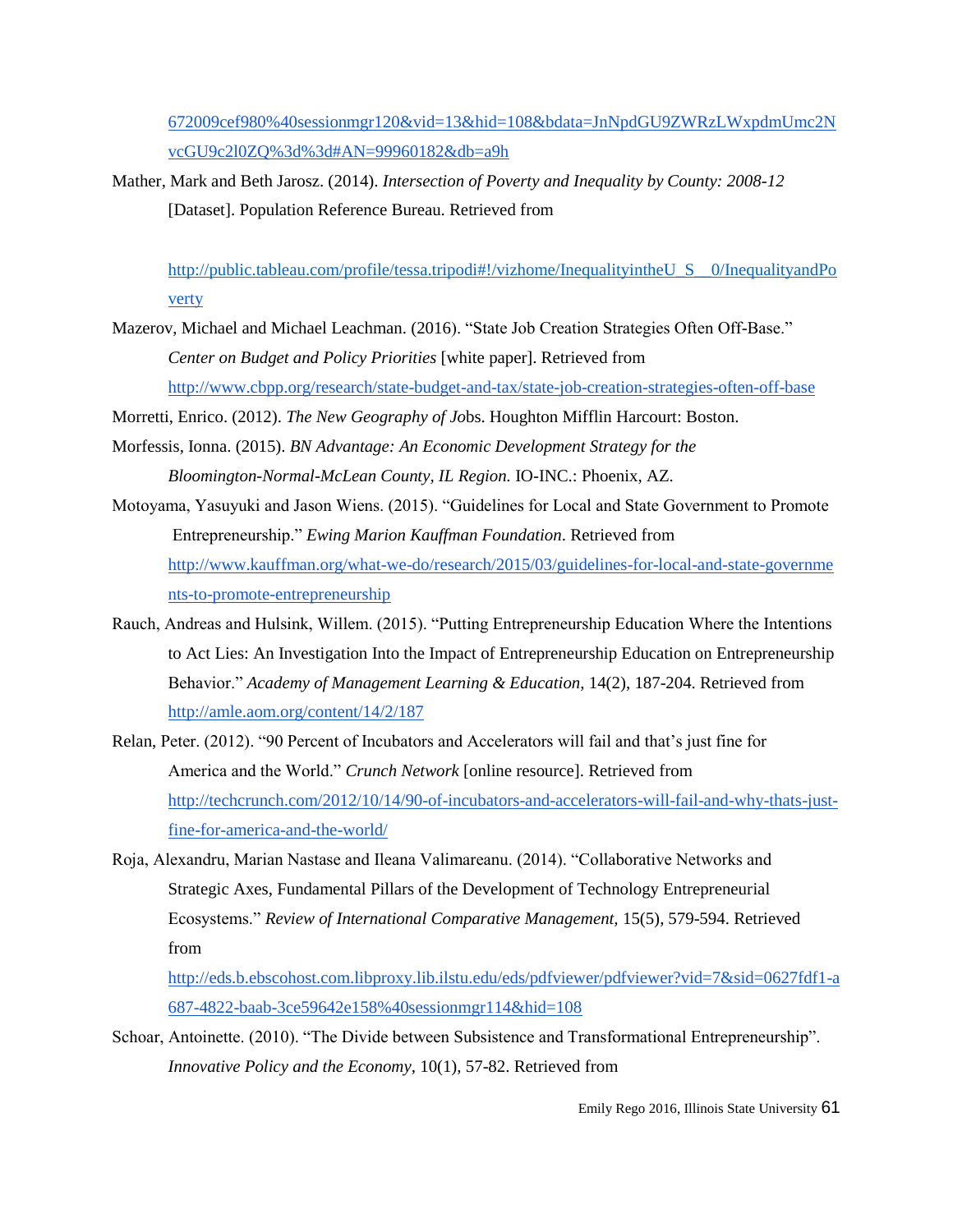[http://www.heinonline.org.libproxy.lib.ilstu.edu/HOL/Page?handle=hein.journals/inopec10&div=](http://www.heinonline.org.libproxy.lib.ilstu.edu/HOL/Page?handle=hein.journals/inopec10&div=6) [6](http://www.heinonline.org.libproxy.lib.ilstu.edu/HOL/Page?handle=hein.journals/inopec10&div=6)

- Schumpeter, J. A. (1961). *The theory of economic development: an inquiry into profits, capital, credit, interest, and the business cycle*. New York: Oxford University Press.
- Smith, Daniel. (2010). "The Role of Entrepreneurship in Economic Growth." *Undergraduate Economic Review*, 6(1). Retrieved from<http://digitalcommons.iwu.edu/uer/vol6/iss1/7>
- Stangler, Dane and Jordan Bell-Masterson. (2015). "Measuring an Entrepreneurial Ecosystem." *Kauffman Foundation Research Series on City, Metro and Regional Entrepreneurship* [online resource]. Retrieved from [http://www.kauffman.org/~/media/kauffman\\_org/research%20reports%20and%20covers/2015/03](http://www.kauffman.org/~/media/kauffman_org/research%20reports%20and%20covers/2015/03/)

[/](http://www.kauffman.org/~/media/kauffman_org/research%20reports%20and%20covers/2015/03/)[measuring\\_an\\_entrepreneurial\\_ecosystem.pdf](http://www.kauffman.org/~/media/kauffman_org/research%20reports%20and%20covers/2015/03/measuring_an_entrepreneurial_ecosystem.pdf)

- Stangler, Dane. (2015). "All Economic Development Can't be about Promoting Tech Startups." *Governing* [Online Edition]. Retreived from [http://www.governing.com/gov-institute/voices/col-local-government-economic-development](http://www.governing.com/gov-institute/voices/col-local-government-economic-development-star)[star](http://www.governing.com/gov-institute/voices/col-local-government-economic-development-star)[tup-monoculture.html](http://www.governing.com/gov-institute/voices/col-local-government-economic-development-startup-monoculture.html)
- Stangler, Dane. (2016). "The Looming Entrepreneurial Boom: How Policymakers can Renew Startup Growth." *Ewing Marion Kauffman Foundation* [online resource]. Retrieved from [http://www.kauffman.org/neg/neg-intro#](http://www.kauffman.org/neg/neg-intro)
- Taras, M., & Davies, M. S. (2013). "Perceptions and Realities in the Functions and Processes of Assessment." *Active Learning In Higher Education,*14(1), Retrieved from <http://dx.doi.org.libproxy.lib.ilstu.edu/10.1177/1469787412467128> .
- United States Census Bureau: 2010 County Business Patterns (2010). *Number of Firms, Number of Establishments, Employment, and Annual Payroll by Enterprise Employment Size for Metropolitan Areas, NAICS Sectors* [data file]. Retrieved from https://www.census.gov/programs-surveys/cbp/data/tables.2010.html
- United States Census Bureau: 2013 County Business Patterns (2013). *Number of Firms, Number of Establishments, Employment, and Annual Payroll by Enterprise Employment Size for Metropolitan Areas, NAICS Sectors* [data file]. Retrieved from https://www.census.gov/programs-surveys/cbp/data/tables.2013.html
- United States Census Bureau: 2010-2014 American Community Survey 5-Year Estimates. (2014). *Demographic and Housing Estimates* [Data file]. Retrieved from <http://factfinder.census.gov/faces/tableservices/jsf/pages/productview.xhtml?src=bkmk>

United States Census Bureau: Business Dynamics Statistics. (2013). *Firm Age by Firm Size by MSA*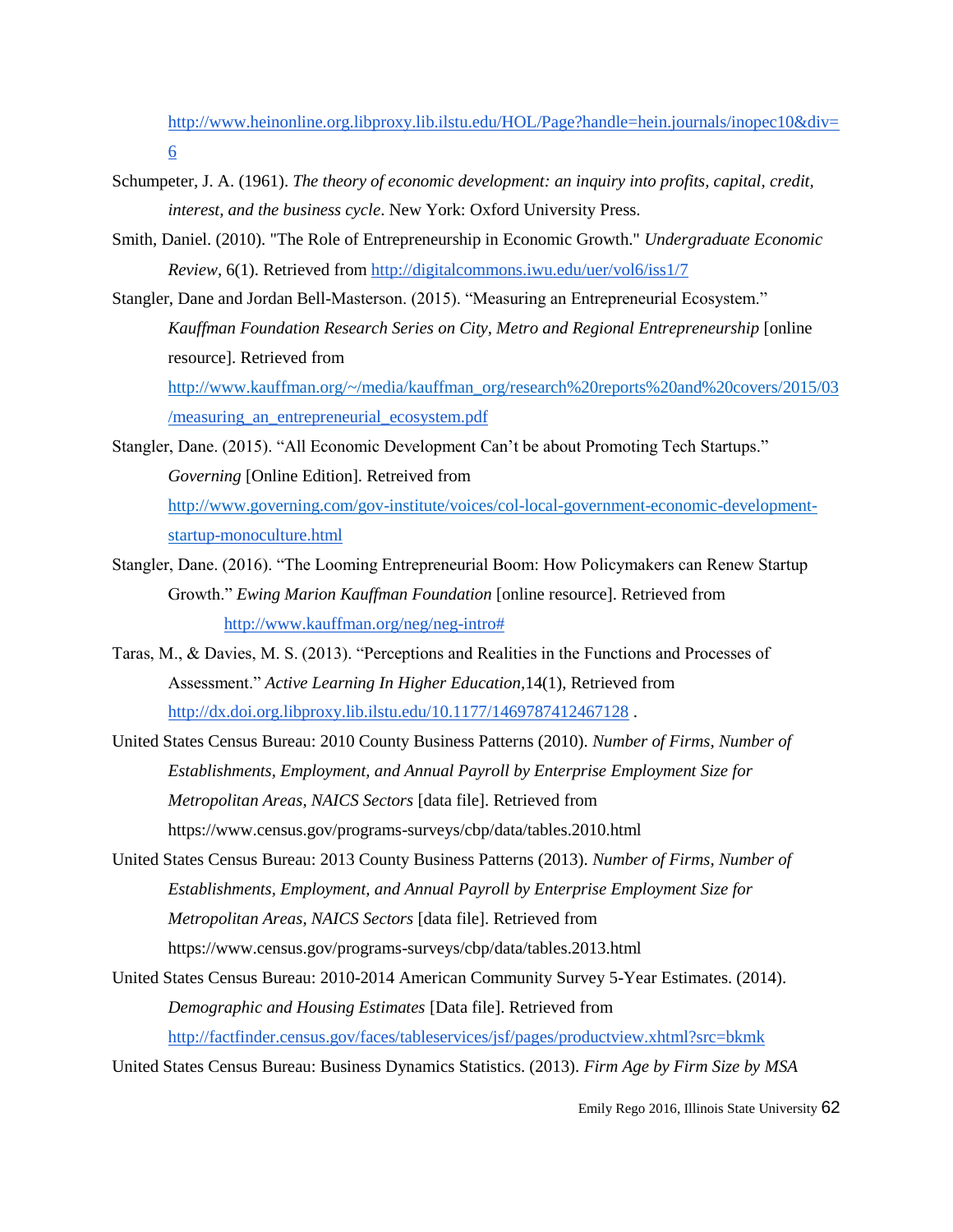[Data file]. Retrieved from <http://www.census.gov/ces/dataproducts/bds/msa.html>

United States Census Bureau: Migration/Geographic Mobility. (2013). *County-to-County Migration Flows: 2009-2013 ACS* [data file]. Retrieved fro[m](http://www.census.gov/hhes/migration/data/acs/county_to_county_mig_2009_to_2013.html) [http://www.census.gov/hhes/migration/data/acs/county\\_to\\_county\\_mig\\_2009\\_to\\_2013.html](http://www.census.gov/hhes/migration/data/acs/county_to_county_mig_2009_to_2013.html)

United States Census Bureau: Quarterly Workforce Indicators. (2015). *Quarter and NAICS Sector (Indicators: HirA, FrmJbGn, EmpS)* [Data file]. Retrieved fro[m](http://qwiexplorer.ces.census.gov/#x=0&g=0) <http://qwiexplorer.ces.census.gov/#x=0&g=0>

Your Economy. (2013). *Jobs* [data file]. Edward Lowe Foundation. Retrieved fro[m](http://www.youreconomy.org/profile/index.ye?year1=2009&year2=2013&state=US&msa=14060&county=&custom=undefined) [http://www.youreconomy.org/profile/index.ye?year1=2009&year2=2013&state=US&msa=14060](http://www.youreconomy.org/profile/index.ye?year1=2009&year2=2013&state=US&msa=14060&county=&custom=undefined) [&county=&custom=undefined](http://www.youreconomy.org/profile/index.ye?year1=2009&year2=2013&state=US&msa=14060&county=&custom=undefined)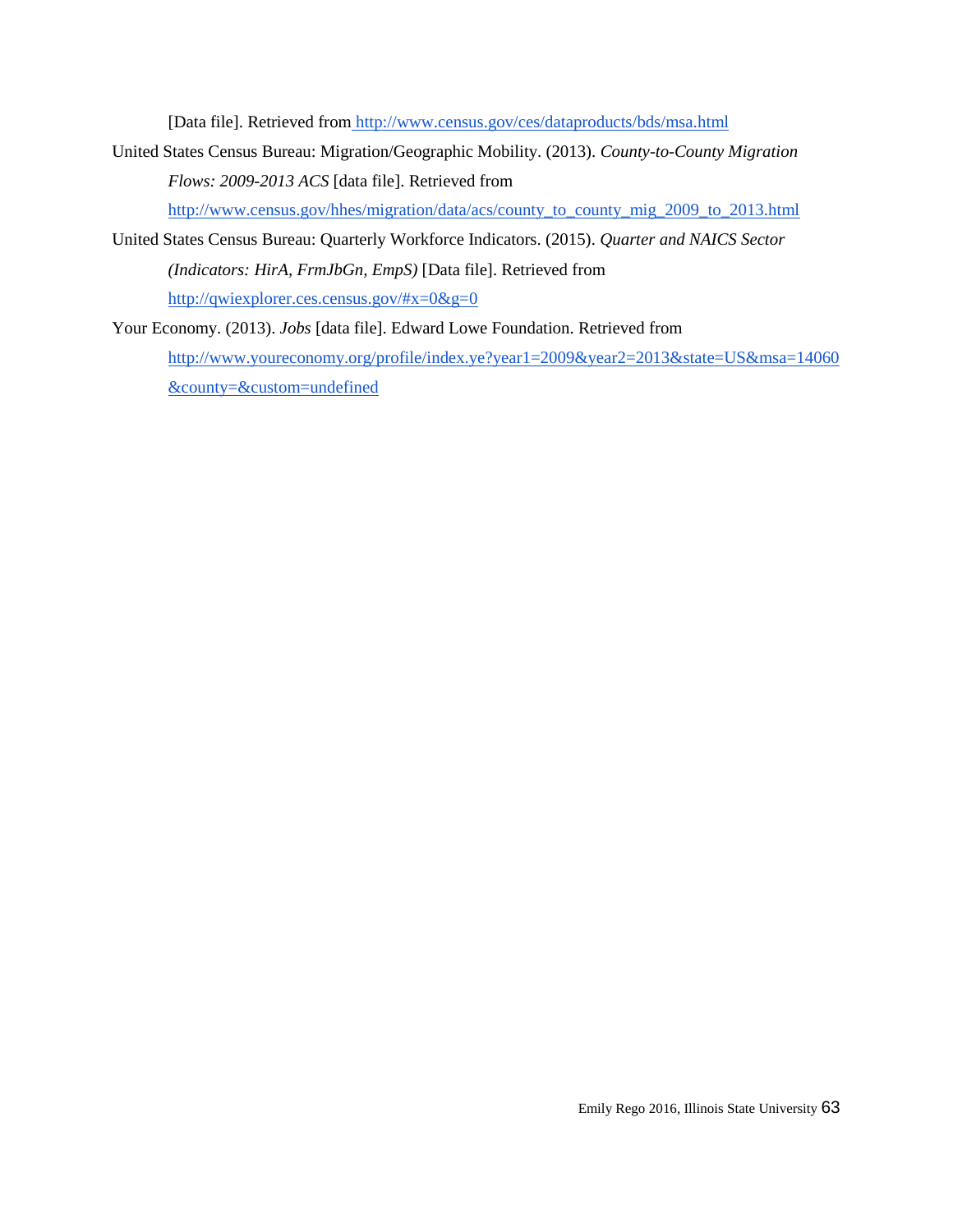# Appendix A: Key Informant Protocol

### Dear\_\_\_\_\_\_\_\_\_

My name is Emily Rego and I am an Illinois State University Applied Community and Economic Development Graduate Fellow who is completing my professional practice component of this program at the Bloomington-Normal Economic Development Council.

As a fellow, I am required to complete a capstone paper in which I am to demonstrate my ability to select an important substantive question about some aspect of community development based from my professional practice experience and then apply my skills learned from the classroom and my professional practice to adequately address my question.

The broad topic that I have chosen to cover is entrepreneurialism attraction and retention efforts in McLean County. As you may be aware, BN Advantage was recently unveiled as McLean County's comprehensive plan that instructs us to leverage the region's competitive advantage in key business sectors. One sector identified in the plan is entrepreneurship.

The multifaceted approach I plan to use towards addressing my question of what the culture of entrepreneurism is today and what can be done in the future to strengthen and grow it includes collecting information from individuals from this community with knowledge about this topic.

My question to you is: *are you willing to sit down with me for a brief interview regarding your knowledge and perceptions on this topic?* All interviews will be voluntary, confidential and of minimal risk to you. Whether or not you choose to participate in this study will have no effect on your relationship with the Bloomington-Normal Economic Development Council. I have very flexible availability and am wondering, if you choose to participate, what your availability is between the following dates.

## [ DATES TBA ]

Thank you and I look forward to hearing back from you soon.

Sincerely,

## **Emily Rego**



## **Communications & Marketing Coordinator**

Bloomington- Normal Economic Development Council 200 West College Avenue, Suite #402, Normal, Il 61761 Phone: (309)-452-8437 | [www.bnbiz.org](http://www.bnbiz.org/)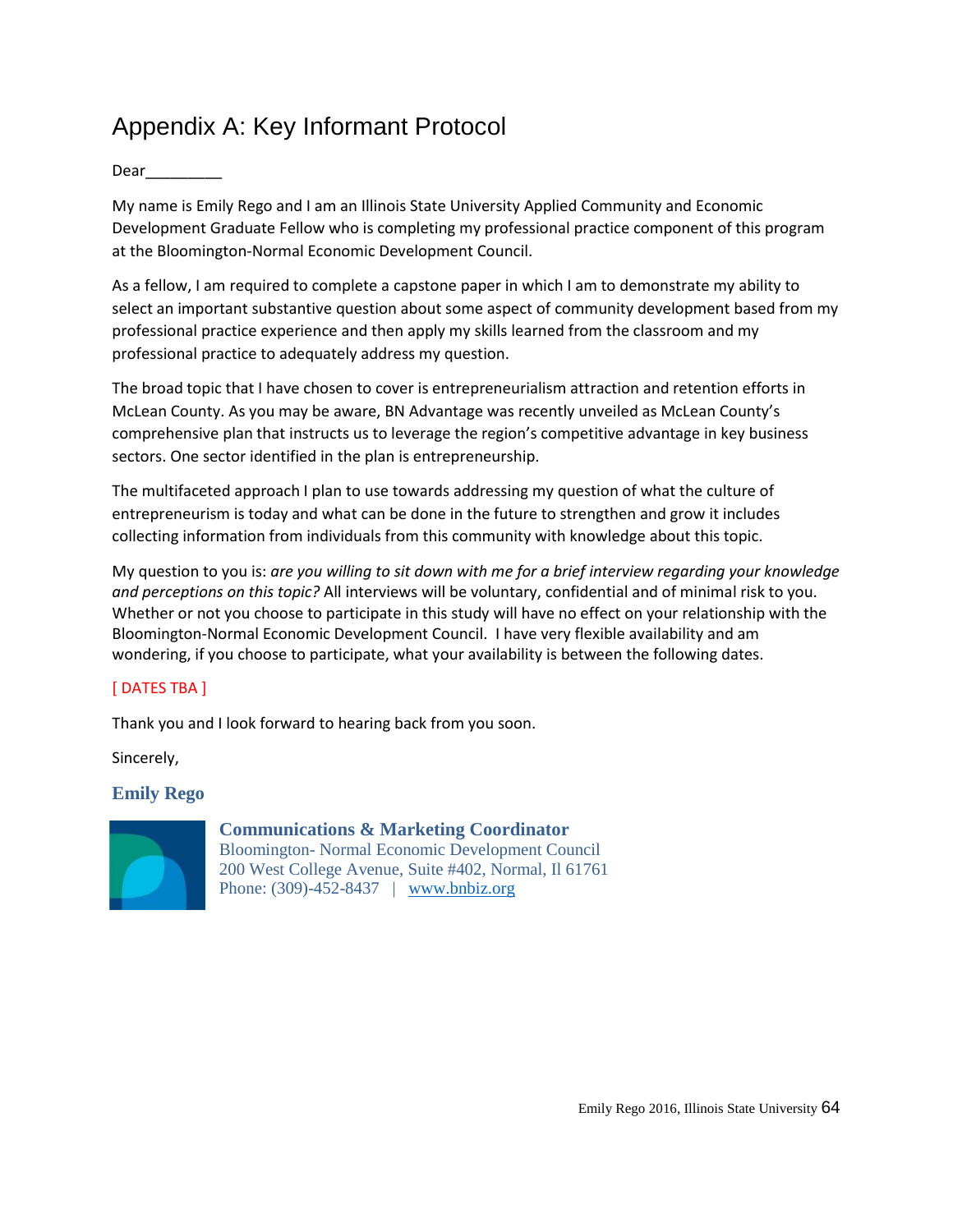#### **Capstone Participant Interview Consent Form**

As a second year master's candidate at Illinois State University, I am working on my capstone project; an assessment of the Bloomington-Normal area's entrepreneurial cultural. I am a student in the in Politics and Government Department with a track in Applied Community and Economic Development and conducting a capstone project is a requirement for my graduation.

Recently, a coalition of community organizations rolled out BN Advantage, an economic development strategy for the Bloomington-Normal, IL region. One of the various recommended action steps for the BN economic strategy is to strengthen entrepreneurialism in this region based on the belief that one of the most important building blocks for success is to ensure and enable a strong entrepreneurship ecosystem. Communities around the globe are active and focused on retaining talent and attracting entrepreneurs to their region in order to be competitive. Bloomington-Normal is one such community and this project is designed to be a type of SWOT (strength, weakness, opportunities and threats) analysis of Bloomington-Normal's current entrepreneurial climate, as well as recommended action steps to strengthen this initiative.

Part of the data collection for this project involves speaking to key stakeholders and informants who have knowledge about the entrepreneurial culture, initiatives that support entrepreneurialism, and those that may want to become entrepreneurs in the Bloomington-Normal area. The project hopes to better understand the needs and assets specific to the issue of entrepreneurial attraction, talent retention, and providing entrepreneurial support.

The interview will last between 20-40 minutes. The questions will focus on getting a better understanding of the current barriers, challenges, and initiatives related to attracting and retaining entrepreneurs as well as starting a business and operating as an entrepreneur in McLean County. To respect the privacy of entrepreneurs, local leaders, and anyone else involved, please do not identify any specific person by name or position at any time during the interview. Results from this project will be shared with the BN Advantage coalition and specifically the BN Economic Development Council who will use this information to better prepare the community as a competitive location for entrepreneurial attraction. Results may also be shared with any other interested public service agencies.

Your participation is completely voluntary and all information will remain confidential. I will not associate your name or any other identifying information with any of the final data or in any final reports. Confidentiality will be protected through the use of pseudonyms and by locking up all data documents. Participation involves minimal risks associated with a potential breach of confidentiality during an inperson interview. Other potential risks, as in every interview, include emotional distress based on the content of my questions. In addition, because of your social ties within the community, there could be a risk to your reputation by participating. The only benefits would be knowledge that you have helped to improve the entrepreneurial ecosystem for the Bloomington-Normal community. If you choose not to participate or choose to discontinue your participation at any point in time, there will be no penalty. You may skip any questions that you are not comfortable answering without any penalty.

If you have any questions or need any additional information, please contact the primary investigator for this project, Dr. Riverstone-Newell, Illinois State University, tel: (309) 438-2480, email: [lrivers@ilstu.edu.](mailto:lrivers@ilstu.edu) You may also contact Illinois State University's Research Ethics and Compliance Office at (309) 438-2529. The role of the Research Ethics and Compliance Office is to field questions about participant research rights.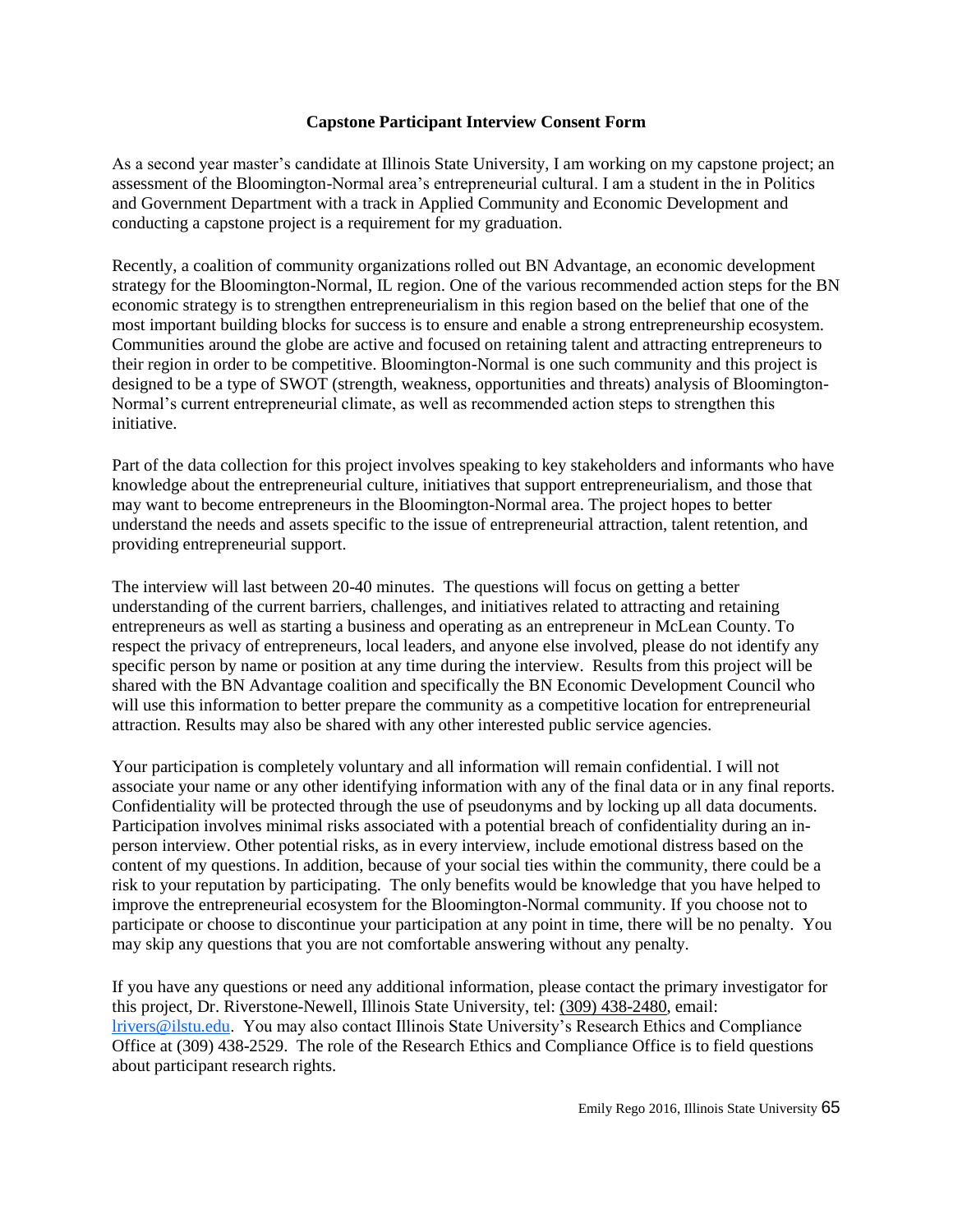## **Capstone Participant Interview Consent Form Cont.**

Statement of Consent: I have read the above information and I consent to participate in the project.

Signature:\_\_\_\_\_\_\_\_\_\_\_\_\_\_\_\_\_\_\_\_\_\_\_\_\_\_\_\_\_\_\_\_\_ Date:\_\_\_\_\_\_\_\_\_\_\_\_\_\_\_\_\_\_\_\_\_\_\_\_\_\_

Thank you for your time and participation.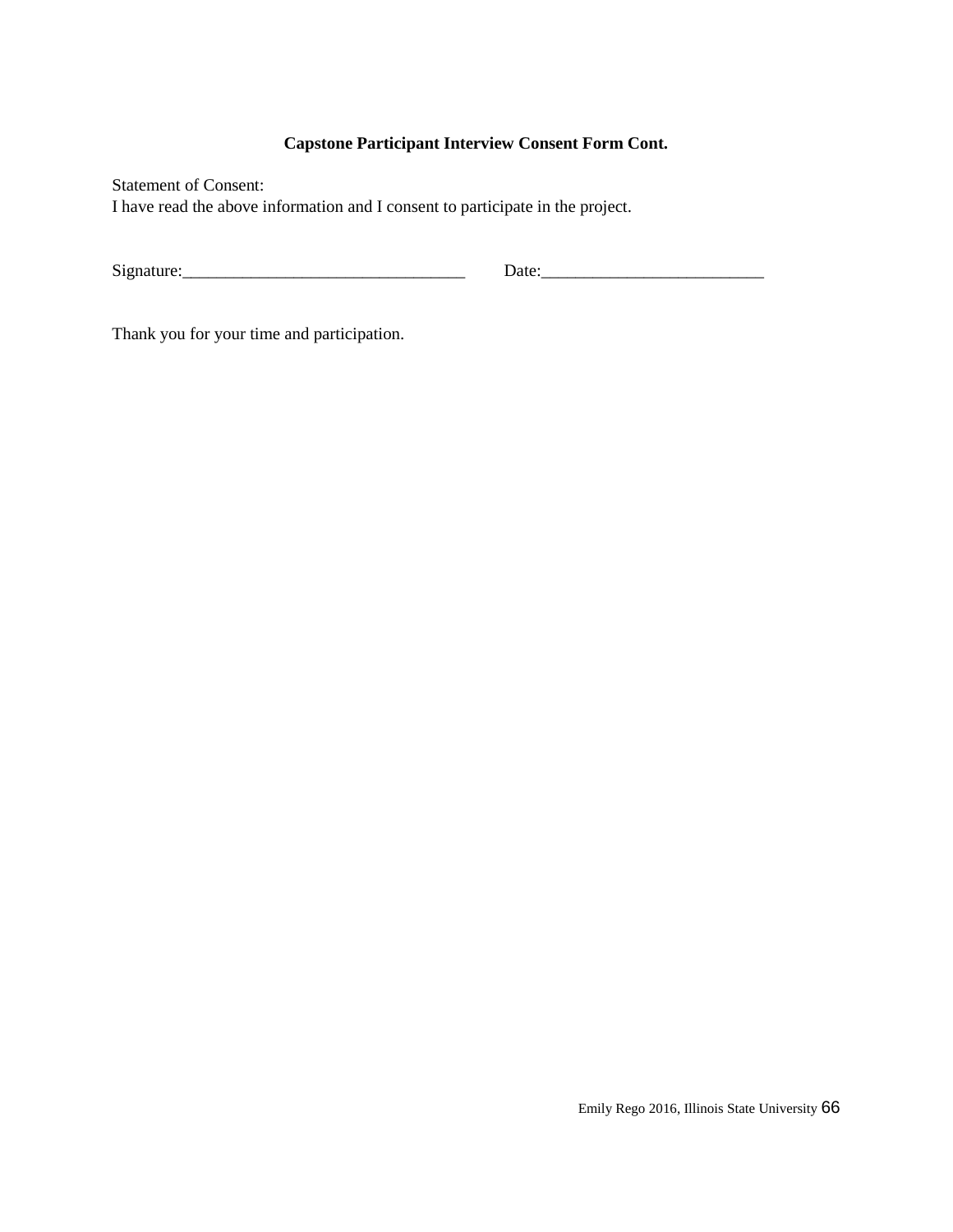### Interview Questions

- 1. How would you describe your involvement with the entrepreneurial ecosystem in Bloomington-Normal?
- 2. (If entrepreneur) Why did you decide to start your business in Bloomington-Normal?
- 3. (If entrepreneur) Can you describe the main barriers you faced when you were setting up your business here? Main benefits?
- 4. What do you think the main challenges are for entrepreneurs today? Locally and on a larger scale?
- 5. How do you collaborate with/or engage with entrepreneurs? How do you meet them? How often?
- 6. Are there any recommendations or suggestions you would like to make regarding entrepreneurial culture in Bloomington-Normal? Specifically- what are thoughts about the B-N advantage?
- 7. What stage would you say we're at in terms of the ecosystem? What are our main opportunities or threats to the further development thereof?